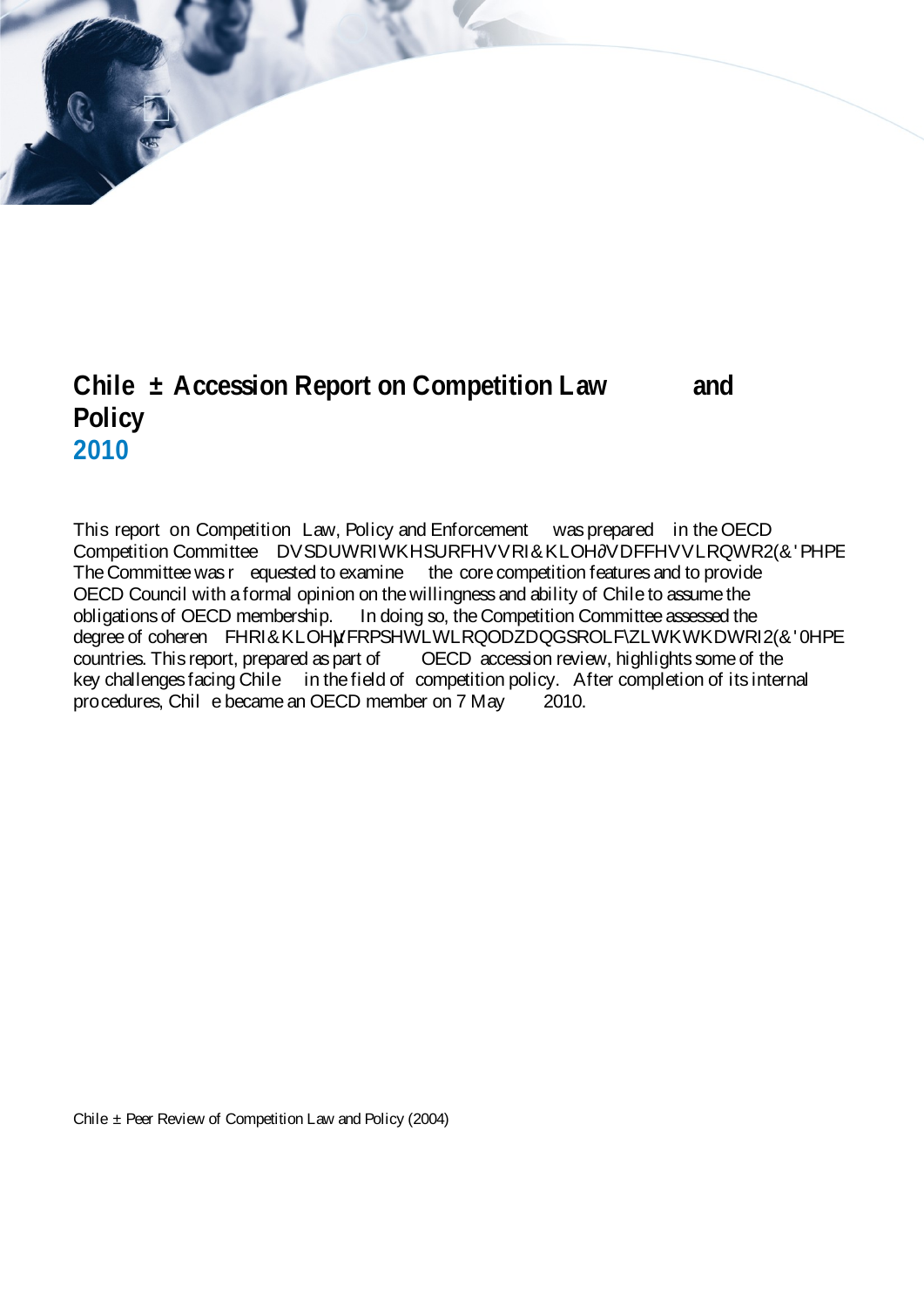# **Competition Law** and Policy in Chile



# **Accession Review**







2010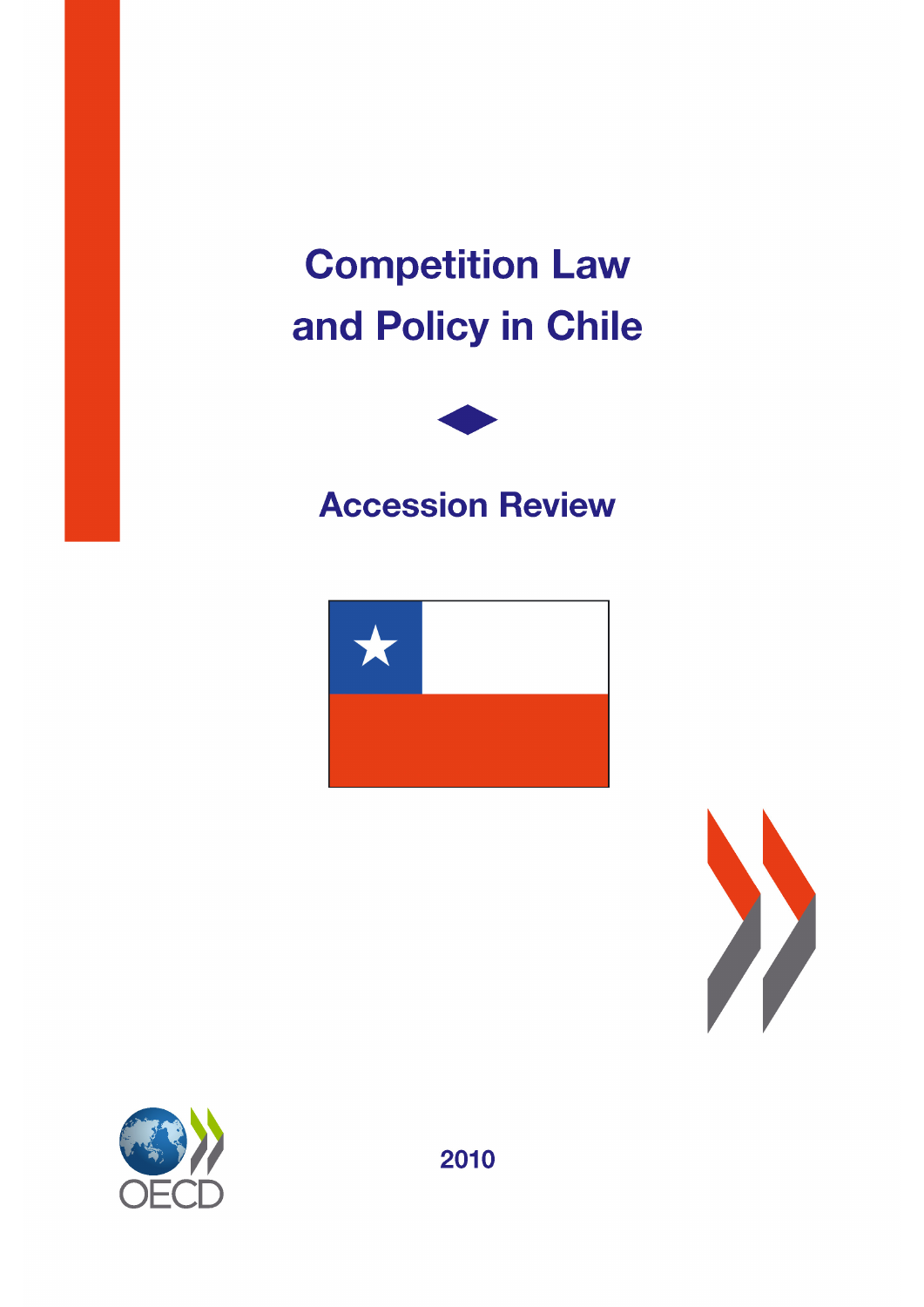## **COMPETITION LAW AND POLICY IN CHILE**

**-- 2010 --**

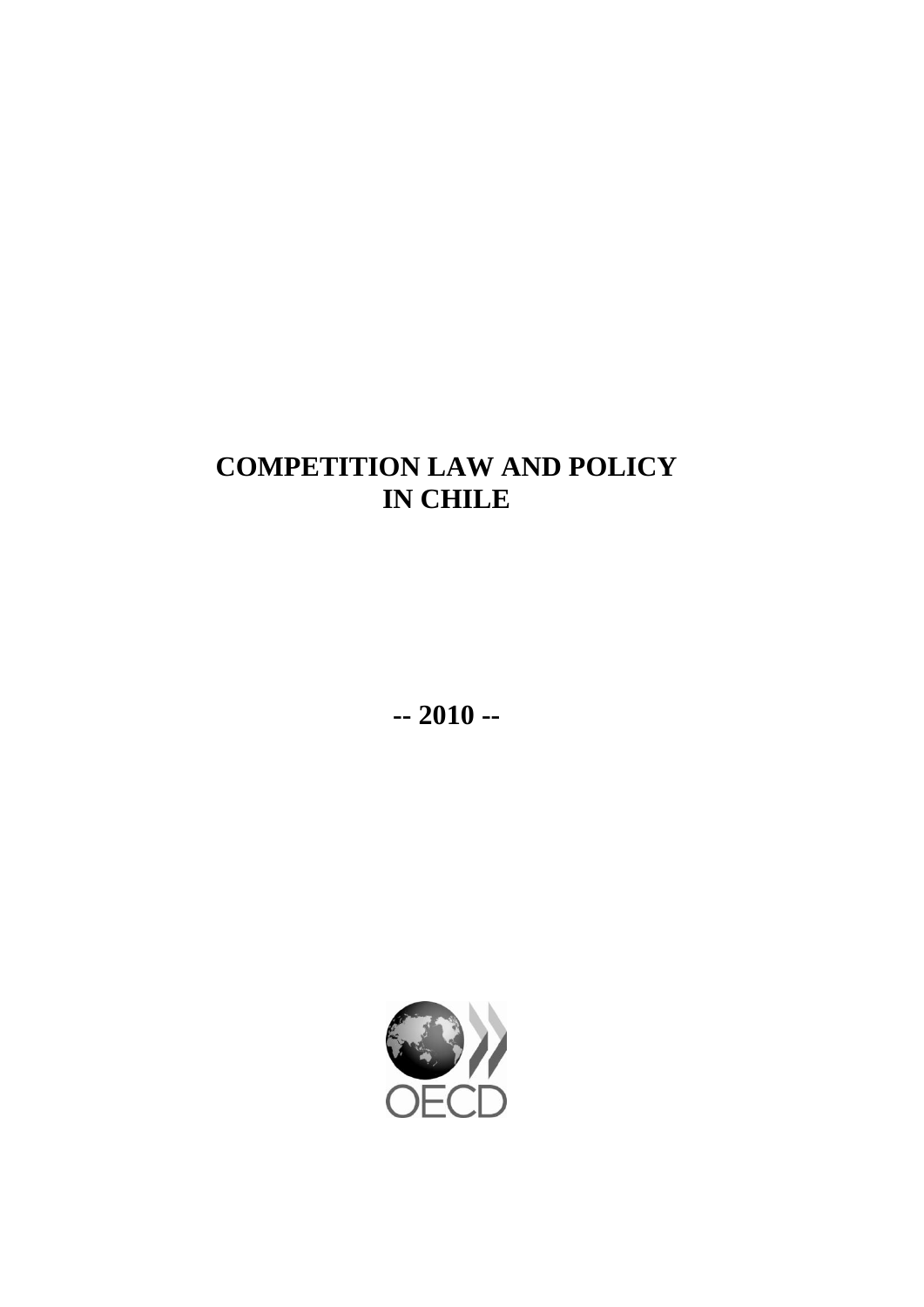#### **ORGANISATION FOR ECONOMIC CO-OPERATION AND DEVELOPMENT**

The OECD is a unique forum where governments work together to address the economic, social and environmental challenges of globalisation. The OECD is also at the forefront of efforts to understand and to help governments respond to new developments and concerns, such as corporate governance, the information economy and the challenges of an ageing population. The Organisation provides a setting where governments can compare policy experiences, seek answers to common problems, identify good practice and work to co-ordinate domestic and international policies.

The OECD member countries are: Australia, Austria, Belgium, Canada, Chile, the Czech Republic, Denmark, Finland, France, Germany, Greece, Hungary, Iceland, Ireland, Israel, Italy, Japan, Korea, Luxembourg, Mexico, the Netherlands, New Zealand, Norway, Poland, Portugal, the Slovak Republic, Slovenia, Spain, Sweden, Switzerland, Turkey, the United Kingdom and the United States. The European Commission takes part in the work of the OECD.

OECD Publishing disseminates widely the results of the Organisation"s statistics gathering and research on economic, social and environmental issues, as well as the conventions, guidelines and standards agreed by its members.

© OECD 2011

You can copy, download or print OECD content for your own use, and you can include excerpts from OECD publications, databases and multimedia products in your own documents, presentations, blogs, websites and teaching materials, provided that suitable acknowledgment of OECD as source and copyright owner is given. All requests for public or commercial use and translation rights should be submitted to *rights@oecd.org.* Requests for permission to photocopy portions of this material for public or commercial use shall be addressed directly to the Copyright Clearance Center (CCC) at *info@copyright.com* or the Centre français d"exploitation du droit de copie (CFC) at *contact@cfcopies.com*.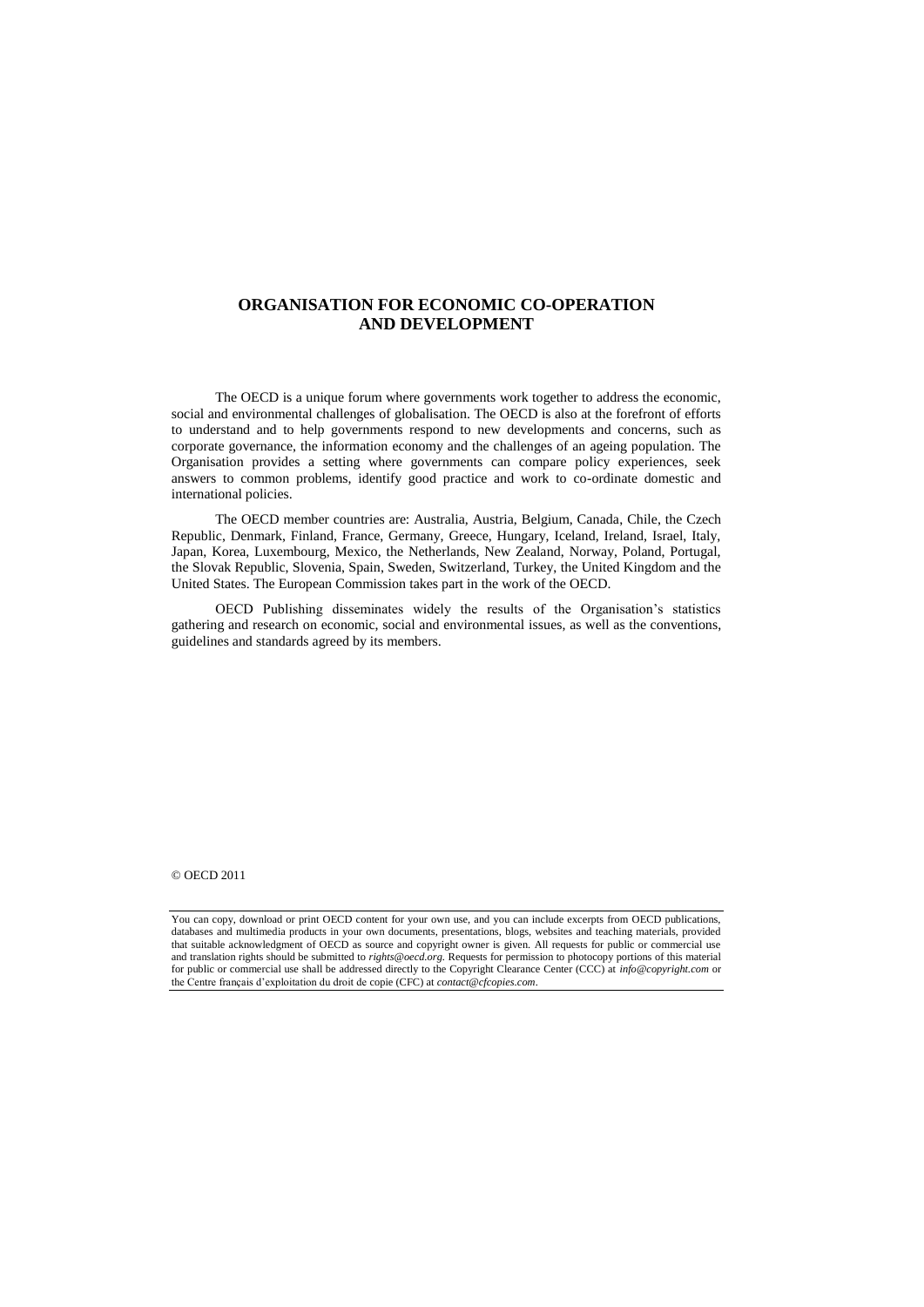#### **FOREWORD**

This Review of Competition Law, Policy and Enforcement in Chile is part of a series of reviews of national policies undertaken for the OECD Competition Committee. It was prepared as part of the process of Chile"s accession to OECD membership.

The OECD Council decided to open accession discussions with Chile on 16 May 2007 and an Accession Roadmap, setting out the terms, conditions and process for accession, was adopted on 30 November 2007. In the Roadmap, the OECD Council requested a number of OECD Committees to provide it with a formal opinion. In light of the formal opinions received from OECD Committees and other relevant information, the OECD Council decided to invite Chile to become a Member of the Organisation on 15 December 2009. After completion of its internal procedures, Chile became an OECD member on 7 May 2010.

The Competition Committee (the "Committee") was requested to examine Chile"s position with respect to core competition features and to provide Council with a formal opinion on the willingness and ability of Chile to assume the obligations of OECD membership. In doing so, the Competition Committee assessed the degree of coherence of Chile"s competition law and policy with that of OECD Member countries. This report, prepared as part of the Competition Committee"s accession review, highlights some of the key challenges facing Chile in its implementation and enforcement of competition policy.

While Chile's competition law is simple and the substantive rules are more general than seen in other jurisdictions, the review found that it supports effective policy and enforcement against restrictive agreements and concerted actions, unilateral abuse of dominance, predatory exclusion and anticompetitive mergers. Important legislative changes occurred in 2003 with the creation of the Tribunal de Defensa de la Libre Competenica (TDLC), an independent body with both decision making and advocacy roles. Enforcement tasks are allocated to the Fiscalia Nacional Econmica (FNE), an independent investigative body.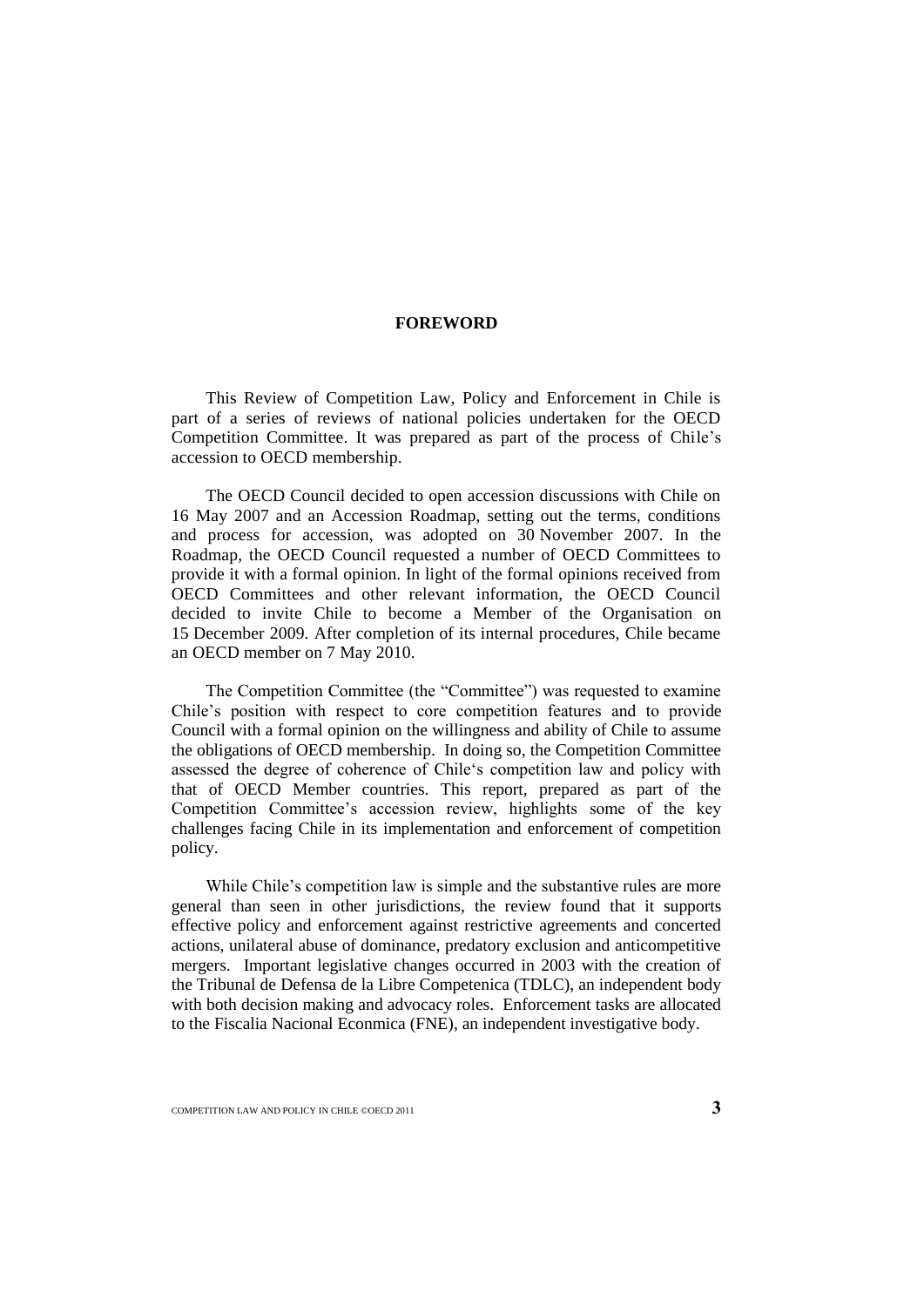Abuse of dominance remains the most important area of enforcement in Chile, and the TDLC have adopted an economic approach to its assessment in which conduct is not construed as abusive if it is economically efficient. The TDLC"s flexible approach to economic assessment comes at cost of some uncertainty. According to the review, methods for defining markets, the legal standard for mergers, the treatment of predatory pricing and the evidentiary standard applied to hard core cartels could be clarified.

The review also noted that Cartel enforcement is becoming increasingly important in Chile, and in 2008 the Supreme Court levied the largest fine ever in the Flat Panel TV case. This positive development should be continued as well as the increased use of enforcement guidelines to clarify the scope and direction of competition policy in Chile.

The review of Competition Law and Policy in Chile was conducted on the basis of a comprehensive self assesment by the Chilean authorities and Chile"s answers to a detailed questionnaire, supplemented by information gathered from a Secretariat fact-finding mission, interviews with public officials, market participants, academics and relevant literature. The draft report was discussed with Chilean representatives at the Competition Committee meeting in February 2009. This final version of the report reflects the situation as of June 2009. It is released on the responsibility of the Secretary General of the OECD.

The review was prepared by Dr de Leon, Michael Wise and Patricia Hériard-Dubreuil, under the overall supervision of Robert Ley of the Directorate for Enterprise and Financial Affairs.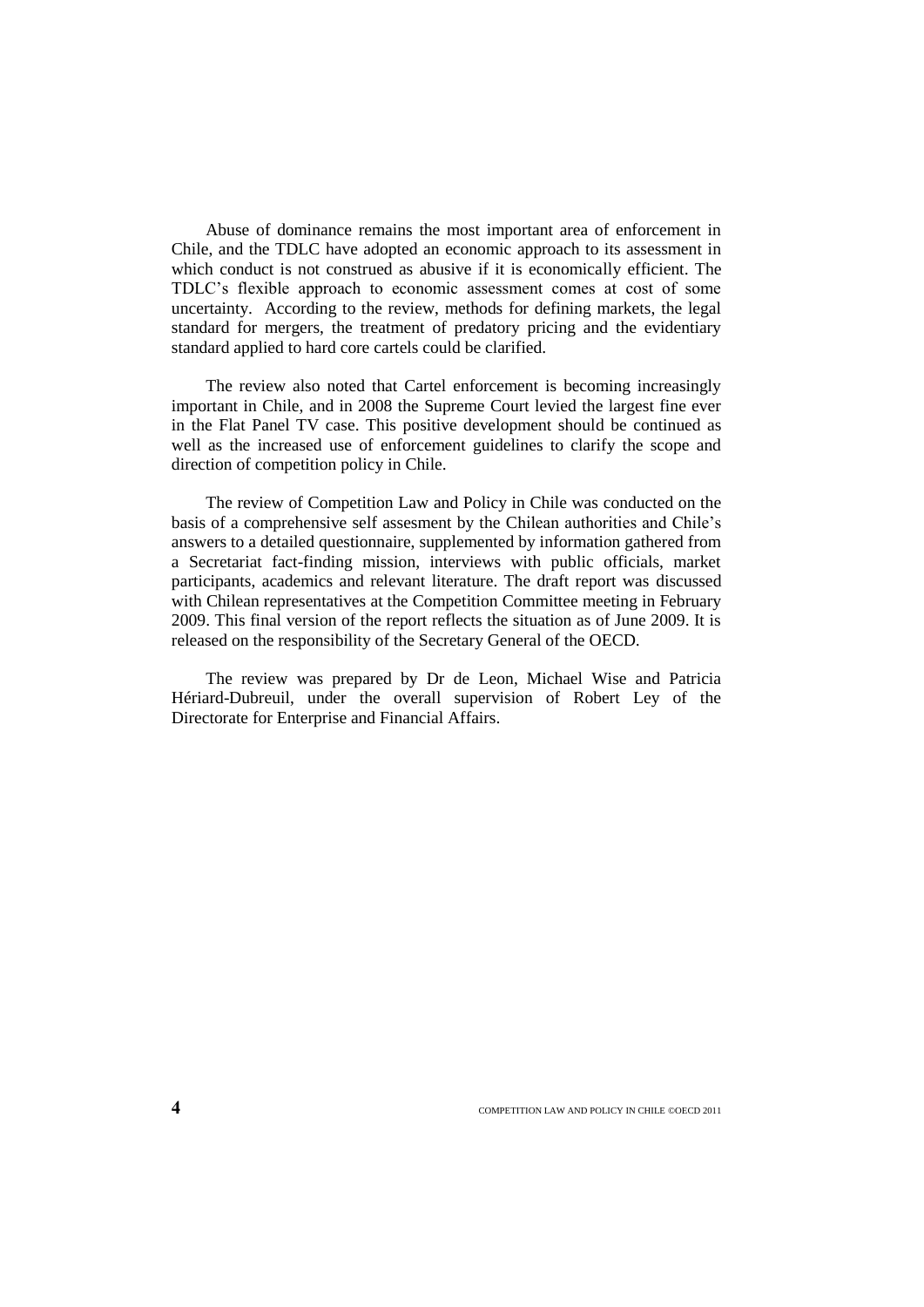#### **TABLE OF CONTENTS**

| 2. Substantive issues: content of the competition law  13        |  |
|------------------------------------------------------------------|--|
|                                                                  |  |
|                                                                  |  |
|                                                                  |  |
|                                                                  |  |
|                                                                  |  |
|                                                                  |  |
|                                                                  |  |
|                                                                  |  |
|                                                                  |  |
|                                                                  |  |
|                                                                  |  |
| 3.5. International issues and enforcement co-operation36         |  |
|                                                                  |  |
|                                                                  |  |
|                                                                  |  |
| 5. Competition issues in regulatory and legislative processes46  |  |
|                                                                  |  |
|                                                                  |  |
| 6.2. Trends: magnitude and direction of change over 5-10 years50 |  |
| 6.3. Implementation of the six Roadmap principles 51             |  |
|                                                                  |  |
|                                                                  |  |
|                                                                  |  |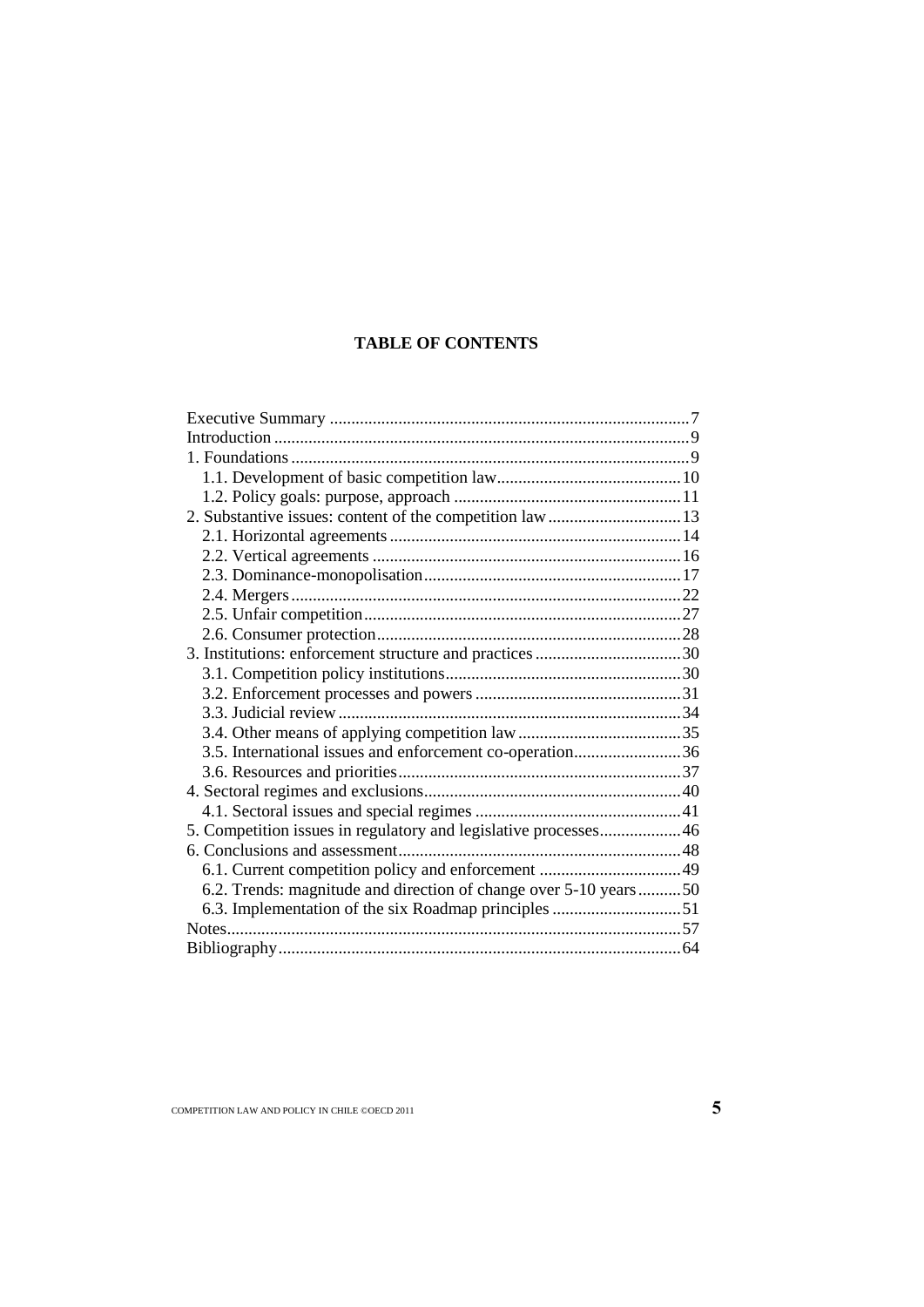#### **Boxes**

#### **Tables**

**6** COMPETITION LAW AND POLICY IN CHILE ©OECD 2011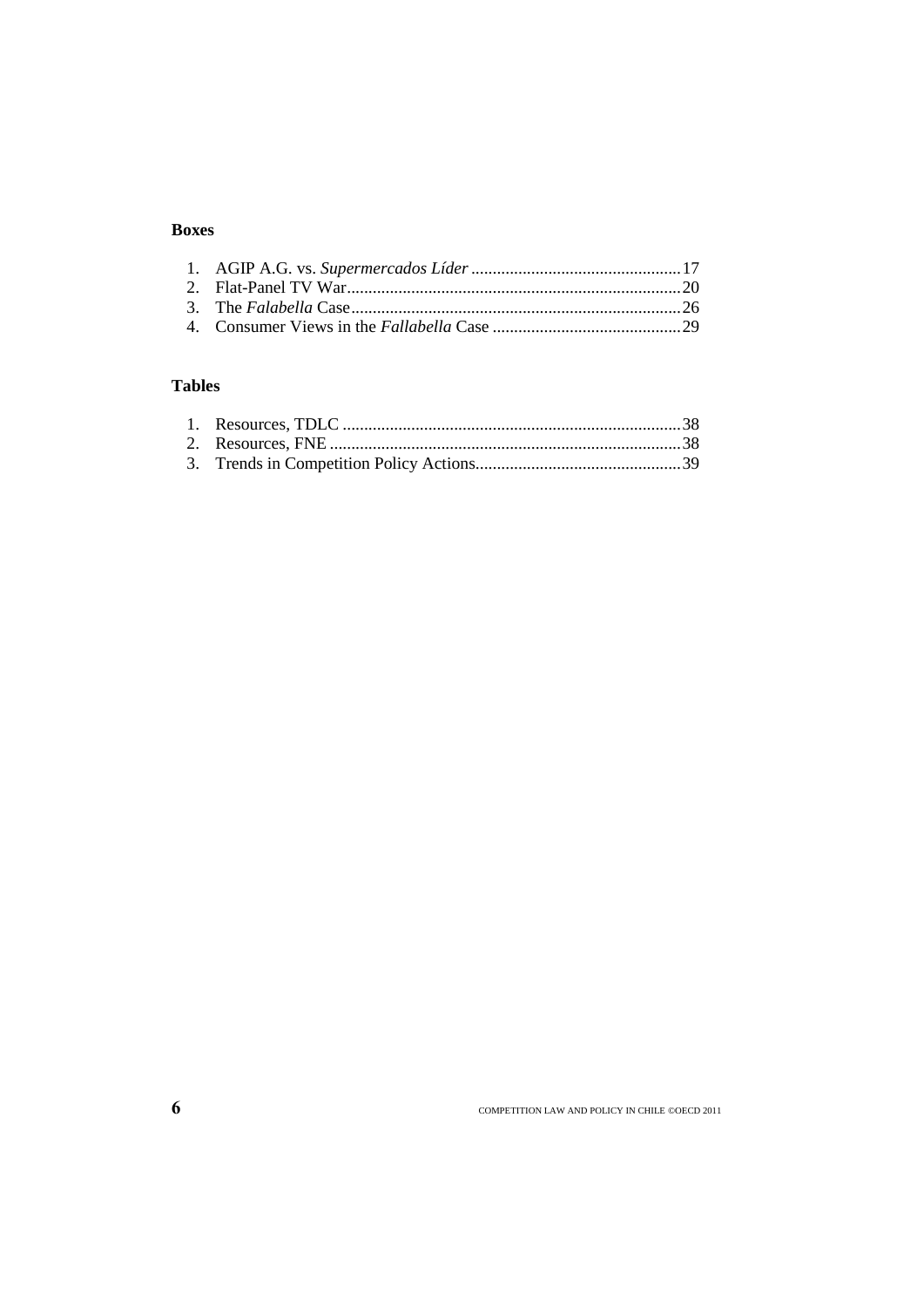#### **Executive Summary**

Chile's competition law is unusually simple and general, but it nonetheless supports effective policy and enforcement against restrictive agreements and concerted actions, unilateral abusive dominance and predatory exclusion and anticompetitive mergers. Content is being supplied by case experience, which is increasingly based on the application of economic analysis.

Enforcement has increased dramatically since legislative changes in 2003 strengthened sanctions and made enforcement an adversarial procedure. The most important change in enforcement was the creation of the *Tribunal de Defensa de la Libre Competencia* (TDLC). The TDLC, which performs both the decision making and advocacy roles, has more independence, more qualified members, higher status, more power and a larger budget than the Commissions that it replaced, The structural changes made the system more transparent and more effective. The allocation of enforcement tasks between an independent investigative body, the *Fiscalía Nacional Económica* (FNE) and the separate, independent decision making authority, the TDLC, is working, so far.

Cartel enforcement is now getting more attention. In 2008, the largest fine ever applied was confirmed by the Supreme Court. In addition, the TDLC issued its most farreaching decision rejecting a merger. Still, abusive dominance remains the most important area of enforcement. The TDLC applies an economic approach, and it will not construe as abusive conduct which is economically efficient.

The TDLC's flexible approach in applying economic principles comes at a cost, though, of unpredictability. In ruling against a major merger in retailing, for example, the TDLC departed from the traditional, more limited market definition approach of previous decisions and from the methodology of the FNE's Guides. Uncertainty is magnified by the inconsistency of the Supreme Court's directions. Methods for defining markets, the legal standard applicable to mergers, the treatment of predatory pricing and the evidentiary standard applied to hard core cartels remain unclear.

Enforcement guidelines could clarify the scope and direction of policy. FNE has issued guidelines about mergers, but the TDLC, as an independent judicial body, is not bound to follow such instruments. To be most useful to help businesses in Chile comply with the law, guides about interpretation and analysis should follow the decision practices of the TDLC, as well as rely on models and learning from the international competition community.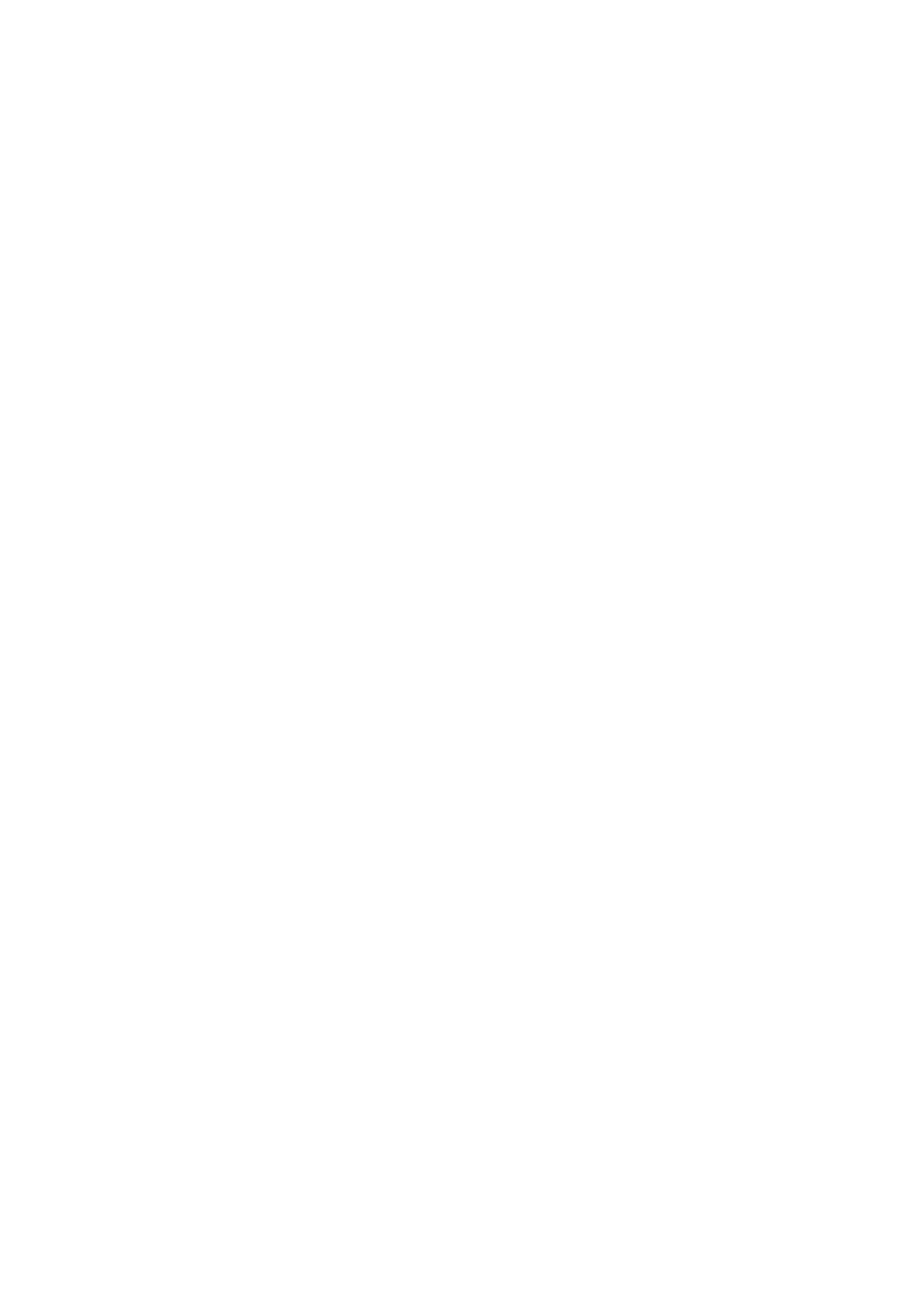#### **Introduction**

This background report was submitted to assist the Competition Committee in its assessment of the willingness and ability of the Republic of Chile to assume the obligations of membership in the OECD concerning competition policy, as set out in the accession roadmap.<sup>1</sup> It is based on the initial submission by Chile of its position concerning the compatibility of its laws and policies with the roadmap principles, responses to the Secretariat's follow-up questionnaire and findings from the Secretariat's fact-finding missions and research. The first sections of the report describe the policy foundations, substantive law and enforcement experience, institutional structure, sectoral regulatory regimes and exclusions and treatment of competition issues in regulatory and legislative processes. The concluding section summarises these findings under the three themes that the Committee has prescribed for its assessment: (1) the current situation of competition policy and enforcement, (2) the magnitude and direction of change in competition policy over the last 5-10 years, and (3) the extent of conformity with the particular recommendations in the competition policy instruments that are referenced in the roadmap.

#### **1. Foundations**

Chile is a medium-sized economy among its Latin America neighbours, with GDP of \$232.8 billion (2007 est.). Its population of 16 million people also makes it mid-sized in its region. Its geography, with mountains on one side and ocean on the other, would tend to isolate its markets and perhaps decrease competitive pressures. The population, and thus most economic activity, is concentrated in the middle of the country, mainly in the Central Valley. To compensate for factors of transport cost and scale economy that could lead to concentrated and less competitive domestic markets, Chile has become a very open economy, entering a number of free trade agreements over the last 35 years.<sup>2</sup>

Recent economic performance has been strong. Real GDP has grown at an average annual rate of 5.5% since 1990, while the proportion of the population living in poverty has halved. The Asian financial crisis in the late 1990s stopped growth and raised unemployment, but the economy remained stable and recovered quickly. Potential growth is estimated currently at 4-5%. Healthy performance is underpinned by sound economic policies and institutions. Chile"s sovereign credit rating is the highest in South America. Perhaps because of its history of economic liberalisation and good economic performance, Chile is often seen by multinational firms as a springboard to enter South America, despite its modest size.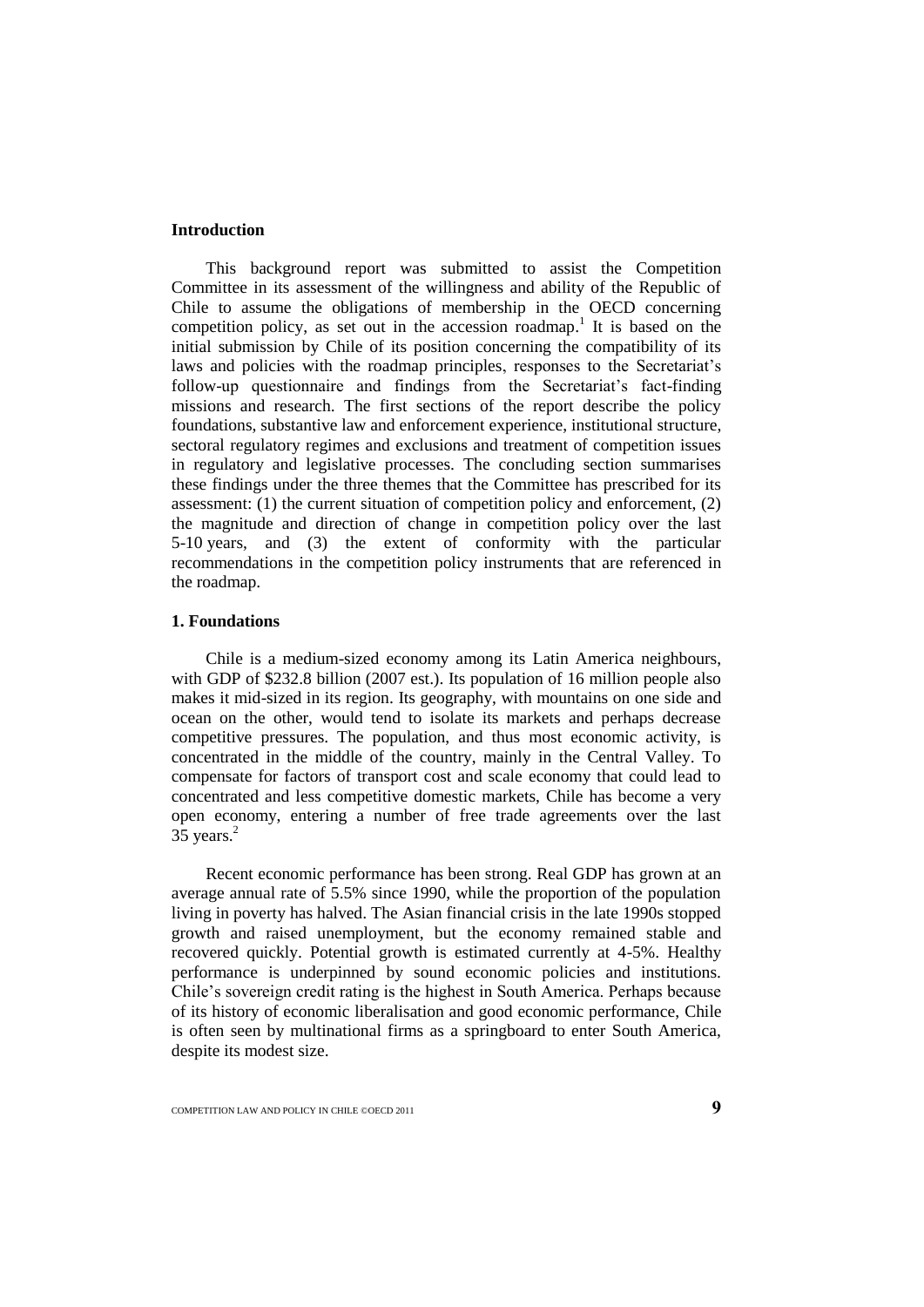#### *1.1. Development of basic competition law*

The history of the competition system in Chile began in 1959, with the enactment of the first competition act (Law No. 13.305). The competition provisions were part of an economic and industrial statute that responded to policy recommendations made by an international mission of specialists, whose main purpose was to address macroeconomic instability issues. One of the statute's chapters created the Antimonopoly Commission, whose function was to punish harmful conduct and control industrial and commercial activities. In 1963, the position of the *Fiscalía Nacional Económica* (National Economic Prosecutor, or "FNE") was created to investigate and prosecute anticompetitive conduct. These institutions dealt with few cases. Between 1959 and 1973, most decisions were recommendations to prevent infringements in the future. When much of the economy was planned, many products and services were subject to price regulation and many firms were owned or managed by the government, competition policy and law did not play a significant role.

After the military *coup d'Etat* of 1973, changes in competition policy were part of a programme to roll back the previous government's steps towards a state-planned economy. The Competition Act (Decree Law No. 211 of 1973) created new institutions, the Competition Commission (also known as *Comisión Resolutiva*) and central and regional Consultative Commissions (the *Comisiones Preventivas,* central and regional). Members of the Competition Commission and the Consultative Commissions were unpaid and served part-time. These bodies could impose sanctions and issue injunctions and recommendations, while the FNE continued in its functions of investigation and prosecution.

In the first two decades of work (1973-1993), the Competition Commission tended to focus on market foreclosures such as vertical restraints. Its formal, legalistic approach was founded on the 1980 Constitution"s protection of economic rights. Competition policy did not seek to promote consumer welfare, but rather to protect economic freedom. Enforcement resources were low. Competition policy was overshadowed by macroeconomic reforms. Competition law enforcement was a less important part of Chile"s reform programme, which emphasised trade liberalisation, privatisation and deregulation.

After democracy was restored in 1989, Chile undertook a major progrowth agenda, developed by the government and the private sector. This agenda stressed reform of regulation in telecoms and electricity and in areas such as capital markets that could also improve competition and efficiency. Making this kind of regulatory reform a priority created necessary conditions and prepared the way for invigorated competition enforcement. But the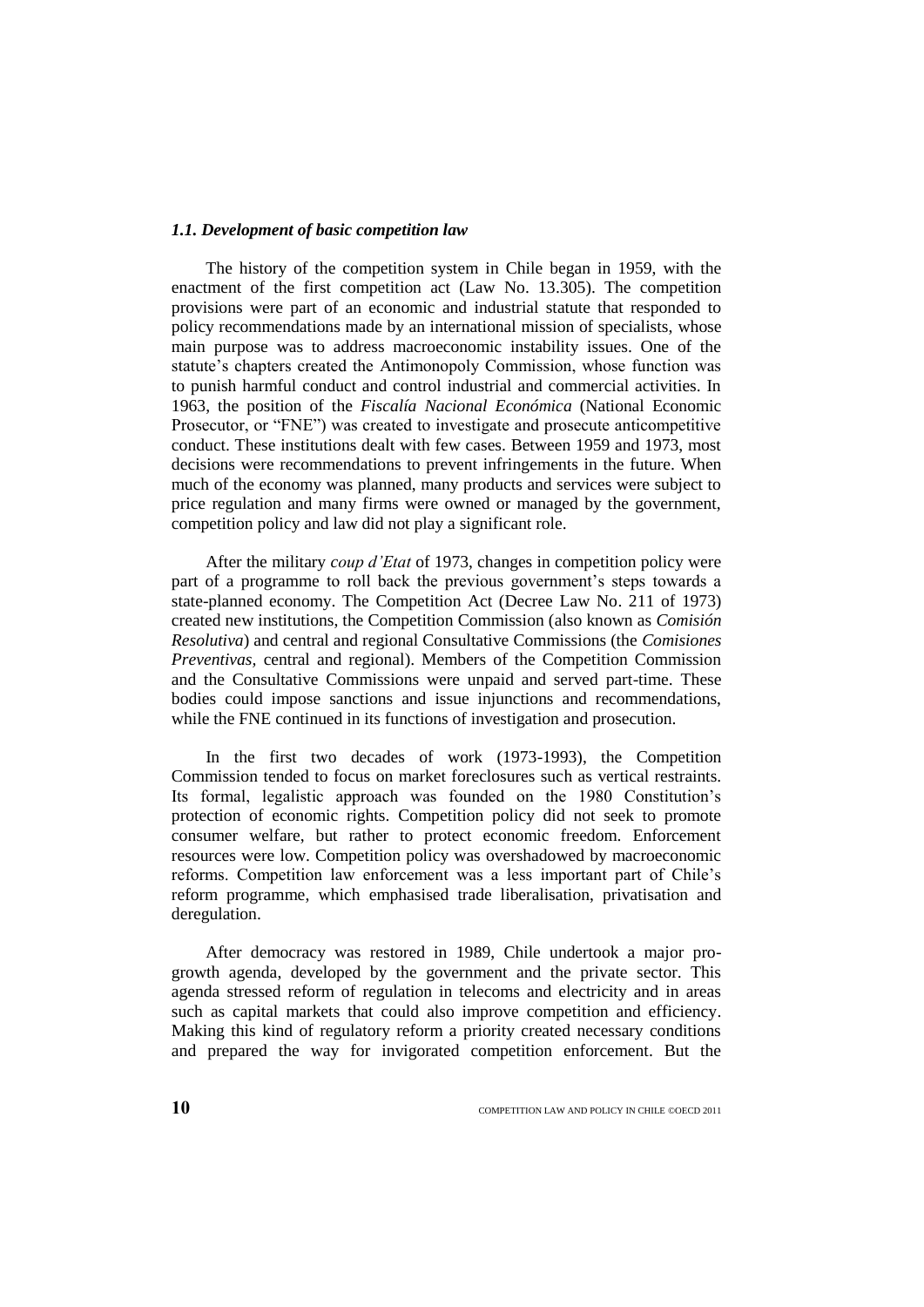predominantly consultative competition law system, implemented by institutions with limited enforcement powers, could not deal effectively with significant cases in Chile's increasingly developed economic conditions. The FNE"s investigative powers had been increased some by a reform in 1999, but the institutional structure needed a more thorough overhaul.

The institutions were revamped in November 2003. The Competition Act of 2003 (Law No. 19.911) created the *Tribunal de Defensa de la Libre Competencia* ("TDLC") to replace the Competition Commission and the Consultative Commissions. Under the current system, the FNE submits complaints to the TDLC for adjudication and decision. The 2003 law also granted some new powers to the FNE. The judiciary-based nature of Chile"s competition enforcement is unique among Latin American countries. The TDLC is a court, subject to the supervision of the Supreme Court of Justice, but its members include two economists as well as three lawyers. The TDLC has applied more sophisticated economic analysis, in contrast to the formal legal standards found in the administrative decisions of the old Commissions.

Enforcement has stepped up markedly since these changes. Notably, sanctions are dramatically higher. Since 2004, the average fine imposed by the TDLC has been about USD 840 000. By comparison, during the period 1974-2002, the average fine, after review by the Supreme Court, was about USD 13 500.

Amendments adopted in 2009 have strengthened enforcement further. Among other things, the changes authorise a leniency programme to detect and prevent cartels, add to the FNE"s investigation powers and increase the penalties for infringement.

#### *1.2. Policy goals: purpose, approach*

Chile"s government regards the principal goal of its competition law as being to promote economic efficiency, with the expectation that in the long run this maximises consumer welfare. The law does not express this goal, though, nor indeed other. The economic efficiency goal represents a shift from the early years of Chile"s competition policy, which stressed the importance of economic freedom and the goal of preventing restrictions on firms' autonomy. Vertical restraints such as exclusive dealing and exclusive territories were perceived to be particularly threatening to competition because they prevent other firms from serving as distributors. There was no consideration of whether the restraints had efficiency justifications and so might benefit competition and consumers.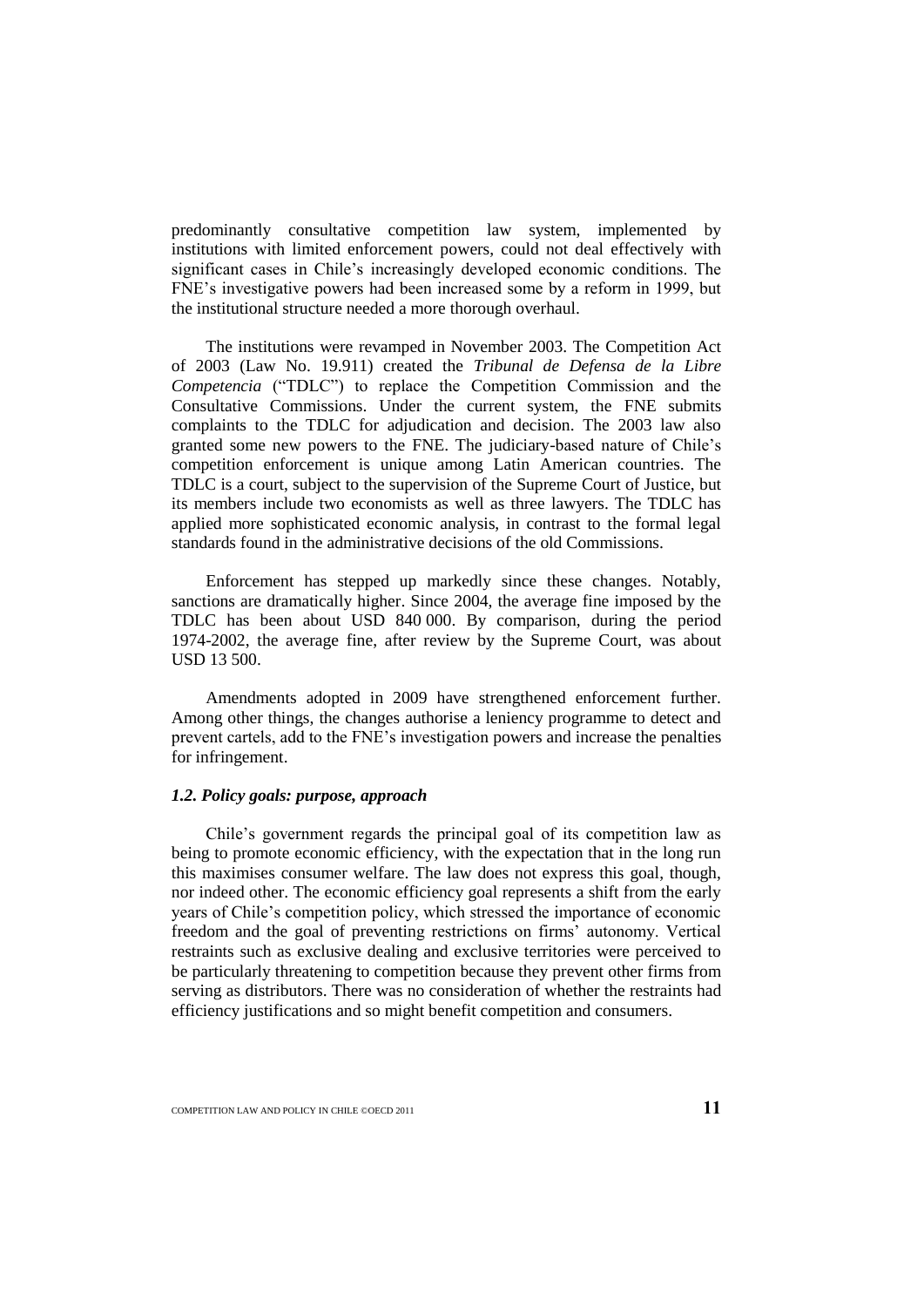The Competition Act does not specify a particular objective. Article 1 states in general terms that the purpose of the law is "to promote and defend free market competition." The competition bill originally submitted before the Congress in 2002 had included a more detailed statement of purposes, which would have explicitly called for the promotion of efficiency and consumer welfare. After a long discussion, the final wording was changed to the more general statement. In effect, the generality of the statute leaves the choice of policy direction up to the decision practice of the TDLC, subject to the oversight of the Supreme Court. General language is also consistent with the Constitution"s unqualified protection for economic rights (Article 19.21 of the 1980 Constitution), which does not specify any other, more particular social welfare purpose of standard.

But policy views are clearly evolving toward an emphasis on efficiency and consumer welfare. Some evidence about the intended direction can be found in Free Trade Agreement between Chile and the United States. Under its Chapter 16, "Competition Policy, Designate Monopolies, and State Enterprises", "Each Party shall adopt or maintain competition laws that proscribe anticompetitive business conduct, with the objective of promoting economic efficiency and consumer welfare, and shall take appropriate action with respect to such conduct".

Efficiency, in several forms, is an important consideration in the decisions of the TDLC. Harm to consumer welfare has been cited as a reason for condemning conduct.<sup>3</sup> Some cases have also considered protection of consumer surplus.<sup>4</sup> Effects on allocative efficiency were invoked as an argument for dismissing a refusal to supply claim in motion picture distribution.<sup>5</sup> And effects of dynamic efficiency and innovation were examined in the conditional approval of a merger, despite high concentration, in a high-tech industry showing signs of technological convergence.<sup>6</sup>

The pre-efficiency heritage of Chile"s competition policy occasionally reappears, but at the fringes. Some decisions of the TDLC implicitly support non-efficiency objectives by enforcing compliance with orders by the former Commissions that are still in effect today.<sup>7</sup> Otherwise, though, TDLC decisions grant no special policy favour to small and medium enterprises. Several cases in the supermarket industry have rejected protection for small and medium sized enterprises, when there is no harm to competition in terms of economic efficiency.<sup>8</sup> In general, the Competition Act does not contain any provision for balancing competition goals against other interests.

The TDLC"s interpretation of the goals of policy is evolving. The business community and the public may not yet be fully aware of the current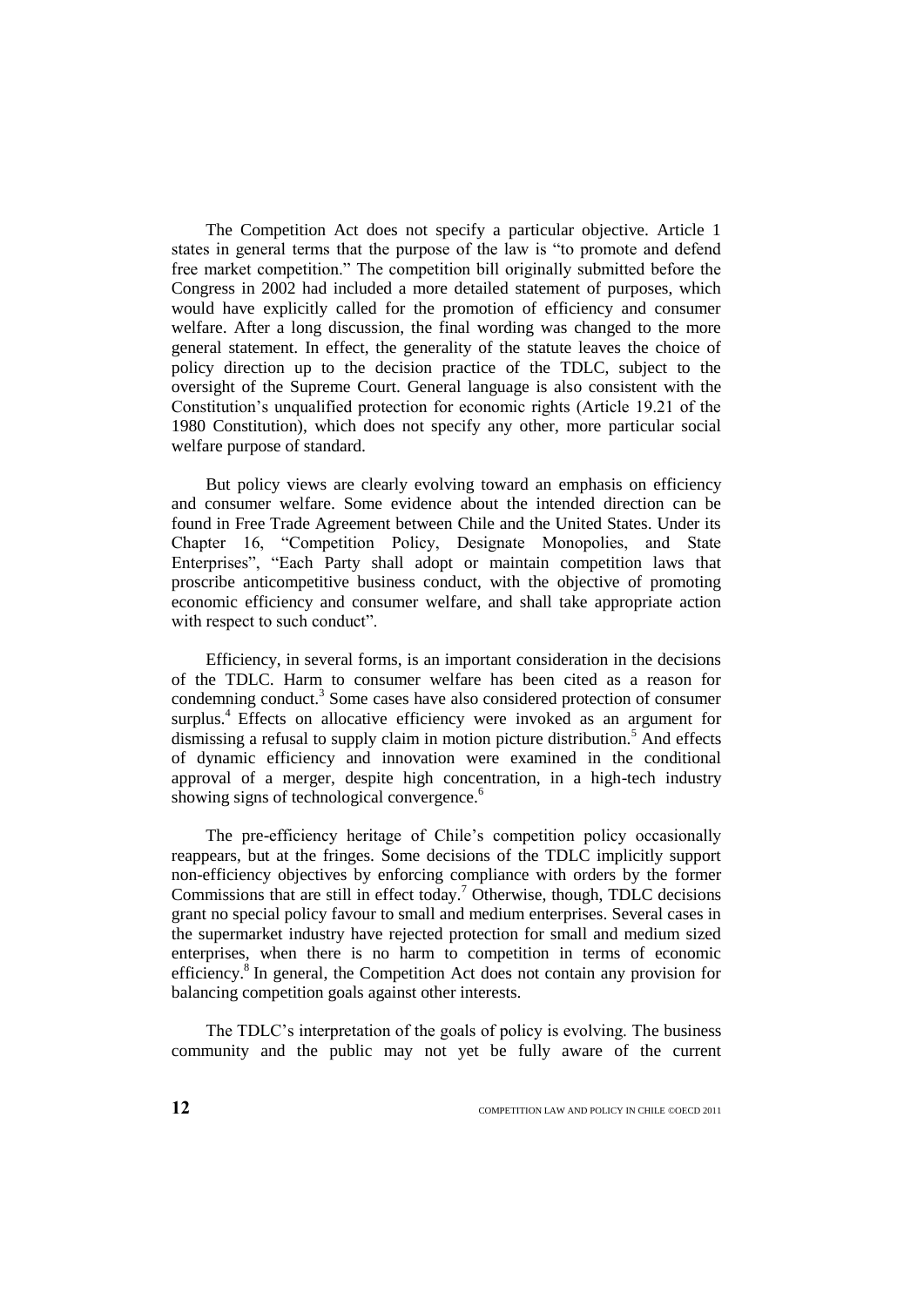interpretation of the law"s goals and legal standards. Notably, it is unclear how the TDLC construes the efficiency legal standard in practical terms. This issue was present in its decision about the proposed merger between D&S and Falabella.<sup>9</sup> (See Box No. 3, below)

#### **2. Substantive issues: content of the competition law**

Chile"s Competition Act is notable for its coverage and simplicity. It follows the basic structure of substantive prohibitions conventionally found in competition statutes about agreements and unilateral practices. Its brevity has created some uncertainty. A single, general provision contains the basic substantive rules about conduct affecting competition. Any deed, act or agreement, including a contract, that "prevents, restricts or hinders free competition," or that tends to do so, is subject to sanctions under the law (Art. 3). Subsections provide illustrative detail about some of the usual categories of competition policy concern, namely explicit or tacit agreements (Art. 3.a), "abusive exploitation" of a dominant position (Art. 3.b) and "predatory or unfair" practices to attain or strengthen a dominant position (Art. 3.c). Case law has elaborated what these general terms mean.

Enforcement policy emphasises market power. Even in the case of horizontal restraints, enforcement action depends on market power. If market power is found, the TDLC examines potential efficiencies. Conversely, in the absence of market power, the TDLC will usually not inquire further about potential anticompetitive effects, unless the conduct itself is geared towards attaining market power.

As policy direction has shifted toward a focus on economics, case law has left some issues unclear. In the early years, agreements within the categories of Article 3 had been treated as essentially illegal *per se*. In taking a more economic approach, the TDLC now applies something like rule of reason treatment generally, albeit subject to certain caveats intended to make it easier to prove cases such as naked price fixing.<sup>10</sup> The "objective capacity" of an agreement to produce harm in the market is sufficient to condemn it, and it is not necessary to prove its actual effects. The TDLC has applied this approach to horizontal restraints in recent decisions (No. 74/2008; No. 79/2008). The TDLC is not bound by its prior decisions, but may examine and assess each case on its merits. In the absence of detailed rules and standards of evidence and proof in the Competition Act, it can be difficult to assess the consequences of business behaviour.

Rules for identifying and measuring factors of economics-based analysis are not found in the Competition Act. There is no general procedure for defining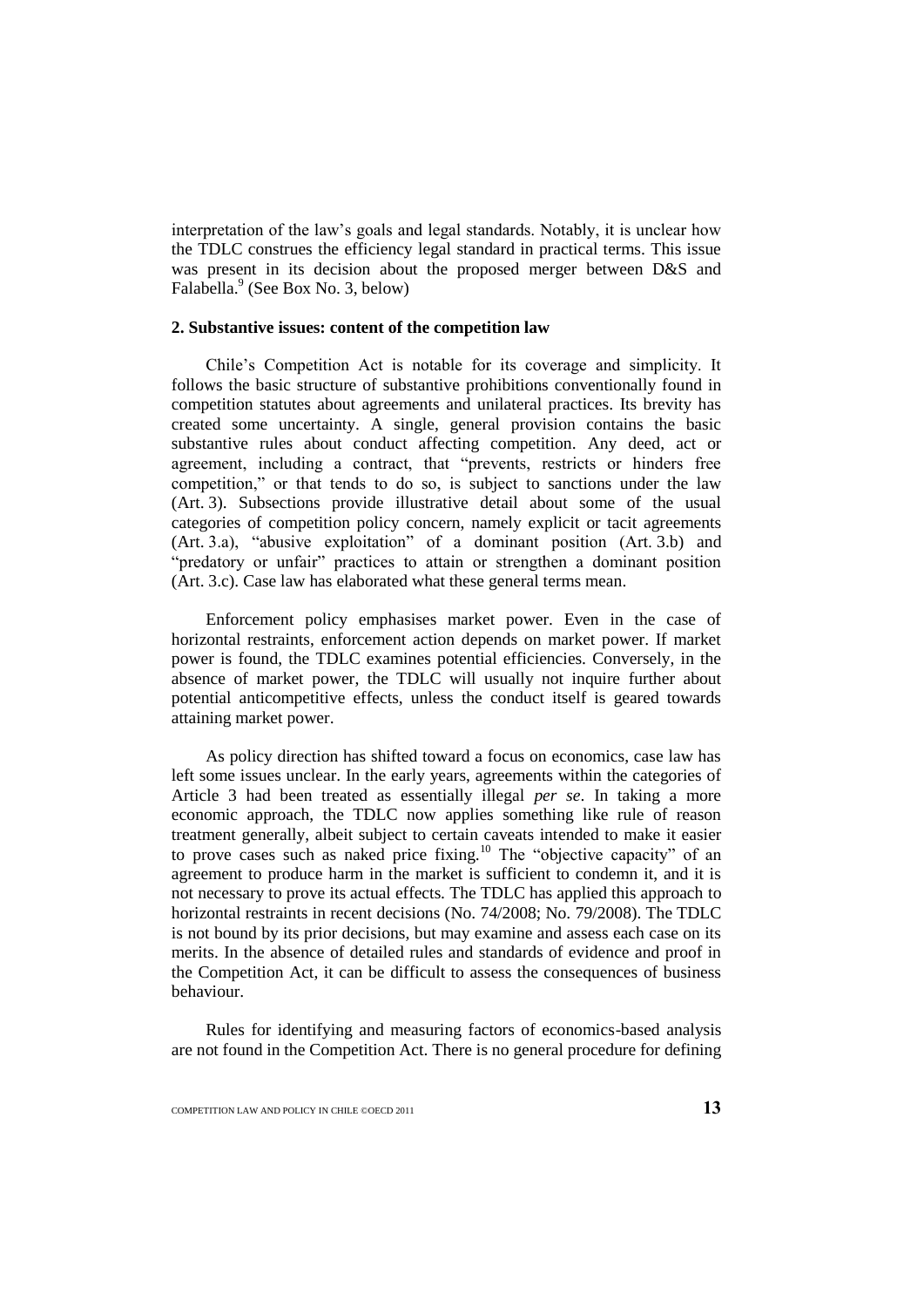markets. There is no market share presumption as an indicator of dominance, no threshold for evaluating market concentration, no reference to entry barriers and no indication of the scope of an efficiency defence. The FNE has issued guidelines to explain economic concepts, such as its *Internal Guide for the Analysis of Horizontal Concentration Operations*. The TDLC is not bound by these guidelines.

In Chilean law, a pure *per se* standard for collusion or a market share presumption for dominance, which would reverse the burden of proof against the defendant, would raise a constitutional issue. Thus actual or potential effects on competition must be proved case by case. In the opinion of some (Gonzalez, 2008), even collusion would be treated like exclusionary or monopolising practices. That is, in addition to proving the practice, the enforcer must demonstrate that it has led or would probably lead to competitive damage.

#### *2.1. Horizontal agreements*

Collusion is an anti-competitive practice under Art. 3. According to Article 3(a), "express or implied agreements" or "concerted practices" intended to fix prices of sale or purchase, limit production or allocate areas or market shares, and abusing the power that such agreements or practices confer, are violations. Thus the TDLC may punish competitors' agreements aiming at fixing prices, limiting output or dividing markets. The statute does not specify whether they are to be considered under a *per se* or a rule of reason standard.

To reduce the burden of proving hardcore horizontal violations, the TDLC has applied a standard of evidence which requires that the conduct have an "objective capacity" to potentially harm competition. This interpretation follows from the wording of Art. 3 of the Competition Act, which requires a conduct to have a "tendency to produce anticompetitive effects". The substantive standard for hard-core horizontal agreements, about fixing prices, dividing markets, excluding competitors and rigging bids, have has been made more explicit in the recent amendments to the law. Enforcement practice and case law apply quasi-*per se* treatment to hardcore horizontal restraints, that is, to agreements between competitors to fix prices, set quotas or allocate markets. Recent rulings of the TDLC have used market power as a proxy for showing anticompetitive effect. Firms engaging in collusion are to be condemned if they collectively possess market power, without the need to show that their actions led to competitive injury. The Supreme Court endorsed the TDLC"s view, by confirming its decision against a group of doctors in the city of Punta Arenas.<sup>11</sup> Most of the Supreme Court's decisions so far, though, have dwelt on the quality of proof of agreement.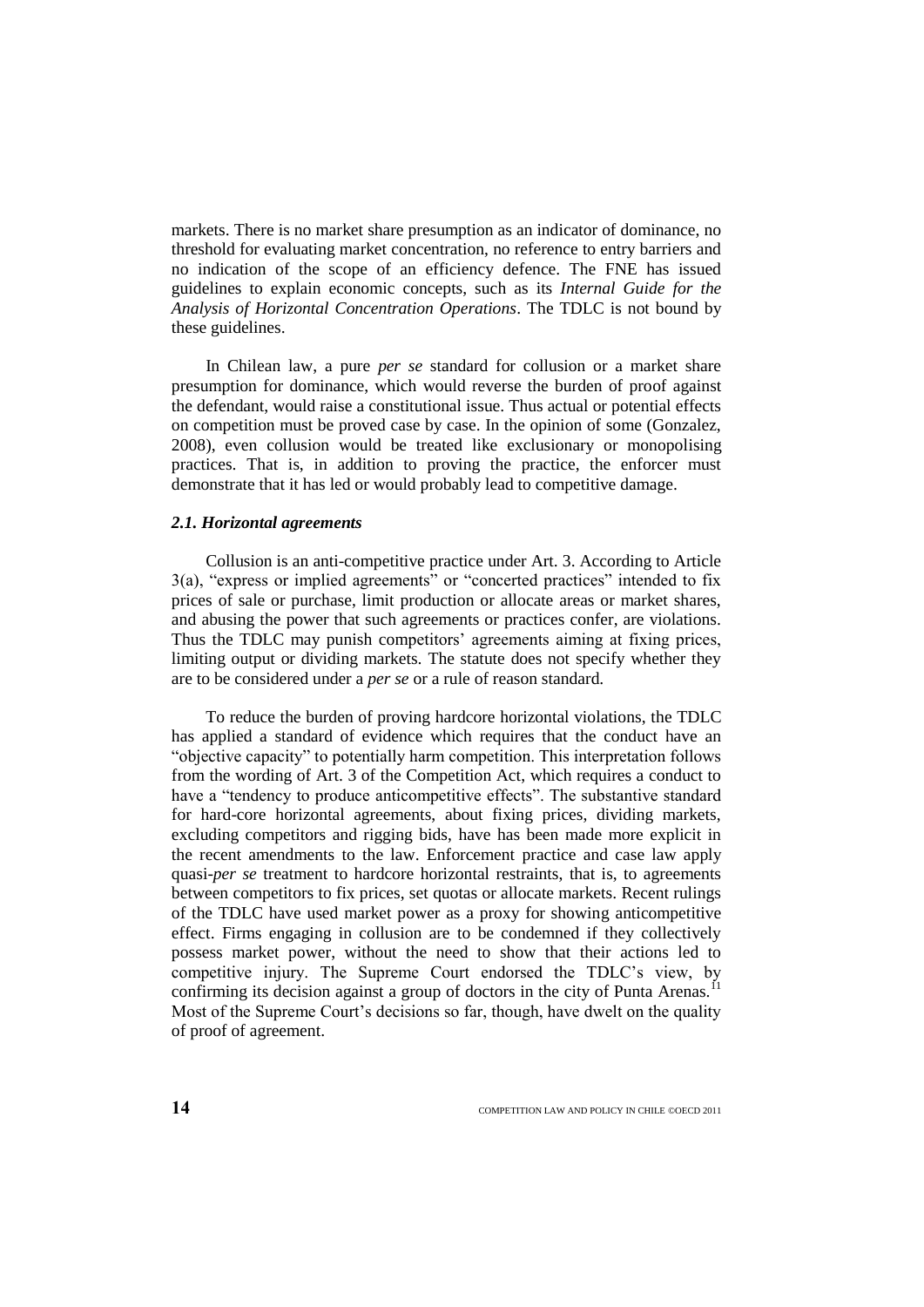Significantly, the TDLC also considers market power in a defensive sense. That is, an agreement undertaken by parties who lack market power will be considered not to undermine competition. In the recent case, *FNE vs. Asfaltos Moldeables de Chile S.A. et al.*,<sup>12</sup> the TDLC rejected a claim brought by the FNE against several tar producers, for allegedly engaging in bid rigging. The TDLC found that the FNE did not show the existence of an agreement, and more importantly, that it could not have adversely affected market competition because the alleged bid riggers faced a competitive market.

There have been few successful prosecutions of collusion. Between 2006 and 2007 there were three rulings about horizontal collusive practices: *Agencias*  Navieras<sup>13</sup>, Oxigeno<sup>14</sup> and Health Insurance. All resulted in acquittals, either in the first instance by the TDLC or in the second instance by the Supreme Court. The critical issue was whether the circumstantial evidence was a sufficient demonstration that there was agreement between the players, explicit or implied (Gonzalez, 2008). These rulings impose a high burden of proof on the FNE for the use of indirect evidence. In the absence of enough evidence of an agreement, parallel behaviour seems insufficient to support a successful prosecution. The current standard seems to make it quite difficult to prove collusion without direct evidence.<sup>15</sup> There is some sign of change, though. The Supreme Court confirmed the TDLC"s finding of an agreement in the Flat-Panel TV War case, which relied on circumstantial evidence, that is, the number of phone calls between the concerned parties, as opposed to the content of these calls. But it is too early to say whether this represents a new trend in case law concerning cartels. The FNE has maintained its pursuit. In December 2008 the FNE charged the three major drug stores with colluding about increases in the prices of several prescription drugs.

Sanctions and remedies against anticompetitive horizontal agreements can include fines against the companies and the executives that participated in the agreements, orders to amend or terminate acts or contracts and modification and even dissolution of corporations, or other corrective or restrictive measures to remedy the effects of the agreement.

Groups or associations are not subject to special rules. The general prohibitions apply to action taken in these settings. There have been several cases involving trade associations. For instance, in *FNE vs. AM Patagonia S.A. et al*. the TDLC imposed a sanction against 74 of the 84 doctors in the city of Punta Arenas for colluding to fix tariffs in the supply of various medical services through a joint company. The doctors were fined 15 tax units each, except for the manager of the agreement, who was fined 30 tax units.<sup>16</sup>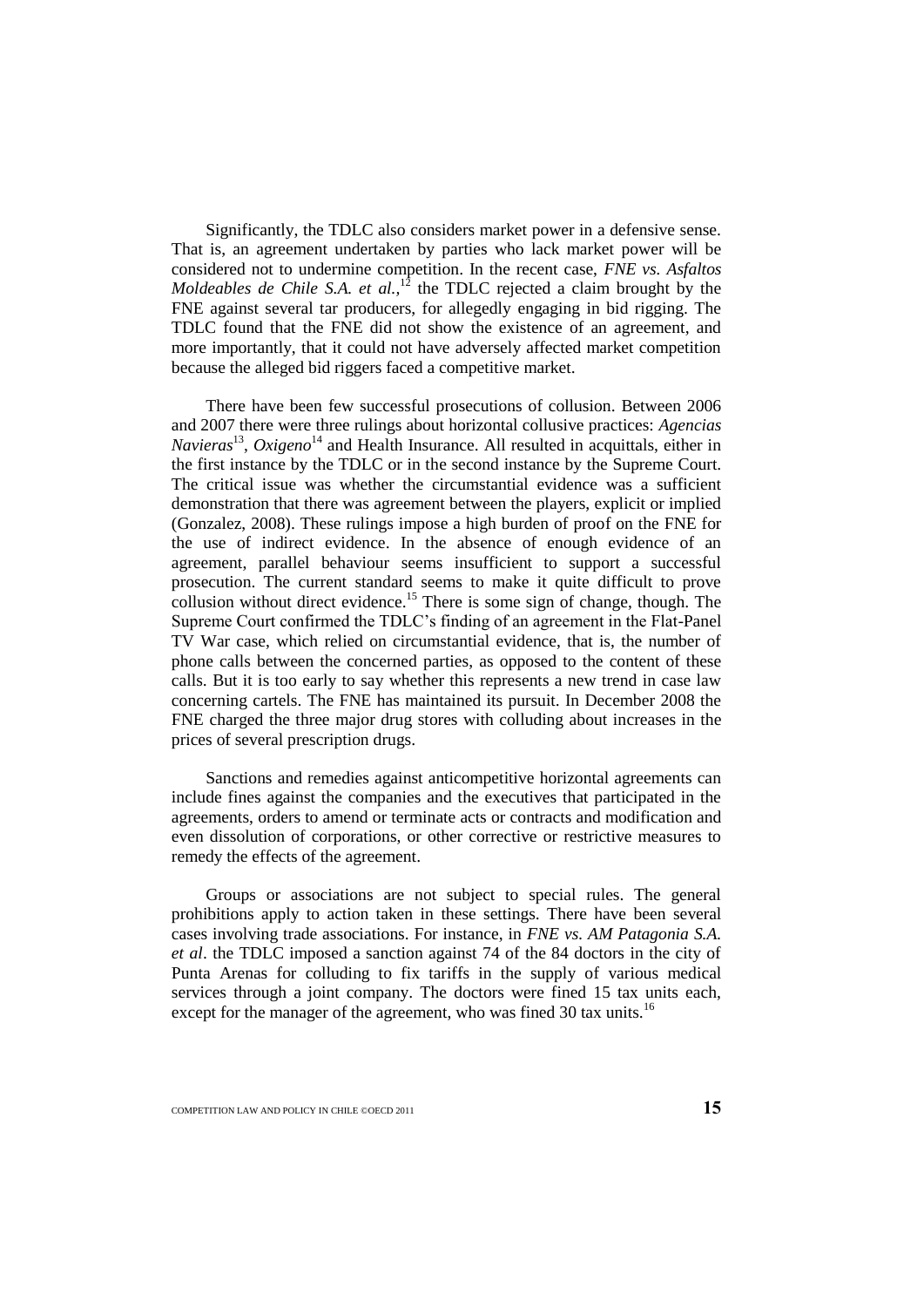In relation to pro-competitive agreements among competitors, the TDLC approved a project for the construction of five hydroelectric power stations which was the result of a joint venture of the two main enterprises in electricity generation. Nevertheless, the approval was restricted by certain requirements in order to assure new entrants an open access to the transmission facility<sup>17</sup>. This matter was brought up in a consultative procedure. In these procedures, the remedies are injunctions or recommendations, to alleviate the risks of the agreement, similarly to the analysis of horizontal mergers.

A leniency programme has now been authorised, and the FNE has obtained the power to gather evidence through a "dawn raid". These additional powers, provided by the 2009 legislation, facilitate obtaining direct evidence to prove collusion.

#### *2.2. Vertical agreements*

Vertical agreements are also covered by the general principle of Article 3, that any act or contract that prevents, restrains or hinders free competition or tends to produce such effects may be subject to sanctions. The examples of prohibited agreements in Article 3(a) could include common vertical agreements about price and exclusive territories.

Historically, vertical restraints were condemned if they were perceived to undermine economic rights. Market power and economic efficiencies were not issues. Thus refusal to sell without a plausible justification was condemned. Price discrimination was considered illegal unless discounts or other favourable terms were available to all buyers according to "objective" criteria. Costjustified volume discounts were always seen as objective, but price differences reflecting other cost differences were not always accepted.

Decisions now emphasise economic effects. The *Comisión Resolutiva,* the forerunner of the TDLC, upheld a number of covenants in exclusive distribution agreements about branded motor oil because they increased the number of importers and distributors and thus promoted long run efficiency. <sup>18</sup> The TDLC has applied similar standards to franchising or distribution agreements and claims about refusal to deal. In *Jorge Delgado Méndez vs. Copec S.A.* it stated that, in general, franchises are efficient contracts and thus not restrictive.<sup>19</sup> In general, the TDLC has not condemned covenants or practices in these settings, even if they are *prima facie* restraints, and it has noted the importance of long run efficiencies.<sup>20</sup>

A different approach has been applied to vertical restrictions used as instruments for market foreclosure or for competitors" co-ordination. Here the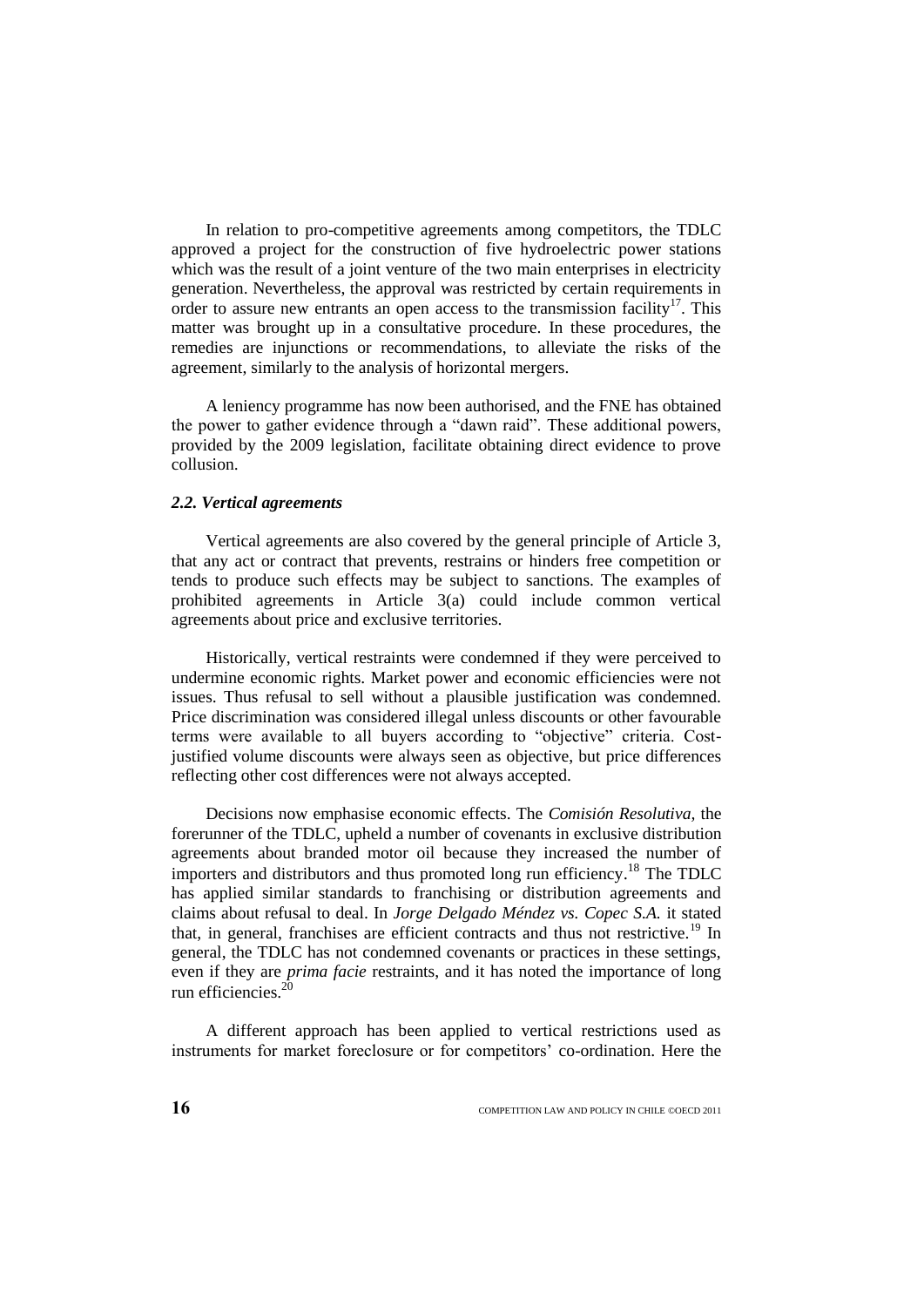analysis is in terms of exclusionary abuse $2^1$  or horizontal agreement. Where aspects of vertical arrangements could entail lack of market transparency or could generate deterrents for staying in the market, the TDLC has issued transparency remedies aimed at restraining opportunistic behaviour.<sup>22</sup> In the case *AGIP A.G. vs. Supermercados Líder*, involving discrimination at the distribution and retail in supermarket chains, the TDLC held that the retail outlets should apply transparent conditions for the sale of the products they distribute and resell (See Box 1).<sup>23</sup>

#### **Box 1. AGIP A.G. vs.** *Supermercados Líder*

AGIP, the Association of Retailing Suppliers, asked the TDLC for a consultation about the tactics of *Líder*, a leading supermarket. A supplier, Nestle, had refused to participate in a *Líder* promotion. *Líder* retaliated by removing the products from its shelves; however, the products were still included on promotional posters.

In examining this dispute, the TDLC also looked at other common supplier complaints about the practices of chain retailers, such as marketing private label products, sales "below cost" and unilateral changes in terms with suppliers. The TDLC noted that conditions of sale and other aspects of the relationships with suppliers should be established objectively and in a non-discriminatory manner, and that the chains should not unilaterally alter prices or terms that had been negotiated.

The TDLC also ordered the two chains to notify it in advance of any proposed mergers or acquisitions, but the Supreme Court overturned this order.

#### *2.3. Dominance-monopolisation*

Abuse of dominance has been the most important area of antitrust enforcement. The prohibition in Art. 3(b) includes illustrations of behaviour that would be regarded as abuse of dominance: abusive prices, tying and dividing markets. Art. 3(c) prohibits "predatory or unfair competitive practices conducted in order to attain keep or increase a dominant position." The decisions of the TDLC have further elaborated what the law covers. Vertical agreements including clauses that foreclose the market, such as exclusive vertical agreements, pricing clauses, and other restraints, have been taken as instruments of abusive dominance. The notion of "abuse" and "abusive exploitation" is explicitly provided for in the Competition Act. Any contractual provision can be construed as "abusive" if it is aimed at raising unjustified entry barriers to create or strengthen a dominant position. Sham litigation filed to exclude competitors from the market could be considered abuse.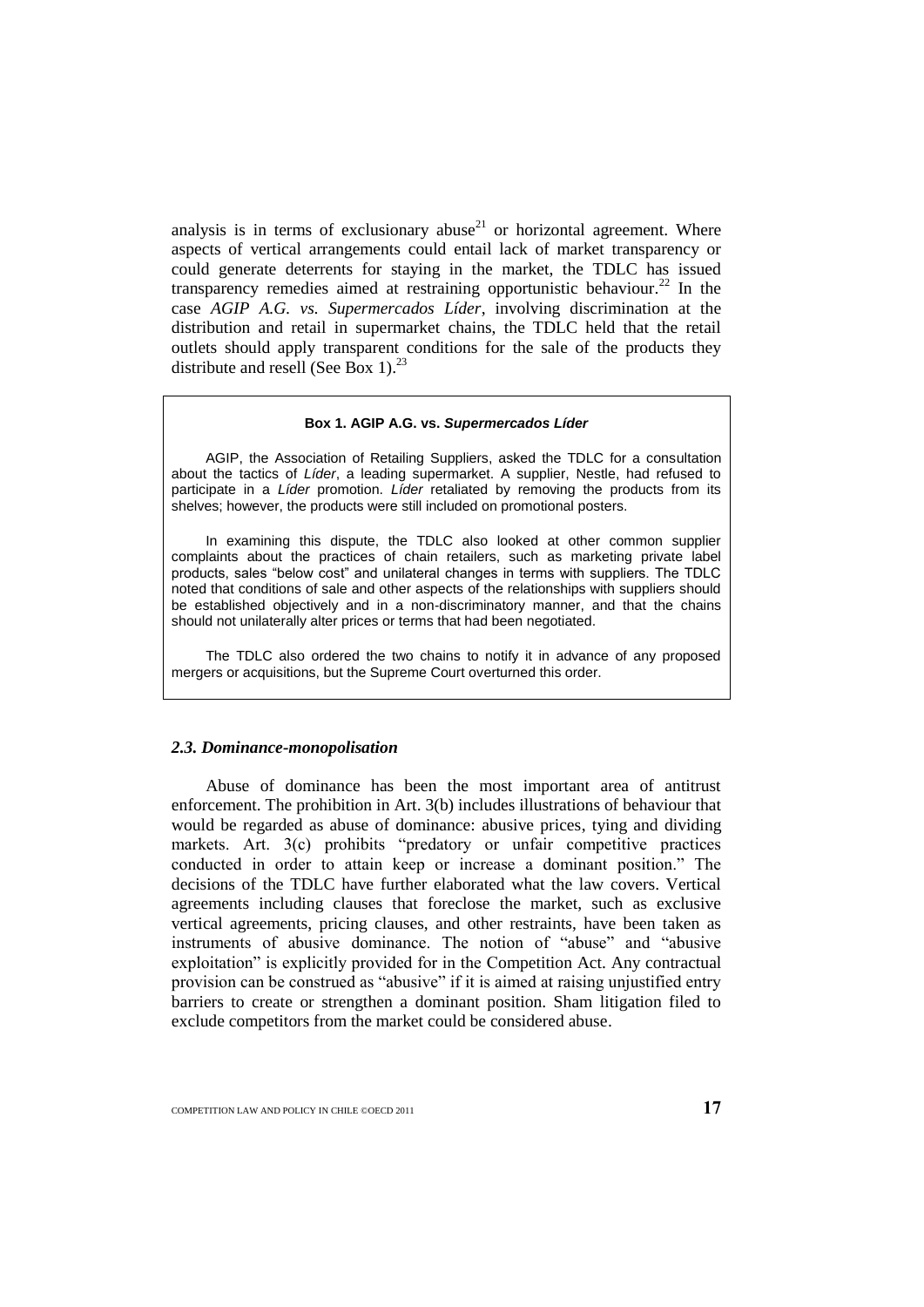Dominance implies market power. Determination of market power usually depends on the lack of effective substitutes and other factors evidencing the capacity to act unilaterally. High market shares do not lead to a presumption of market power, although market share may be an element in an inference of market power. In general, the TDLC assesses whether market structure is competitive, for example, by assessing potential competitors, in order to determine whether a firm has the power to impose conditions unilaterally. The emphasis in the analysis varies. For example, in *Voissnet S.A. and FNE vs. CTC*, <sup>24</sup> the TDLC assessed dominance based on market shares, among other factors.<sup>25</sup> By contrast, in *GPS Chile S.A. vs. Entel PCS S.A.* the TDLC found that Entel lacked market power because there was a possibility of entry by other  $operators<sup>26</sup>$ .

Conduct that is unfair but that does not impair competition in the market as a whole would not violate Art. 3, although it might give rise to a private claim for unfair competition. The TDLC will not construe as "abusive" conduct which is economically efficient.

Exploitation is a violation. An illustration is *FNE v. LAN Airlines S.A. and LAN Cargo S.A.* (2006),<sup>27</sup> involving air cargo and warehouse services provided by Fast Air. Until 2003, EPA had been the only provider of warehousing services in the city of Punta Arenas. EPA"s facilities were 21 km away from the airport; but LAN had assumed the cost of inland transportation as part of the air cargo fees for services to Punta Arenas. Following the incorporation of Fast Air, a warehouse provider that was wholly controlled by LAN, LAN started charging the land transport costs separately, while the fees for FastAir"s warehouse services were 400 percent higher than EPA"s. The TDLC decided that LAN was exploiting importers, who had to choose between paying an additional fee to cover inland transportation to EPA"s facilities or paying the high fees to use FastAir"s warehouse services at the airport. The TDLC emphasised the evidence of lack of competition, in that the effective prices for air cargo had not declined after the entry of Fast Air. Violations were found in both the air cargo and customs warehousing markets. The national air carrier was fined USD 150 000 and ordered to restructure its pricing. The TDLC also proposed the adoption of regulatory changes and other steps to promote competition at airport customs warehouses.

Another illustration of exploitative abuse, in electric power, is the 2008 case *FNE v. Empresa Electrica de Magallanes, S.A.* EDELMAG increased tariffs for electric service in Puerto Williams above the pricing indexing formulas contained in its concession contract, without any change in the circumstances justifying the price increase. This was found to be an abuse, and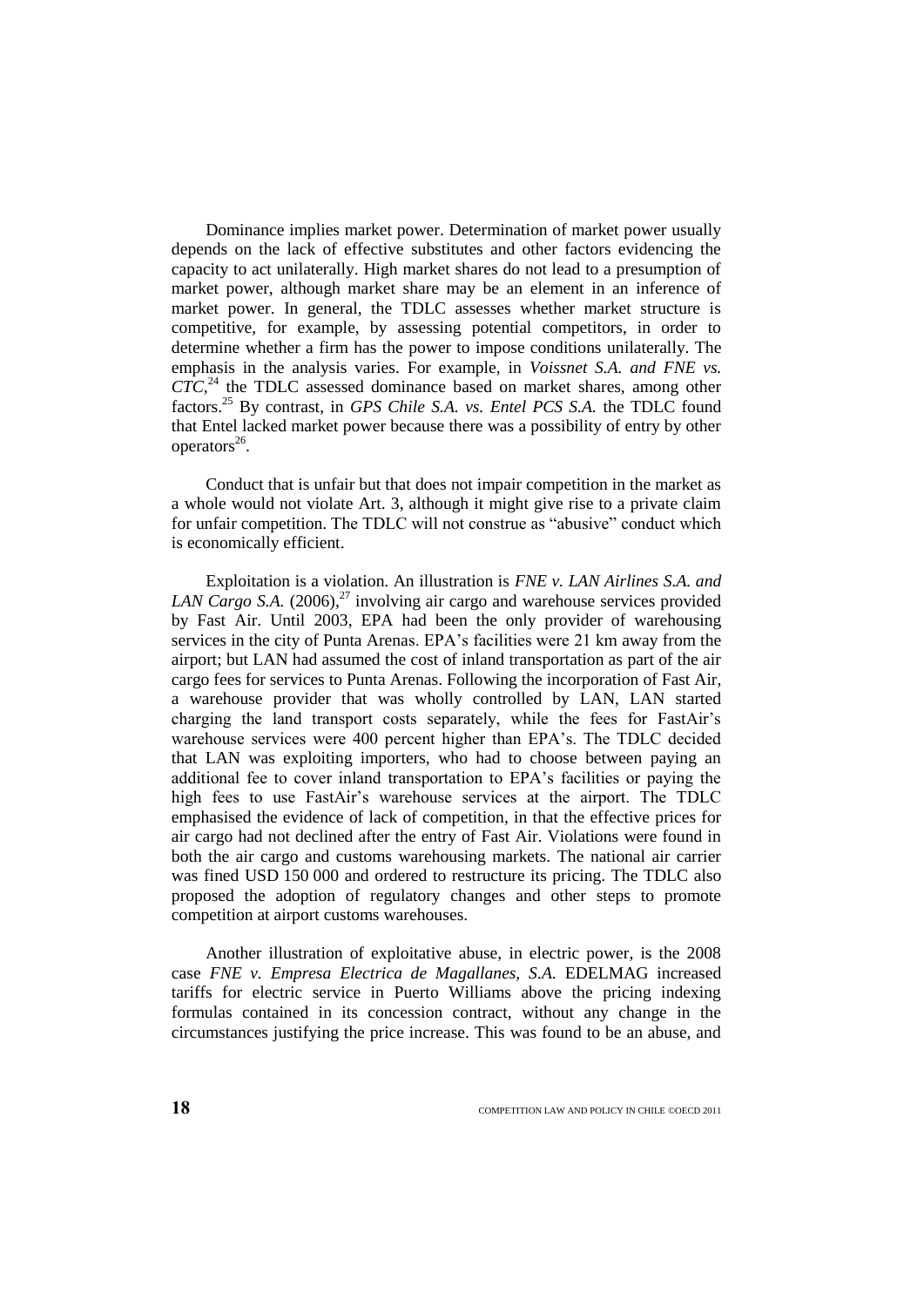the company was fined 400 tax units, or CLP 173 million.<sup>28</sup> The TDLC also ordered EDELMAG to cease the behaviour.

Decisions about refusals to deal and price discrimination have often been concerned about the use of objective criteria. Thus, in a case involving motion pictures, defendants were ordered to adopt and implement a distribution system based on standard, general and objective criteria.<sup>29</sup> In the area of price discrimination the TDLC has ordered companies to use general criteria and in some instance it has also imposed fines. In *Demarco S.A. and FNE, vs. Coinca S.A. y la I. Municipalidad de San Bernardo,* the TDLC imposed a fine of CLP 145 million (Chilean pesos) on the owner of a waste disposal facility. The prices it charged to competing waste haulers were significantly higher than those in its bid that won the tender. The TDLC viewed the low bid as an attempt to prevent competition, and it ordered the defendant to strictly comply with a previous ruling which mandated to publicise prices on an objective and nondiscriminatory basis.<sup>30</sup> Another case involved the alleged abusive conduct of Transbank, a credit card operator, which was found guilty of abusing its dominant position by charging discriminatory and unfair prices to businesses that accept cards bank credit, and by maintaining a tariff structure that was discriminatory to card issuers. The TDLC imposed a fine of CLP 35 million.<sup>31</sup>

In six exclusionary conduct cases, the TDLC has imposed fines and ordered companies to execute open tenders and to modify contracts imposing exclusivity clauses and other restraints. For example, in *Phillip Morris v. Chilena de Tabacos S.A. (Chiletabacos)*  $(2005)^{32}$  the TDLC ruled that Chiletabacos had imposed artificial strategic barriers to entry against Phillip Morris, which were imposed on top of the structural ones. These barriers were contained in the exclusive contracts that Chiletabacos negotiated with independent outlets for the display and sale of cigarettes.

Exclusionary conduct led to the highest competition fine ever imposed in Chile, in *FNE vs. Almacenes Paris y Falabella* (the Flat Panel TV War case**).**<sup>33</sup> In this ruling, the Supreme Court affirmed a TDLC ruling against two big box retailers who boycotted a special promotional event launched by a bank, depriving consumers of the opportunity to get flat panel TVs at a premium price. (See Box 2).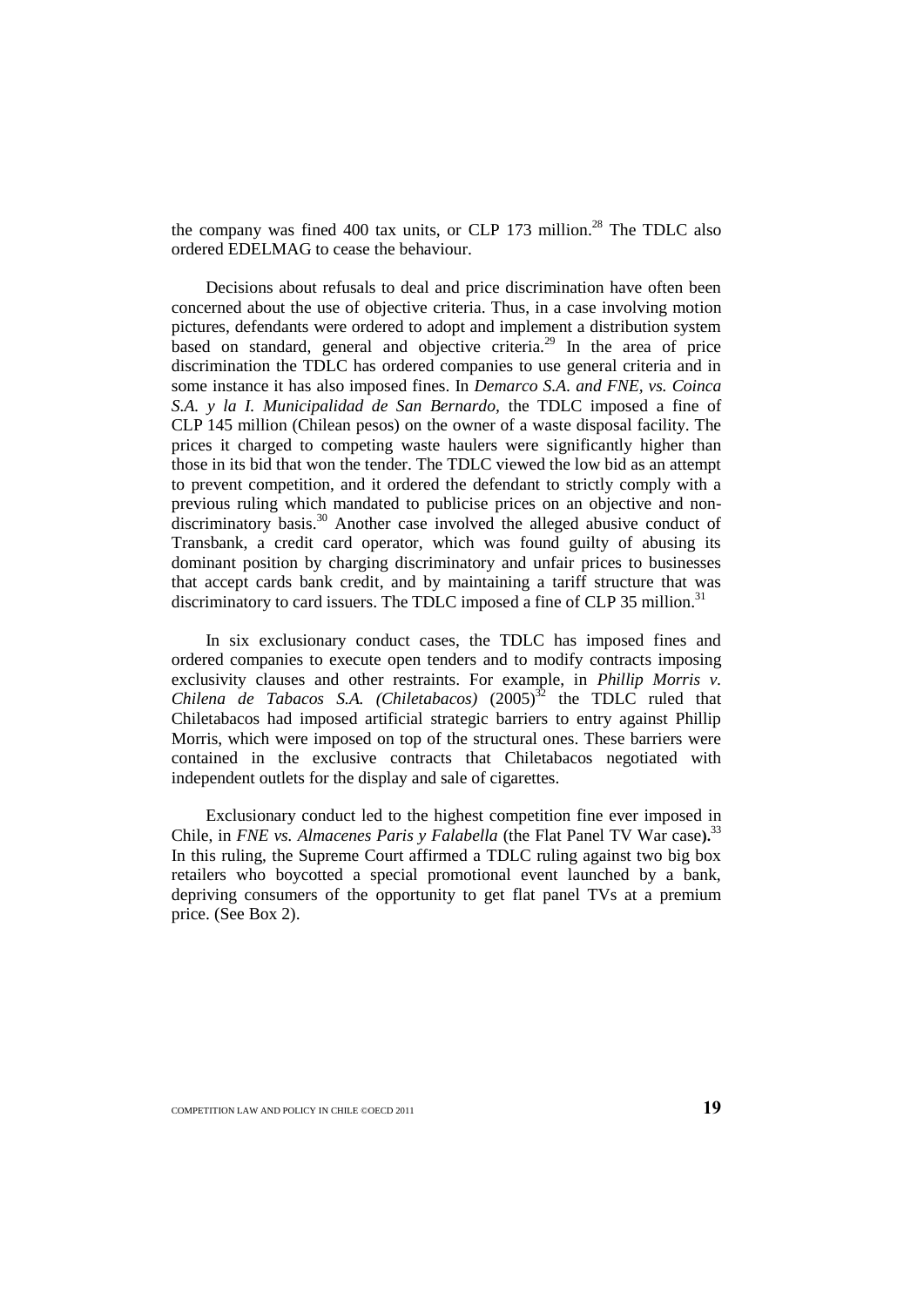#### **Box 2. Flat-Panel TV War**

*Banco de Chile* had contracted with two firms, Travel Club and Duty Free TC, to manage its premium dollars fund scheme and to run events, promotions and advertising campaigns for its credit cards. Duty Free organised a trade fair to take place several days at a convention centre, *Casa Piedra*. At the trade fair, *Banco de Chile*'s credit card users would have an opportunity to buy products under the premium dollars fund scheme and to earn up to 12 interest-free quotas. The effective consumer prices represented discounts of up to 30%. The organisers lined up distributors to supply the products, and *Banco de Chile* advertised the event to its clients.

The defendants, *Falabella* and Paris, are major retailers of home appliances and electronic products. Each accounts for approximately 50% of the sales of the distributors who had agreed to participate in the trade fair. The trade fair represented a threat to the defendants' businesses, both for retail sales of these products and for business-related credit cards. Under pressure from the defendants, the distributors withdrew from the trade fair.

*Banco de Chile* filed a suit at the TDLC, and the FNE presented a petition to the TDLC alleging abusive conduct and collusion. FNE argued that the boycott had a clear exclusionary purpose, aimed at preventing the entry of a new competitor. FNE pointed out the importance of the defendants' retail outlets for these distributors and their success at pressuring the distributors to withdraw from the trade fair.

To prove that the two firms agreed on the boycott, the FNE relied on phone records, e-mails and statements by executives of both defendants and of their suppliers. Collusion was evidenced by repeated communications between executives of the companies, followed by their co-ordinated pressure on their respective suppliers, to impede their participation at the fair trade. They also attempted to involve in the boycott a third department store.

The TDLC defined the relevant market as including both credit card service at retail stores for the purchase of home appliances and electronic goods and the distribution and retail sale of those goods. An important dimension of competition between retail stores in Chile is over the discounts and premiums given to customers who use the retailers' credit card systems. The TLCD found SACI *Falabella* and Paris S.A. to have colluded and to have abused their dominant position. It ordered SACI *Falabella* and Paris S.A. to pay fines of 8000 and 5000 annual tax units, respectively (USD 7 700 000 in total).

In the area of predatory pricing, the TDLC imposed a fine of CLP 58 million<sup>34</sup> against the parties to a price war in cable television.<sup>35</sup> In *FNE vs. Empresas de TV Cable Loncomilla S.A., Holding de Television S.A. y CMET* the defendants were found to have priced their services below operational costs. As TV Cable Loncomilla, the historic incumbent, and CMET competed to supply the cities of San Javier and Villa Alegre, a price war broke out, and each accused the other of predatory pricing. CMET alleged that its prices responded to Loncomilla"s predatory prices, while its own prices were supported by the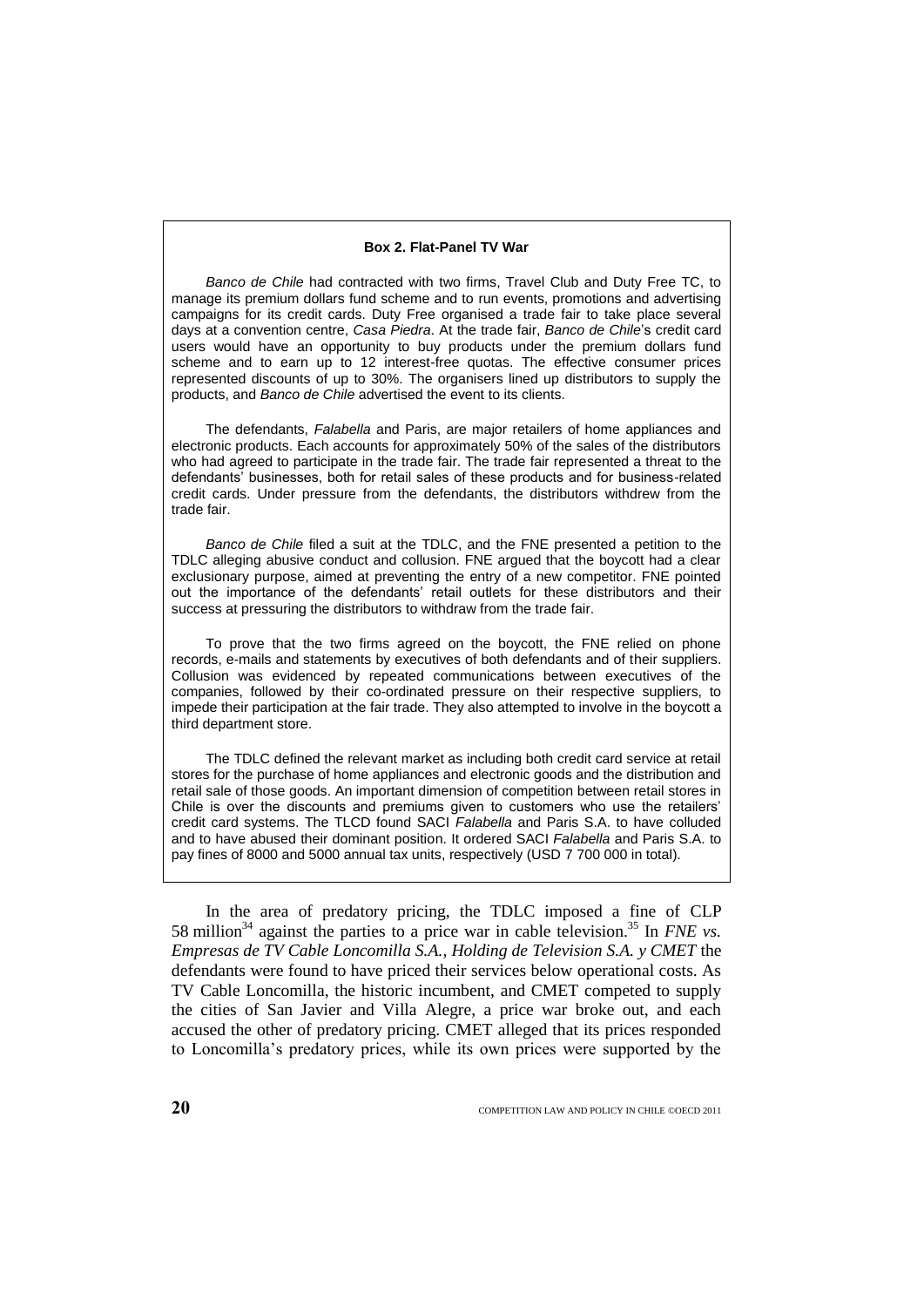excess income received in other regions of the country. Loncomilla alleged that it was cutting prices in order to attract new clients. The FNE charged both firms for predatory pricing, as they had both reduced their prices considerably without justification. Neither party contested the allegation of imposing predatory prices; on the contrary, CMET"s tacitly admitted charging prices below operational costs, as it alleged that its prices were compensated with higher income received in other regions. Moreover, the prices charged by this firm in other cities were considerably higher than those it charged in the disputed market. The FNE argued that the prices were not time-limited and were neither used as a promotional device nor as a strategy to position them in the market. The court endorsed this view, finding that CMET intended to gain a dominant position and that Loncomilla intended to maintain an already dominant position, and that the firms were engaged in "reciprocal unfair competition", which in the long run could undermine or cause the exit of a competitor.

A 2006 Supreme Court ruling treats price predation as a nearly *per se*  offence. In *Producción Química y Electrónica Quimel S.A., vs. James Hardie Fibrocementos Ltda.*, a divided court overturned a decision by the TDLC that had acquitted a company producing fibrocement sheets. The TDLC had found that the defendant was not a dominant player, since it had only 32.5% market share, while the leading firm, *Pizarreño Pudahuel*, had a share of 59.9%. The Supreme Court decided that a firm does not need market power or dominance to employ predatory pricing, since the purpose may be to acquire a dominant position. The two dissenting judges argued that the defendant could not manipulate prices, but instead it lowered its prices in response to the dominant player's tactics. The Supreme Court also disagreed with the TDLC about the cost reference for predatory pricing. The TDLC decided that there was no predatory intention because Hardie"s prices were higher than its average variable cost. But the Supreme Court held that they were predatory because they were below its "costs", without specifying what measure of cost it considered relevant. The Supreme Court treated the extent of the defendant"s investments as evidence of entry barriers, while the TDLC found that these investments did not create entry barriers and that they were investments that any firm looking to enter into the market must bear. The Supreme Court imposed a fine of CLP 470 million.<sup>36</sup>

The TDLC has applied the essential facilities doctrine to promote open, non-discriminatory access to key networks controlled by dominant firms, following an interpretation of Art. 3 (b) of the Competition Act. A merger between two cable operators was approved subject to the condition that access to broadband internet services would be on an open, non-discriminatory basis at competitive prices. $37$  When the TDLC approved a petition of two electricity generating companies to jointly build and operate five hydroelectric central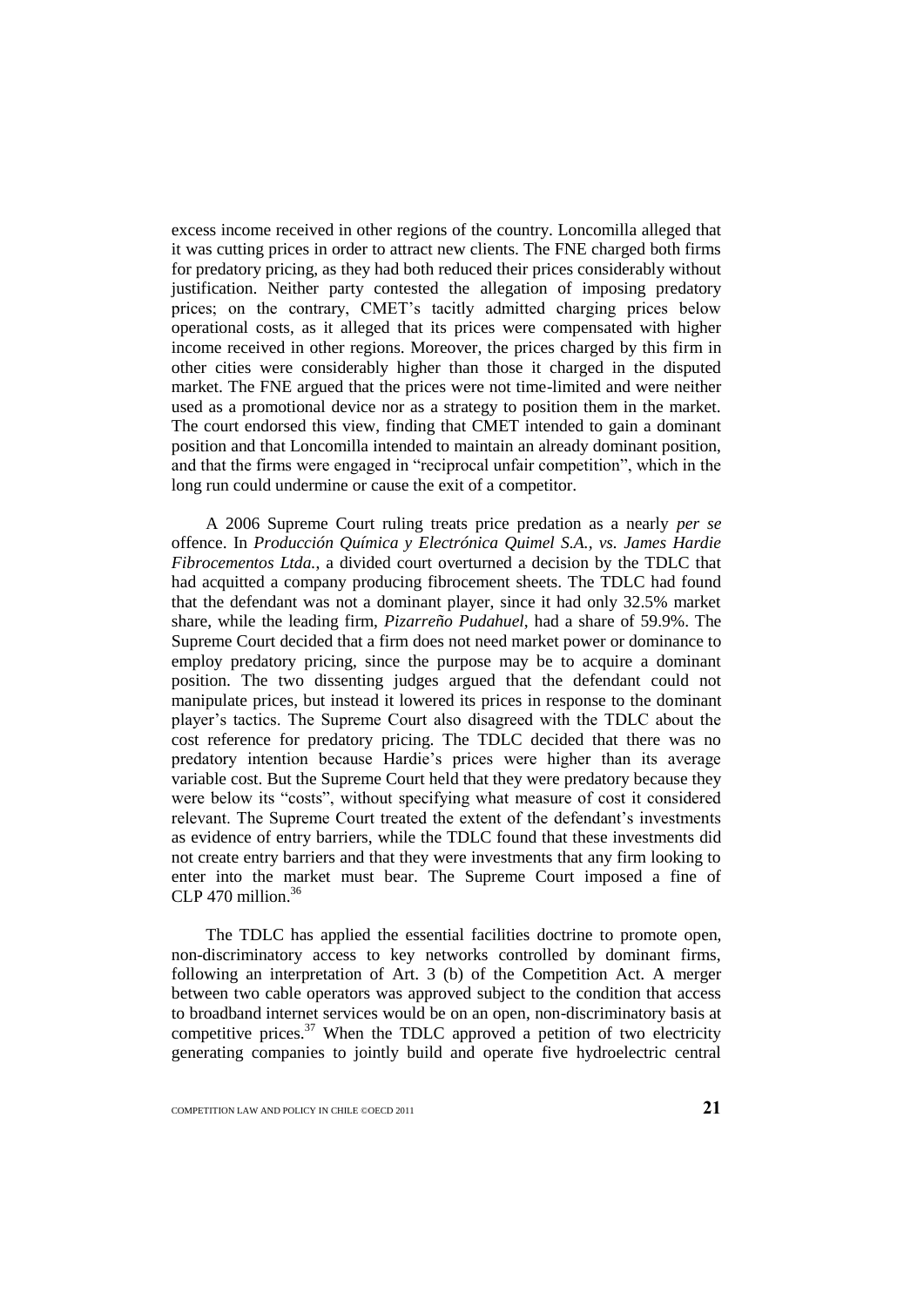stations, the authorisation set parameters for the new joint venture and consultants to use to determine the transfer price. The TDLC ordered that the transmission facilities pricing (or prices paid by third parties) should be based on objective, non-discriminatory criteria, and that contracts for the design of the transmission line should consider a minimal period to receive petitions about line transmission capacity from independent parties.<sup>38</sup> The doctrine has also been applied to draft regulations for tenders for solid waste collection, proposing separation of the disposal market (with the monopoly feature of the waste disposal land) from other services that may be offered on a competitive basis.<sup>39</sup> The TDLC fined a telephone company that denied wholesale clients the use of its broadband platform to render IP voice service, in order to protect its business. The TDLC also ordered the company to modify the restrictive clauses.<sup>40</sup>

Much of the law enforcement about dominance has involved infrastructure monopolies. It has been suggested that many South American countries erred in beginning with a North American model for competition law, because that model is not necessarily well suited for addressing fundamental problems that follow a history of state intervention in economic activity (De Leon, 2001). By concentrating on infrastructure monopoly, Chile appears to be an exception. The TDLC and FNE have a close working relationship with sector regulators. Noncompetition factors such as the public interest in sector regulation may be relevant to the treatment of claims of abuse in regulated sectors. In a case involving a dominant internet-protocol telephone provider, the Supreme Court declared that the TDLC should not interfere with the non-competition goals of sector regulation.<sup>41</sup>

Sanctions against abuse of dominance are the same as for other violations. Divestiture powers are provided in the Competition Act, as well as the power to amend or dissolve corporations. The TDLC has never used these powers, though.

Some cases have targeted "unilateral" abuse by several firms. The legal basis for this enforcement may be clarified by an amendment that is now under discussion. It would add to Art. 3(b), the clause with examples of abusive exploitation, the concept of abusive conduct by a group of firms.

#### *2.4. Mergers*

The substantive law applied to mergers is also Article 3 of the Competition Act, which does not address mergers or acquisitions directly. A merger or acquisition can be considered an infringement of the Competition Act if it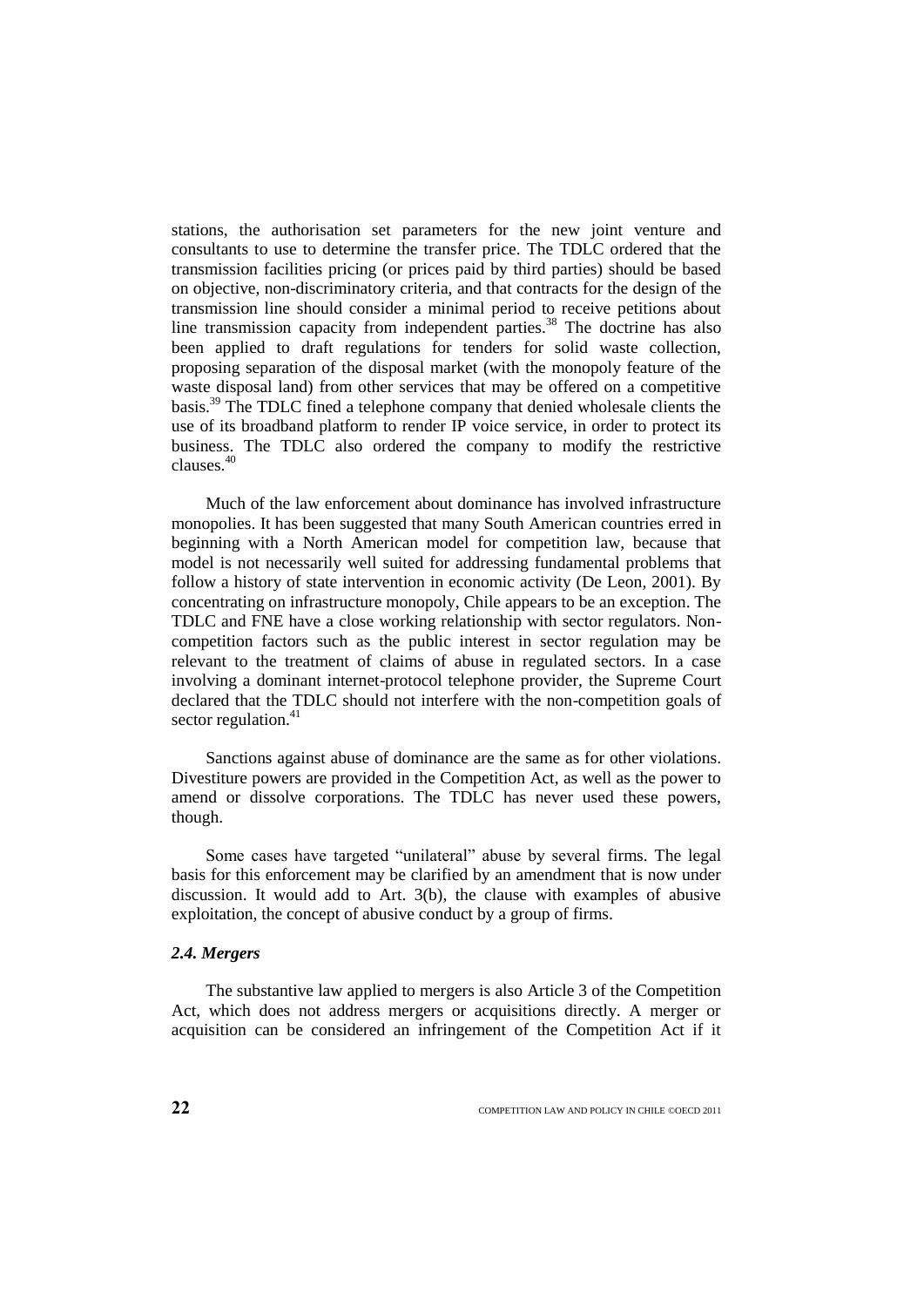prevents, restricts or hinders free competition or tends to produce such effects, in which case the parties could be penalised after they undertook the merger.

The FNE has tried to provide guidance about merger analysis in its nonbinding "Internal Guide for the Analysis of Horizontal Concentration Operations." The FNE conducts its merger analysis with the aid of these guidelines. They state that merger analysis is aimed at preventing the risks of increased concentration in the relevant market as result of the merger, which may make anticompetitive conduct more likely. Anticompetitive risks include unilateral behaviour by the merging company and post-merger co-ordination in the market. The Guides balance these risks against pro-competitive efficiencies.

The methodology begins with the definition of the relevant market, following the SSNIP test. Concentration is assessed according to the Herfindahl-Hirschmann index.<sup>42</sup> Market shares are usually based on revenues; however, if necessary, market shares may be based on sales volume; production output; installed capacity or reserves (for example, in industries linked to the exploitation of natural resources).

In addition to market structure the Guide also takes into account other economically relevant features of the industry, particularly entry barriers. Firms that are below minimum efficient scale or that target only niche markets will be regarded as unlikely to discipline incumbents. In addition to legal barriers, the guides particularly emphasise sunk costs. Examples listed include start-up costs, such as collection of market information, development and testing of product design, installation of equipment, staff recruitment, establishment of distribution systems, and investment in specific assets, advertising and marketing, branding and after sales services, research and development, innovation and technology and facilities, infrastructure or essential inputs.

Ease of entry will depend on entry being likely, timely and sufficient. The FNE will take into consideration any delays or losses that potential entrants should expect in order to enter. Factors to be considered are costs of transforming the technology, costs of increasing productive capacity, costs of adapting their commercial practices, scale of operations (that is,. the size of plants, the costs of shifting production and the maturity of the market), the time needed to learn how to optimise specific assets and the development of a distribution network.

Strategic behaviour is another factor relevant to establishing the capacity of potential entrants to enter into the market. Examples include (over) investment in installed capacity, (over) investments in advertising, pricing policies such as limit pricing and regular price wars, proliferation of products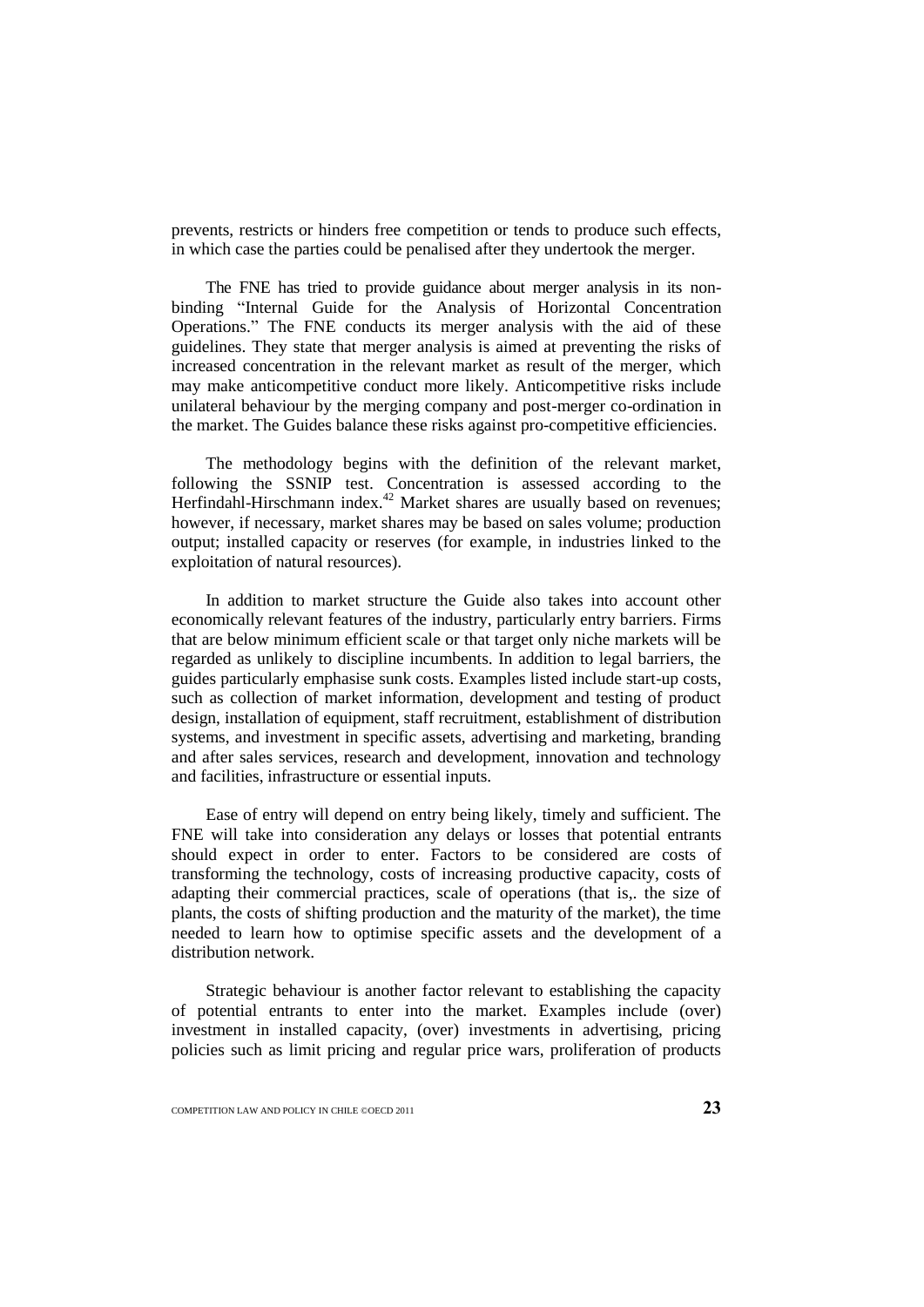and brands to fill the market, political loyalty, business reputation, long-term contracts with automatically renewable exclusivity clauses and exclusionary conduct, as well as acts aimed at raising rivals" costs.

The Guide includes provisions dealing with failing firm situations and the analysis of overseas mergers with impact on the Chilean market.

The Guide represents a first step in the standardisation of competition rules for merger control. The draft Guide was presented for public comment in May 2006 and released in final form three months later. FNE"s work in the preparation of the Guide received a government award for "Transparency, Access to Information and Probity in Public Administration" in 2007. The Guide is an internal working tool, providing useful information and orientation for firms and interested parties about how the FNE deals with a horizontal merger when it decides whether to challenge a merger or prepares its opinion for the TDLC. The Guide does not provide certainty, because it is not binding on the TDLC. In the *Falabella* case (see Box 3), the TDLC"s market analysis considered elements that are not part of the Guide"s usual market definition methods for horizontal mergers.

#### *Process of notification and decision*

There is no general pre-merger notification and review requirement. Mergers may be challenged and reviewed *ex-post* in an adversarial proceeding at the TDLC. Parties may also request a preliminary review of their proposed merger by the TDLC. In this non-adversarial proceeding, the FNE submits a report stating its opinion, which may or may not be followed by the TDLC.

Any interested person, as well as the FNE, can challenge a merger before the TDLC. The TDLC may issue an injunction to prohibit the closing of the transaction while the contested proceeding is ongoing. The maximum duration of that proceeding at the TDLC is not specified. The FNE Guide states that the applicable procedure and length will adapt to the TDLC"s decision.

The non-adversarial proceeding has been playing a major role as a voluntary merger control tool. Mergers and acquisitions that may raise antitrust concerns are increasingly being voluntarily submitted to the TDLC by the parties involved. If a voluntary consultation is initiated, the transaction cannot be closed during the review period until the TDLC renders a favourable decision. In that review, the TDLC can decide to clear the transaction or set conditions for obtaining approval. Parties obtain several advantages from the preliminary review procedure. If the transaction is approved and the parties comply with the conditions that the TDLC sets, there will be no liability. After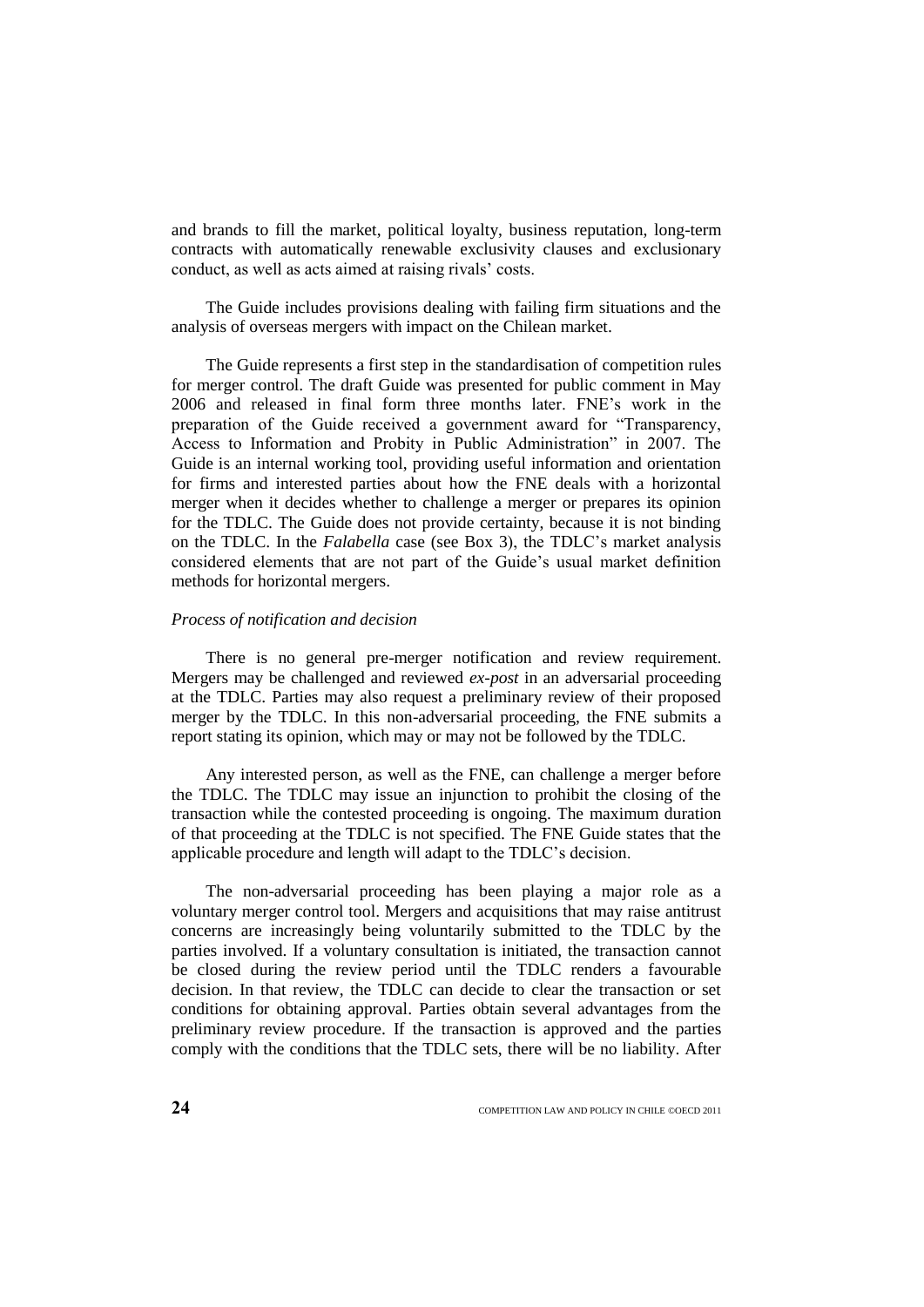an uncontested proceeding begins, a contested one may not be initiated, for example, by the FNE or a competitor or customer. The Supreme Court cannot modify a TDLC decision made in a non-adversarial proceeding, although it can review the measures and conditions imposed in the TDLC ruling. The procedure is regulated by the TDLC"s Instruction 5-2004 ("*Auto Acordado* No. 5/2004") The TDLC is in the process of enacting an instruction about the information that must be provided in these proceedings. A draft was presented for public comment in December 2008. This draft is available in the TDLC website (*www.tdlc.cl*).

Mandatory pre-merger notification to the competition institutions is required only for transactions involving television and radio.<sup>43</sup> In such cases, a 30-day notice period is required. (Transactions involving newspapers must apparently be notified after the fact). Banks and some other financial institutions must notify the Bank Superintendency before merging, and the Superintendency could ask the competition institutions to review a matter. Concentrations in certain industries and economic activities, such as media, banking, and electricity require approval by other governmental agencies. Pursuant to a decision of the previous competition authority, there are specific restrictions in the port sector.<sup>44</sup> The TDLC has ordered mandatory pre-merger consultation for certain firms and markets, as remedies following its decisions about anticompetitive restraints<sup>45</sup>. The Supreme Court has overturned one of these orders.<sup>46</sup>

The TDLC has usually relied on behavioural remedies or divestiture requirements to resolve problems with mergers in the non-adversarial proceeding. The merger between the two main Chilean cable television operators (VTR-Metropolis) was approved under several conditions: the establishment of a standardised-price policy, a prohibition to acquire any interest in satellite or microwave television operating companies and a requirement to sell any interest the merged firm had in them, a prohibition to acquire any interest in companies established as dominant in the fixed-line telephone market and a mandatory freeze on retail prices for a three-year period, among others.<sup>47</sup> The TDLC imposed a divestiture order in the takeover of BellSouth, a mobile phone company, by *Telefonica Movil*. The order was to be implemented through an open tender of licenses up to a certain radio-electric spectrum (25MHz) in the 800MHz band and to the making of open wholesale offers of facilities to resell plans of retailers who lack nets, among other conditions.<sup>48</sup> The approval request of the subsidiary of an important radio conglomerate (*Prisa*) for the acquisition of a series of radio broadcast licenses was subject to the divestiture of two broadcasting concessions in the most affected local relevant markets. In addition, the TDLC ordered a limitation to a two-year period the non-competition clause established in the acquisition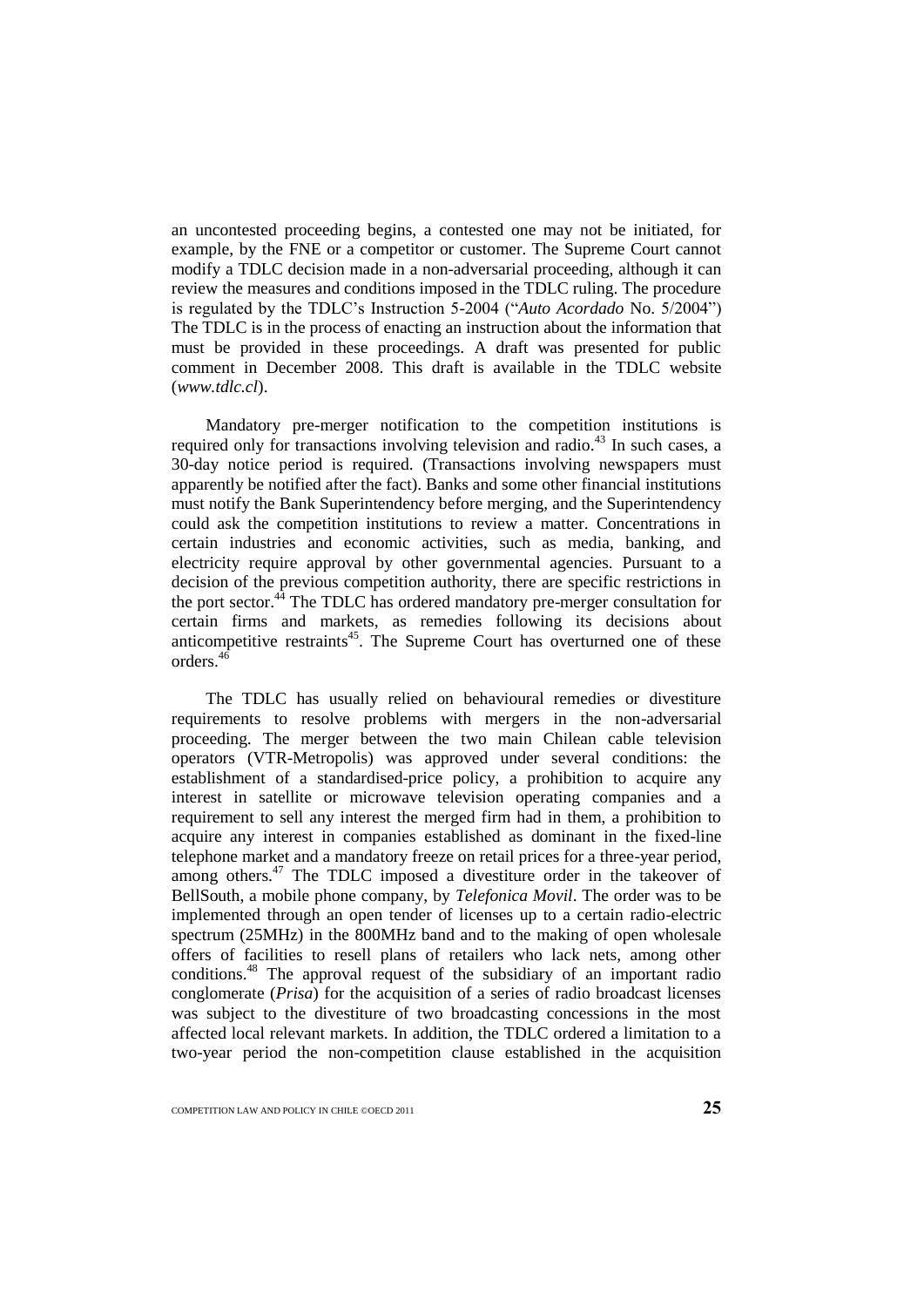operation, and imposed the obligation of previous approval by the TDLC of any radio broadcast license acquisition or renewal of those in current possession. The merger between two pension and retirement plan administrators (ING AFP *Santa Maria* and AFP *Bansander*), was conditioned on setting a standardised commission for all of its customers for two years, no higher than the commissions paid at the day of the filing, and also limiting the non-competition covenant to a two-year period.<sup>49</sup>

Only once has the TDLC blocked a merger for which the parties had petitioned its opinion. This was the proposed merger between one of the main Chilean retail companies, *Falabella*, and the most important supermarket chain, D&S (see Box 3). $50$ 

#### **Box 3. The** *Falabella* **Case**

One of the main Chilean retail companies, *Falabella*, and the most important supermarket chain, D&S, agreed in 2007 on a merger. A new entity would be formed, in which *Falabella* would own 77% of the shares and D&S would own 23%. The combination would become the second largest firm traded on the local stock market. With annual sales of approximately USD 8 billion, it would be the second largest retailer in Latin America, after Wal-Mart in Mexico.

The TDLC rejected the proposed merger, in a decision issued 31 January 2008. The TDLC held that the risks to competition could not be corrected by imposing conditions. In assessing these potential effects, the TDLC applied a concept of "integrated retail", involving a combination of retail stores, malls and consumer credit.

The TDLC found that the proposal would lead to a huge change in market structure, by creating a company that would be the dominant player in retailing, involved in virtually all segments and functions: department stores, home improvement stores, supermarkets, real estate and financing. It might extend that power into other retail areas in the future, while the effects of integration could create barriers to entry by others. Tracing the history of retailing, the TDLC noted the advantages of an "integrated retail" operation, in functions such as inventory management, transport, refrigeration and others. It would have greater access to capital and a larger base to cover fixed costs. It would have greater power to negotiate better terms from suppliers. It would have advantages in compiling information about consumers' consumption and credit. It could retain and expand its consumer client base through fidelity programmes and non-bank consumption cards.

The TDLC found that complementary services and sales would create market power and increase the minimum efficient scale of operations, making it more difficult for competitors to enter. Specific risks would include:

 Developing better commercial research on customers' consumption patterns and hence a competitive advantage in identifying market niches unavailable to smaller competitors.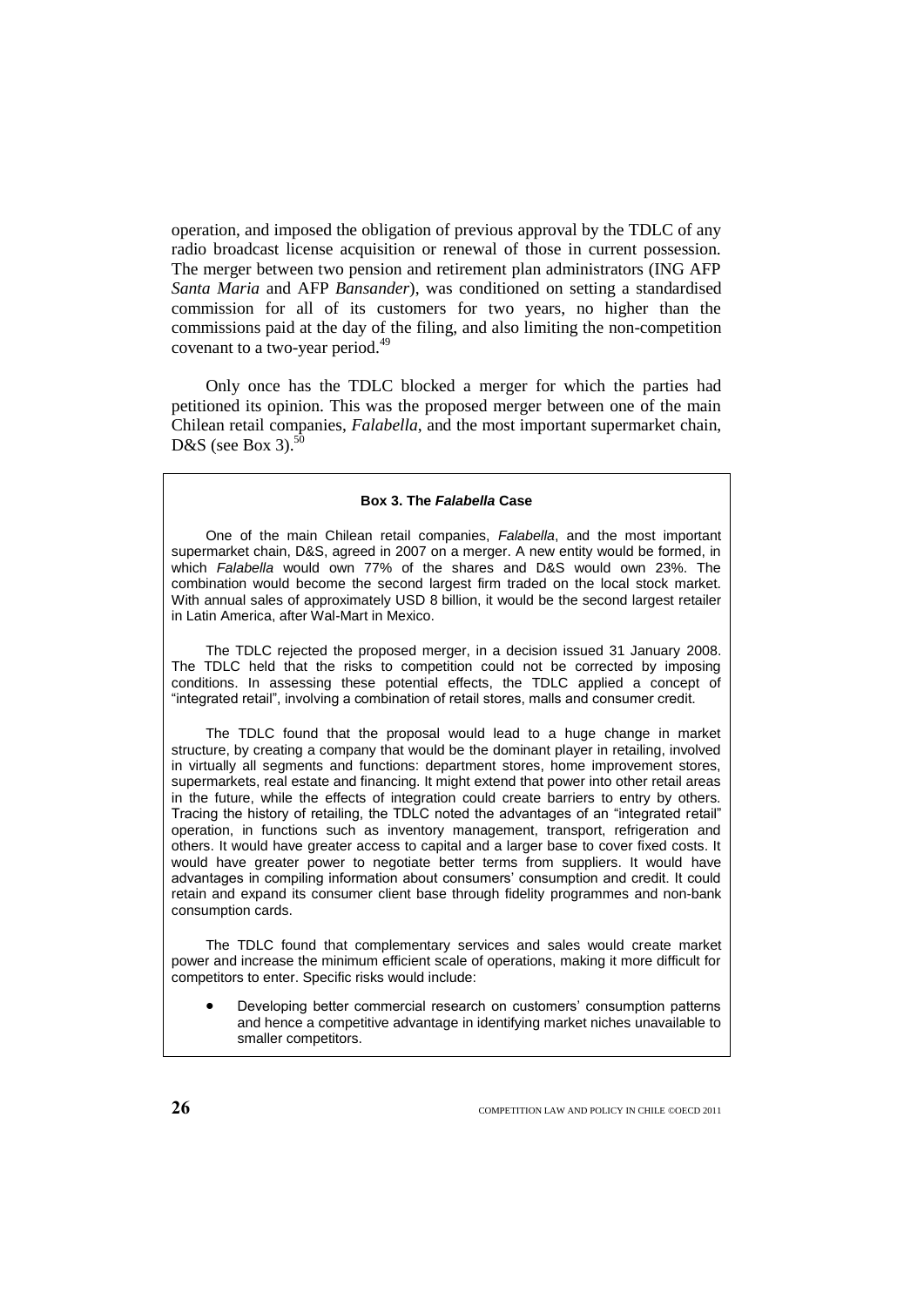- Using fidelity programmes to increase consumers' switching costs.
- Tied sales strategies among retail segments under their control.
- Economies of scale and scope from savings in complementary costs.

The TDLC described its conception of an "integrated retail market" as "dynamic" in contrast with the "static", segment-by-segment analysis that would have applied under the FNE's Guidelines on Operations of Horizontal Mergers. That analysis would have dealt separately with supermarkets, department stores, home improvement, real estate and financing. Nevertheless, the TDLC did examine each of these segments and concluded that post-merger market concentration would be high and that the advantages of integrating complementary services would raise entry barriers significantly.

The TDLC devoted particular attention to the use of non-bank credit card systems by retailing firms. It rejected evidence of increasing use of similar non-bank credit cards by other retailers. Rather, it contended that the brand value of the card issued by a dominant retailer would create a barrier to entry. The TDLC argued that bank credit cards would become effective competition only if there was rivalry in the retail market, but the combination would reduce that competition.

In effect, the TDLC regarded as sources of market power the same commercial advantages that the merging parties regarded as sources of long run efficiencies. It rejected the parties' claim of pro-competitive efficiencies because they did not show how they would be passed on to consumers.

#### *2.5. Unfair competition*

Unfair competition is now covered by a separate law. Article 3 of the Unfair Competition Act of  $2007<sup>51</sup>$  defines unfair competition as any conduct contrary to good faith or morality, which is intended to take customers away from one market player through illegitimate means. This Act lists several examples of such practices: deception (by "passing off" and other means), misleading advertising, defamation of competitors, commercial bribery, misuse of trade secrets and sham litigation filed to exclude a competitor from the market. Claims of unfair competition are decided by general jurisdiction courts. The competition institutions have a subsidiary role. If the general court finds unfair competition practices, it will submit the files to the FNE, for further prosecution under the Competition Act, within the next two years.

Unfair competition is deemed to harm free competition, hence to be a competition infringement, if it aims at attaining, increasing or maintaining a dominant position. The principle was added to the Competition Act in  $2003$ <sup>52</sup> (There had been no reference to unfair competition in the competition law before, but a number of cases addressed claims about unfairness.) Decisions of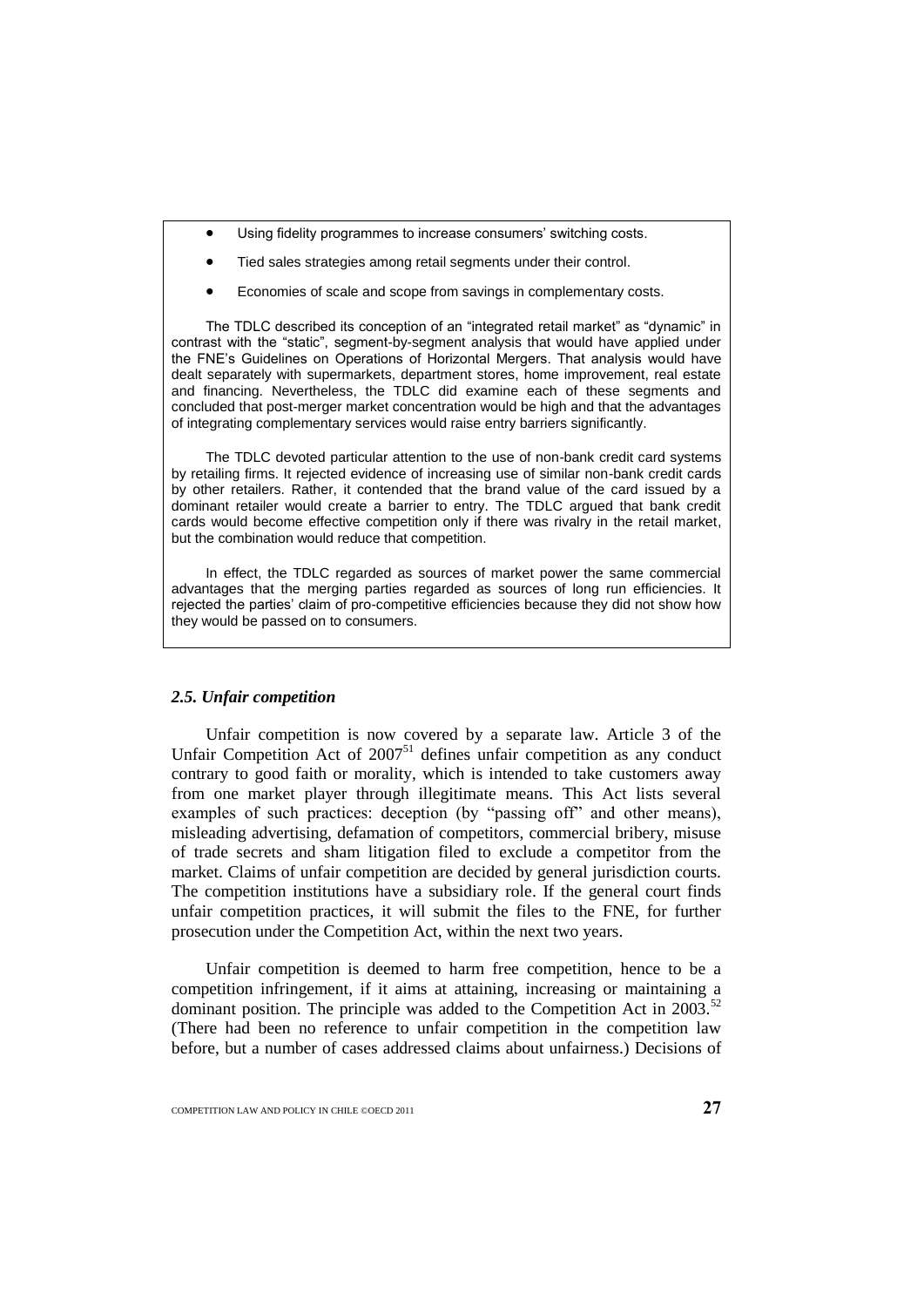the  $TDLC<sup>53</sup>$  have applied this distinction, and unfair competition issues associated with dominance, notably in connection with intellectual property rights in trademarks, have been among the grounds of several of the TDLC"s landmark decisions.<sup>54</sup> The TDLC has continued to play an educational role through its decisions on selected unfair competition cases that were dismissed because there were unlikely to be anti-competitive effects in the market. In these cases, despite the lack of anticompetitive effects, the TDLC has assessed whether the defendant's conduct met standards of fair competition.

An advertising case that the TDLC rejected illustrates the connection. In Laboratorio Lafi Ltda., vs. Laboratorios Pfizer Chile S.A.,<sup>55</sup> the Supreme Court affirmed the TDLC"s denial of a challenge to an advertising campaign that tried to discredit a product. The TDLC found that a misleading advertising campaign aimed at comparing products could violate the competition law if its purpose or effect was to achieve, maintain or enhance a dominant position. But that requires defining a market that might be dominated. In this case, the information submitted on the size of the relevant market was insufficient. Even considering the smallest proposed product market, the defendant was found not to have a dominant position.

Private regulation of unfair competition by trade and professional associations has not been an issue in Chile. The Constitution prohibits demanding membership in an association in order to do business or to develop a profession. Associations thus lack the leverage to make anti-competitive selfregulation effective.

#### *2.6. Consumer protection*

Consumer protection policy is the responsibility of the SERNAC (*Servicio Nacional del Consumidor*). There is a close working partnership between the SERNAC and the FNE. The two agencies signed a Framework Agreement of Institutional Co-operation in 2006. This agreement is to provide the FNE with the necessary infrastructure of offices at provincial cities to hear complaints.

The SERNAC has not initiated any proceedings at the TDLC, but it has participated in cases brought by private parties or the FNE, including the recent *Falabella* merger case.

The consumer agency has also participated in cases about antitrust violations in the markets for private health insurance and debt information management.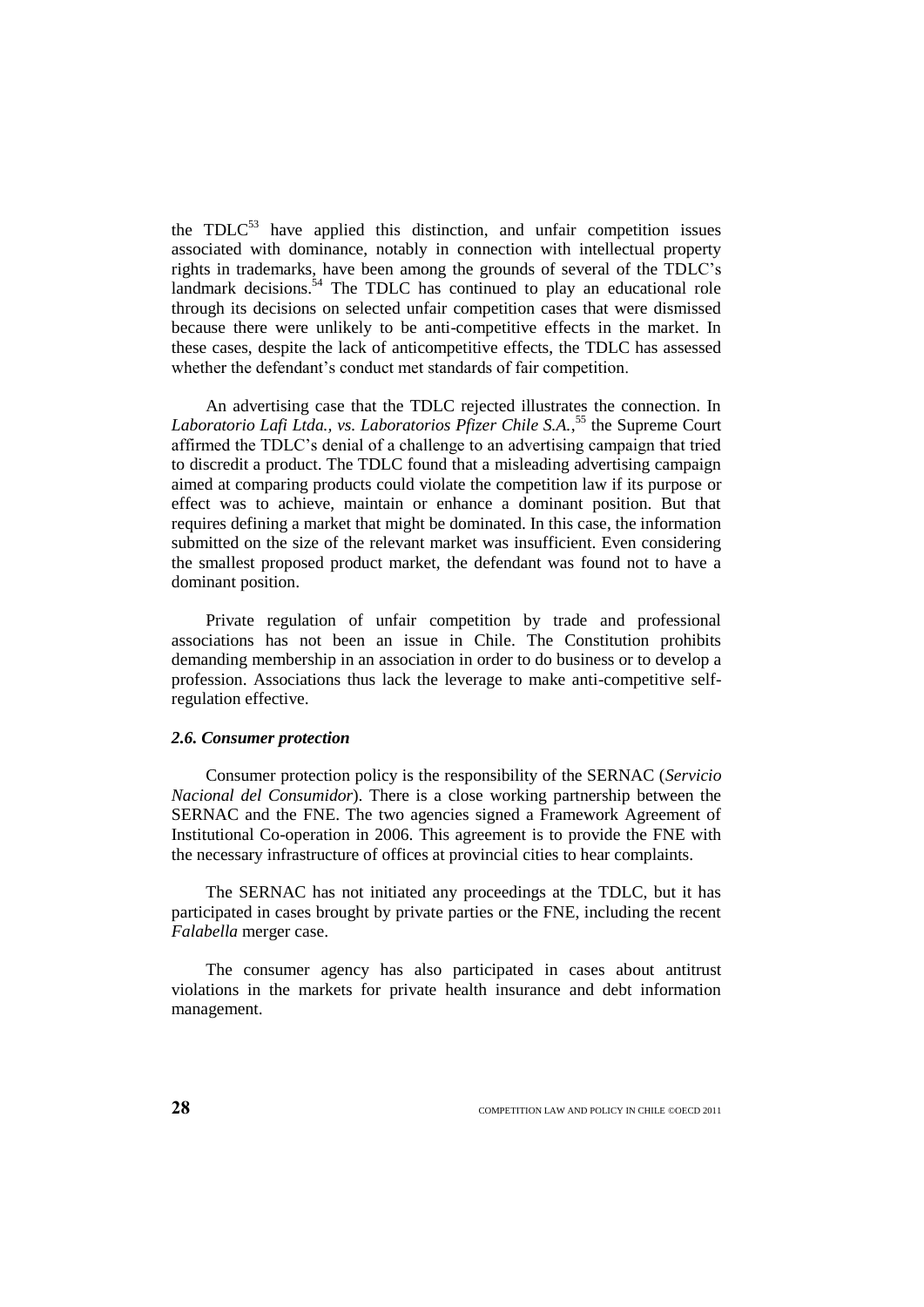#### **Box 4. Consumer Views in the** *Fallabella* **Case**

The SERNAC made a presentation to the TDLC in the *Falabella* merger case. 56 The SERNAC presentation focused on the effects that the merger would have on consumers. It presented an analysis of consumer opinion on the retail and credit markets and evidence of reported infringements on both markets, and it predicted that even higher concentration would lead to an increase in the number of complaints.

The presentation began with an overview of consumer opinions on the retail market, based on surveys that SERNAC prepared on a regular basis and on its statistics on the number and characteristics of complaints. It reported that only 25% of consumers surveyed believed that companies were interested in solving their problems, one out of five consumers claimed that department stores had made charges to their bills without their consent and 90% of consumers said department stores' bills could not be understood. SERNAC reported that 23% of complaints it received were related to department stores and supermarkets and estimated that the proposed new company would be the object of the second highest number of complaints in Chile. The presentation argued that the information given by retail companies about the credit conditions offered by their own cards is scarce and vague, and it pointed to large differences between the interest charged by different competitors, and indeed between the interest rates charged by the same department stores to different customers.

SERNAC explained that the information given by department stores and supermarkets about their credit conditions was extremely complicated. For instance, charges are divided into different items (*i.e.* interest rate, commissions, etc.) and these items are expressed in different formats (for instance percentages, indexed units, etc.). Regarding advertising, there were cases in which companies claimed that people could buy without paying interest yet they were charging high commissions for the use of their credit cards. Discounts were offered for purchases with store cards, yet after considering the costs of interest and commissions, the overall prices paid were much higher than for cash purchases.

SERNAC described the two companies' prior violations of consumer protection rules. The Chilean Supreme Court declared void a contract clause used by Falabella that had made consumers made responsible for transactions made with their stolen credit cards, and ordered the company to compensate the consumers with USD 50 000. Several abusive clauses were also found in credit card contracts of D&S, requiring them to contract for insurance and permitting the company to change terms unilaterally.

SERNAC argued that if concentration increased and competition declined further, consumers would be harmed not only by paying higher prices, but also by an increase in consumer harms like these.

Consumers can complain to the FNE or file claims directly with the TDLC. No explicit consumer class action is provided in the Competition Act, but any party that represents a legitimate interest can bring a case. This includes consumer associations, so associations could sue for infringements of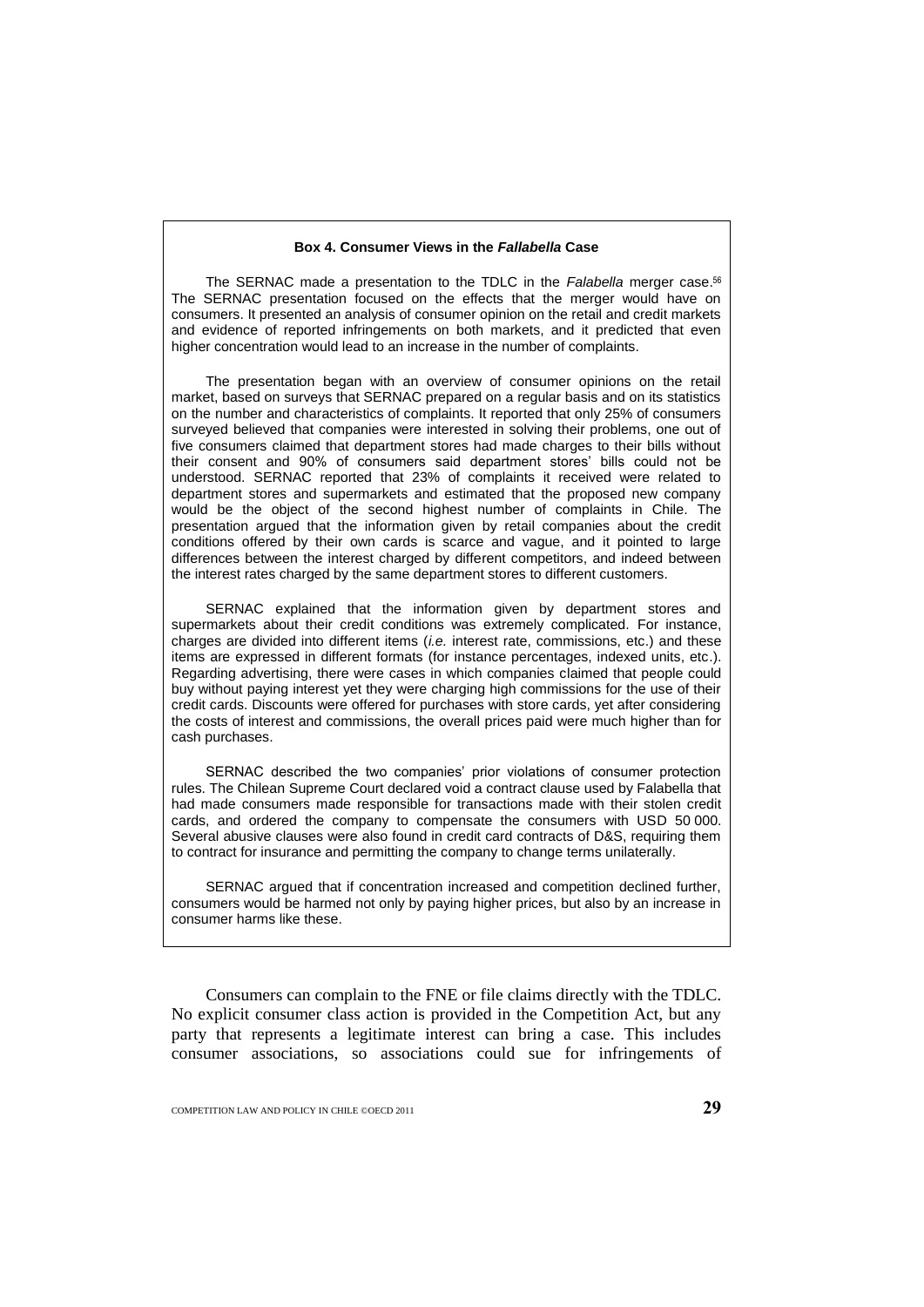competition rules. A consumer NGO filed a case claiming that a group of banks had colluded to prevent consumers from obtaining better rate credit conditions.<sup>57</sup> Another consumer association case about credit cards complained about infringement of advertising rules that had been issued by the competition authority.<sup>58</sup> Two consumer associations joined the opposition to the *Falabella* merger proposal. They also participated in FNE"s unsuccessful challenge to a monopoly granted by law in favour of the Santiago"s Trade Association, for managing and operating official debt information system, which charged high tariffs for it.<sup>59</sup>

The number of NGOs devoted to the protection of consumer rights has increased. Public funds have been allocated to the development of such organisations.

#### **3. Institutions: enforcement structure and practices**

The 2003 Competition Act made important changes in law enforcement institutions. Enforcement has become more adversarial since the creation of a specialised decision-making tribunal, the *Tribunal de Defensa de la Libre Competencia* ("TDLC"), with the status of a court. Investigations are conducted by an enforcement agency, the National Economic Prosecutor *Fiscalía Nacional Económica*, or "FNE").

#### *3.1. Competition policy institutions*

The TDLC, which decides matters and orders remedies and sanctions, is an independent judicial body, subject to the supervision of the Supreme Court of Justice. The TDLC is headed by a Chief Judge or Chairman, and it has four expert members, or *Ministros*. All are appointed for six-year terms. The TDLC has two economists and three lawyers. The Chairman must be a professionally prominent lawyer with ten years experience in competition matters, economic or commercial law. The appointment of the Chairman is made by the President of the Republic from a list of five candidates proposed by the Supreme Court, selected through public examination of their qualifications. Two members are appointed by the Central Bank Council, and their qualifications are subject to public review. The remaining two members are appointed by the President of the Republic, from two lists of three candidates each list, proposed by the Central Bank Council, also selected through public review of their qualifications. Decisions are taken by the entire body, not by panels. Members of the TDLC serve nearly full time, although the post does not exclude other professional activity. They are called to attend meetings or hearings at least three times a week. By contrast, before the 2003 changes, the members of the Commission met one half day per week and served without pay. In addition to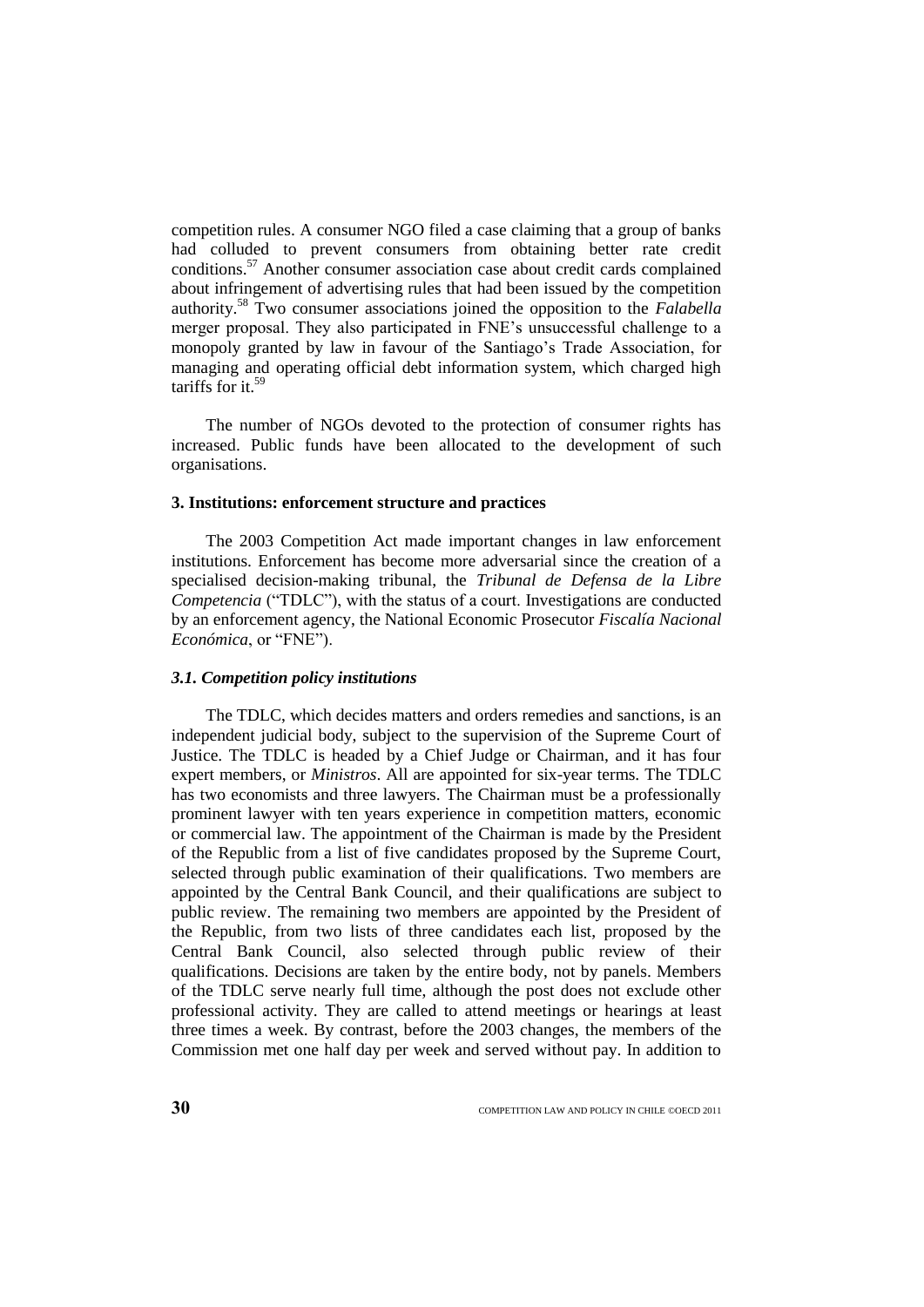the five judges, the TDLC has a staff of six professionals, lawyers and economists, headed by the Secretary of the Tribunal.

The National Economic Prosecutor heads the FNE, which investigates and brings enforcement cases. The Prosecutor, who must be a lawyer, is appointed by the President of Chile from a list of candidates chosen from a public review process, which is handled by the agency in charge of recruiting high level public officials (*Alta Dirección Pública*). The Prosecutor may be removed, but only subject to a prior motion at the Supreme Court. For budget purposes, the FNE is part of the Ministry of the Economy, but it is organisationally independent of the Ministry. The Prosecutor is "a decentralised public service, with legal status and own assets, independent from any other agency or service," subject to the supervision of the President through the Ministry of Economy, Development and Reconstruction, and is directed by law to "discharge its duties independently," to "defend the interests entrusted to him […] based on his own discretion," and to represent "the general economic interests of the community." (Art. 33)

Before the 2003 reforms replaced the three-tiered system with a two-tiered one, overlaps in the authority to open investigations and a complex set of rules about taking appeals from negative decisions created confusion and invited forum shopping. Simplification of roles has eliminated much of that confusion.

#### *3.2. Enforcement processes and powers*

The FNE must investigate all valid complaints. It may initiate an investigation *ex officio*, and it may undertake sectoral investigations of particular markets. No special regulations govern FNE investigations. General rules for administrative processes are set out in the Administrative Procedure Act and the General Basis for Fiscal Administration Act. The FNE also applies an internal manual of procedural guidelines.

In its investigations, the FNE has the power to compel the production of documents and the co-operation of public agencies, state owned entities, private firms and individuals, and the power to request information from any government agency. It can summon witnesses to testify, including the defendant"s representatives, managers and advisors or anyone with potential knowledge of an infringement. It can inspect the premises of the investigated businesses on a voluntary basis. The 2009 law now gives it stronger powers of investigation, such as a "dawn raid" and wiretapping. These require authorisation from the TDLC and an order from a judge of the Court of Appeals.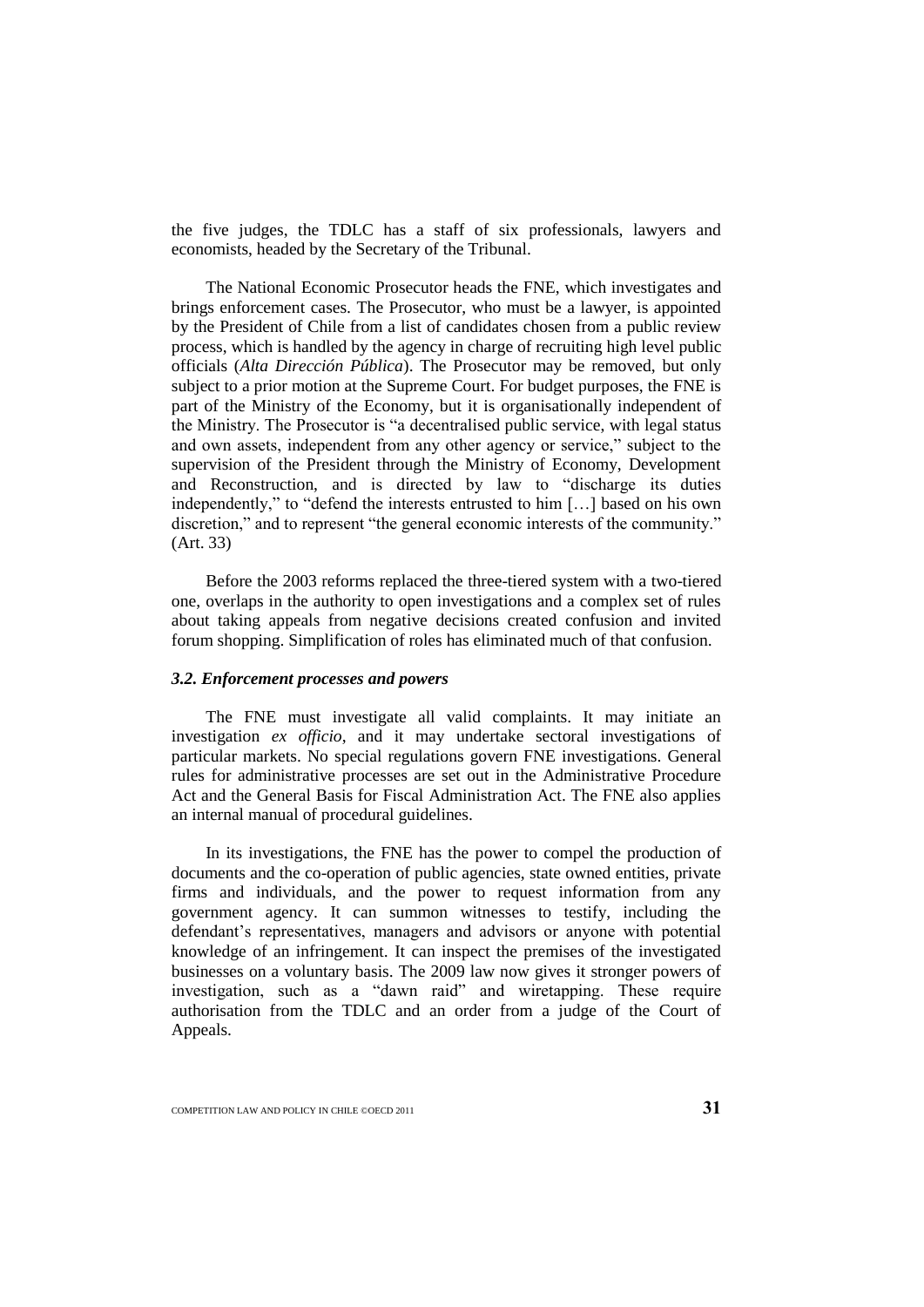When the FNE initiates an investigation it must provide notice to the target, unless the TDLC waives this requirement. Upon notice to the Chair of the TDLC, the FNE may declare an investigation confidential. This happens generally when notice may jeopardise the investigation.

Interference with an FNE investigation or refusing to submit information without cause is punishable by imprisonment for up to 15 days. Disputes over compliance with investigative demands are decided by the TDLC.

Confidentiality protection for information obtained during an FNE investigation is guaranteed in the Competition Act. The Competition Act requires that FNE"s professionals keep confidential the information obtained in their official capacity (Art. 42). After a proceeding is initiated at the TDLC, the confidentiality or restricted nature of the information and documents is determined by the TDLC on a case by case basis. Upon request of a party or on its own initiative, the TDLC may decide to keep such data or information confidential if disclosure may cause harm to the party or to competitive conditions in the relevant market. The TDLC will order the affected party to file a non-confidential version of the data or information. The TDLC recently adopted rules about confidentiality of the information provided during its proceedings (*Auto Acordado* No. 11/2008). Public officials in possession of confidential information must preserve such confidentiality, except that the information may be used in enforcement activities and in proceedings before the TDLC.

The results of an FNE investigation be a filed report, which is an administrative decision, or a report to the TDLC in a proceeding (either adversarial or non adversarial) in which the TDLC asks for the FNE"s opinion, or an *ex officio* charge or complaint ("*requerimiento*") seeking a fine or other remedy. All of these are a matter of public record.

An "adversarial" proceeding at the TDLC begins with a charge by the FNE or a complaint by a private party. A complaint must be answered within 15 working days; that deadline can be extended to 30 days. The TDLC will then summon the parties for conciliation. If conciliation fails, there is a 20-day "discovery" period. In the first five days of this period, interested parties may designate witnesses to testify. Other forms of evidence may be submitted throughout the period. Testimony is heard by a single judge, in sessions that are typically one half-day per week and per judge. Thus, despite the 20-day limitation, it may take several weeks to take all of the testimony. The testimony is transcribed and becomes part of the record of the case, together with the parties" documentary submissions and any evidence that the TDLC may directly request. At the end of the discovery period, the judge will convene the parties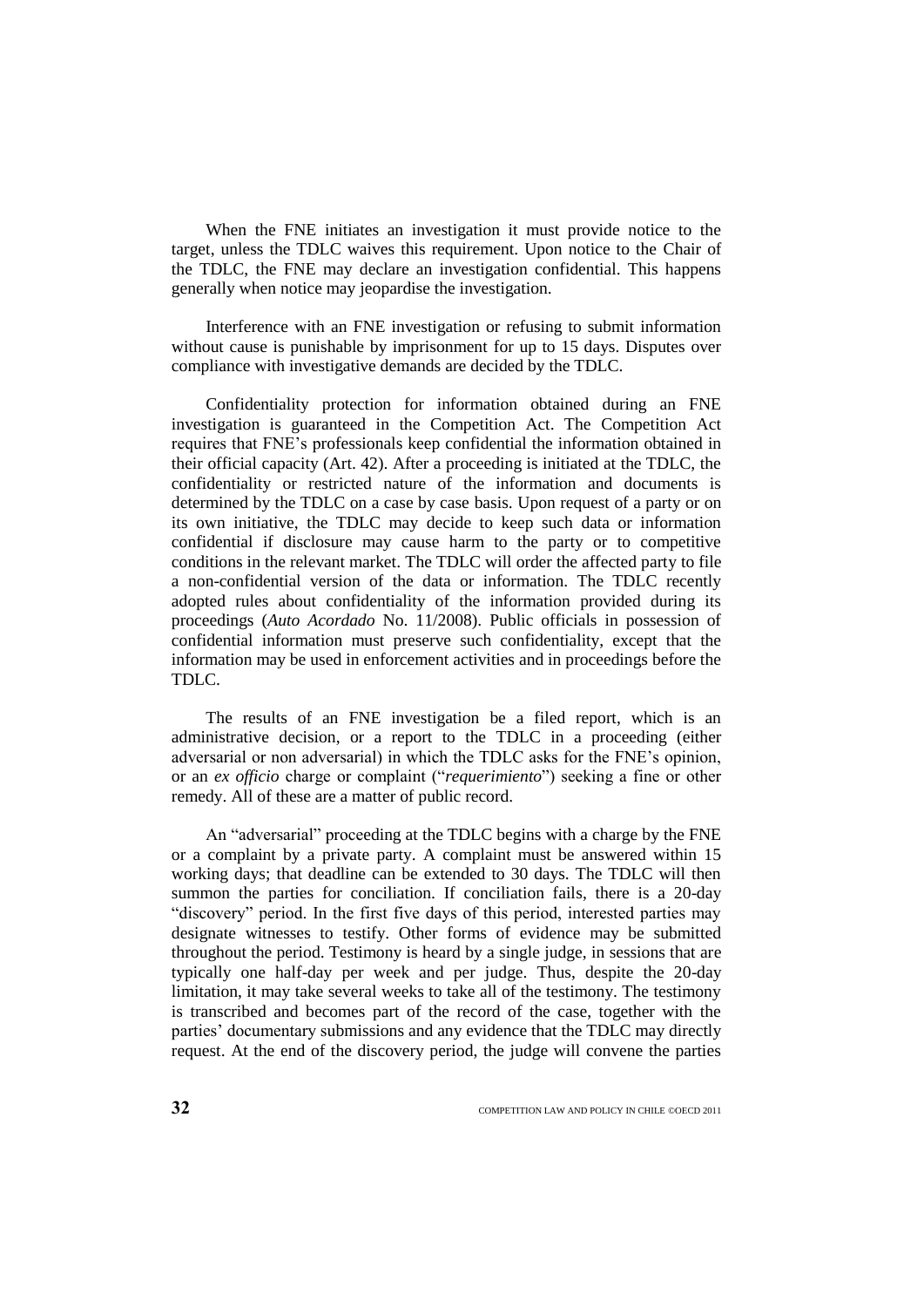for a hearing. This hearing consists of oral argument by counsel for the parties. The TDLC then issues a decision. The target for decision is 45 days, but this is sometimes extended.

A "consultative" or non-adversarial procedure before the TDLC is a way to determine the legality of contracts or practices. It can be initiated by private parties or by the FNE. One application of the consultative procedure is to review proposed mergers, but it can also be used to examine contracts or other conduct. A public notice in the Official Gazette invites participation of interested parties and others potentially interested in the competitive conditions of the relevant market. The TDLC will then hold a public hearing before reaching a decision. In a consultative proceeding, the TDLC may issue a mandatory order imposing conditions. The order might require partial divestiture, require parties to offer products or services under certain limitations or prevent the merged entity from participating in certain markets. The TDLC may block a merger outright, even in a consultative proceeding, if there is a serious threat to competition.

In adversarial cases, the TDLC can impose fines or behavioural or structural orders. Orders can amend or eliminate anticompetitive acts, contracts, agreements, schemes or arrangements in violation of the Competition Act. The TDLC can also order divestiture or dissolution of partnerships, corporations or business companies whose existence rests on the existence of anticompetitive arrangements. Administrative fines may be imposed upon the infringing legal entity and on its directors and managers and persons who participated in the infringement. The amount depends on the financial benefit received from the infringement, the severity of the breach and the offenders' recidivism. The maximum fine is 20.000 tax units (approx. USD 15 million). Failure to pay the fine is punishable by imprisonment up to 15 days or additional fines.

Sharply higher fines have increased public awareness of competition law and enforcement. Between 1974 and 2002, total annual sanctions imposed averaged about USD 13 500 (after Supreme Court review), and the penalty in a monopolisation case was about USD 6 000. In contrast, between 2004 and March 2008 the annual total averaged about USD 840 000, or 62 times greater, while the typical penalty imposed was about USD 180 000, or 30 times greater. The most dramatic step was the fine in the flat panel TV war, where the sanctions totalled USD 10 million. That amount is ten times greater than all of sanctions imposed during the 28 years from 1974 to 2002.

There is now a leniency programme. The Competition Act provides for an anticipated reduction of administrative fines or full immunity from antitrust prosecution in exchange for collaboration in cartel investigation and detection.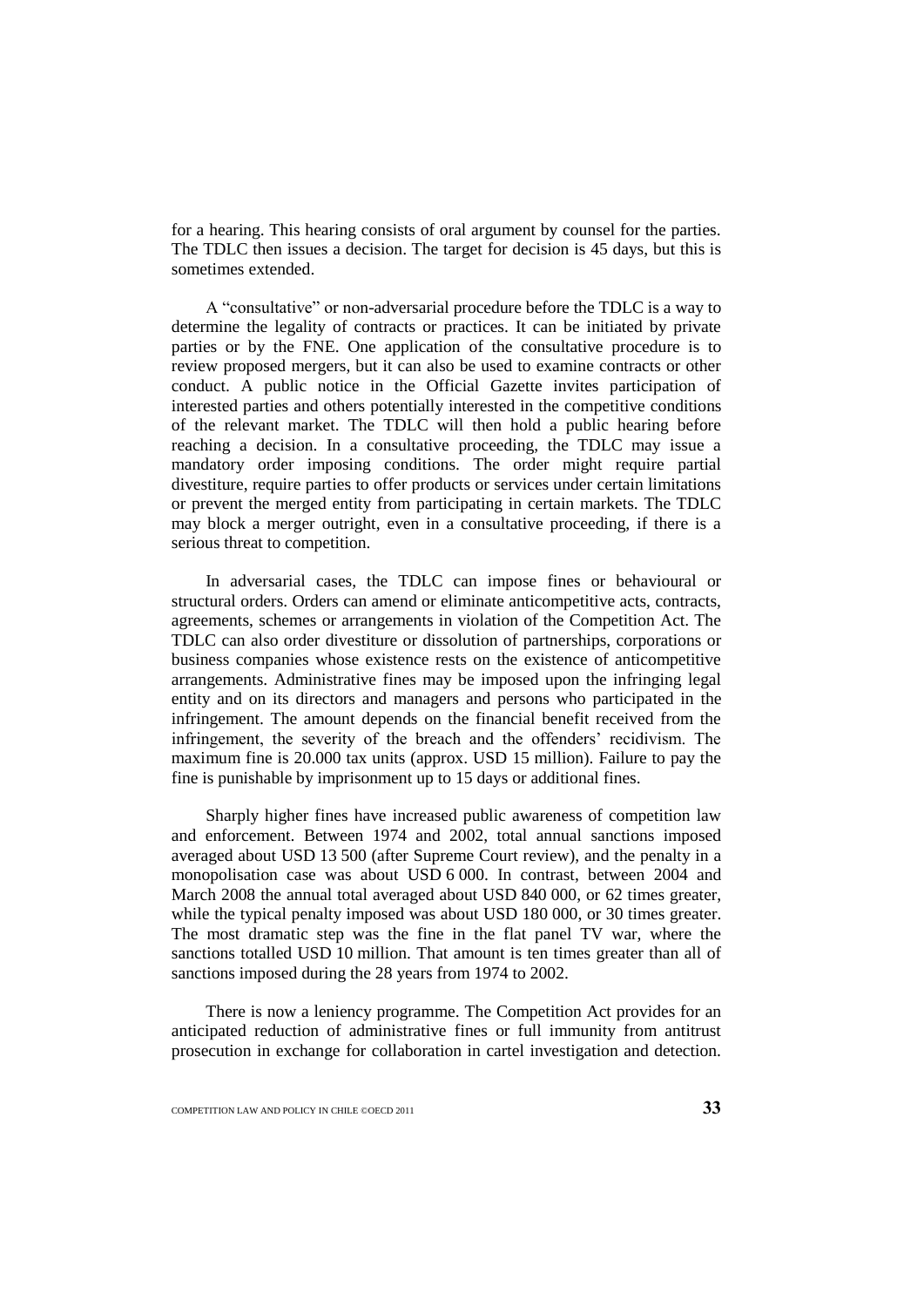Under the legislation adopted in July 2009 and effective in October, the first party in a cartel to come forward with information about it can obtain total immunity to, provided that the information is precise and truthful, subject to verification and sufficient to back FNE"s claim or *requerimiento.* In addition, the party must refrain from disclosing any information until the FNE files its claim before the TDLC or dismisses the case altogether, and it must refrain from engaging in the agreement any further, unless the FNE deems such involvement is necessary for attaining the objectives of the investigation. Other members of the cartel could receive a reduction in fine, up to 50%, if they cooperate with the FNE with new information useful for the prosecution.

The 2009 law has also given the FNE the power to obtain evidence through a dawn raid and the power to impound documents and to intercept communications with an express authorisation issued by a special judge of the Court of Appeals. Under the 2003 Competition Act, the FNE could open a procedure to challenge mergers except through an adversarial procedure. The amendment allows the FNE to initiate a non-adversarial procedure, which could be used as a way to challenge future mergers. It also increased the maximum fine from 20 000 tax units (USD 15 million) to 30 000 tax units (USD 22 million).

Proceedings are faster than they were before 2004, when the members of the Commission only served part-time. However, there can be long periods between the designation of witnesses and the taking of testimony, between the taking of testimony and the hearing, and between the hearing and the final decision. Even cases brought by the FNE are sometimes subject to long delays. Once the FNE has decided to bring an adversarial case before the TDLC, it can take between six and eighteen months before a decision is reached.

Decisions are publicly available, including ones in older cases. A private firm has published the Competition Commission"s decisions up to 2000. The FNE has prepared a database containing summaries of 736 Competition Commission rulings and 1287 Preventative Commission rulings, which is available on its website. A database is also available on the FNE website of all decisions involving competition matters rendered by the Supreme Court since 2004.

#### *3.3. Judicial review*

The Supreme Court decides appeals from final TDLC decisions by a special appeal ("*recurso de reclamación*"). Another procedure at the Supreme Court, a special disciplinary motion ("*recurso de queja*"), has never been used for a TDLC decision. The scope of Supreme Court review is broad. The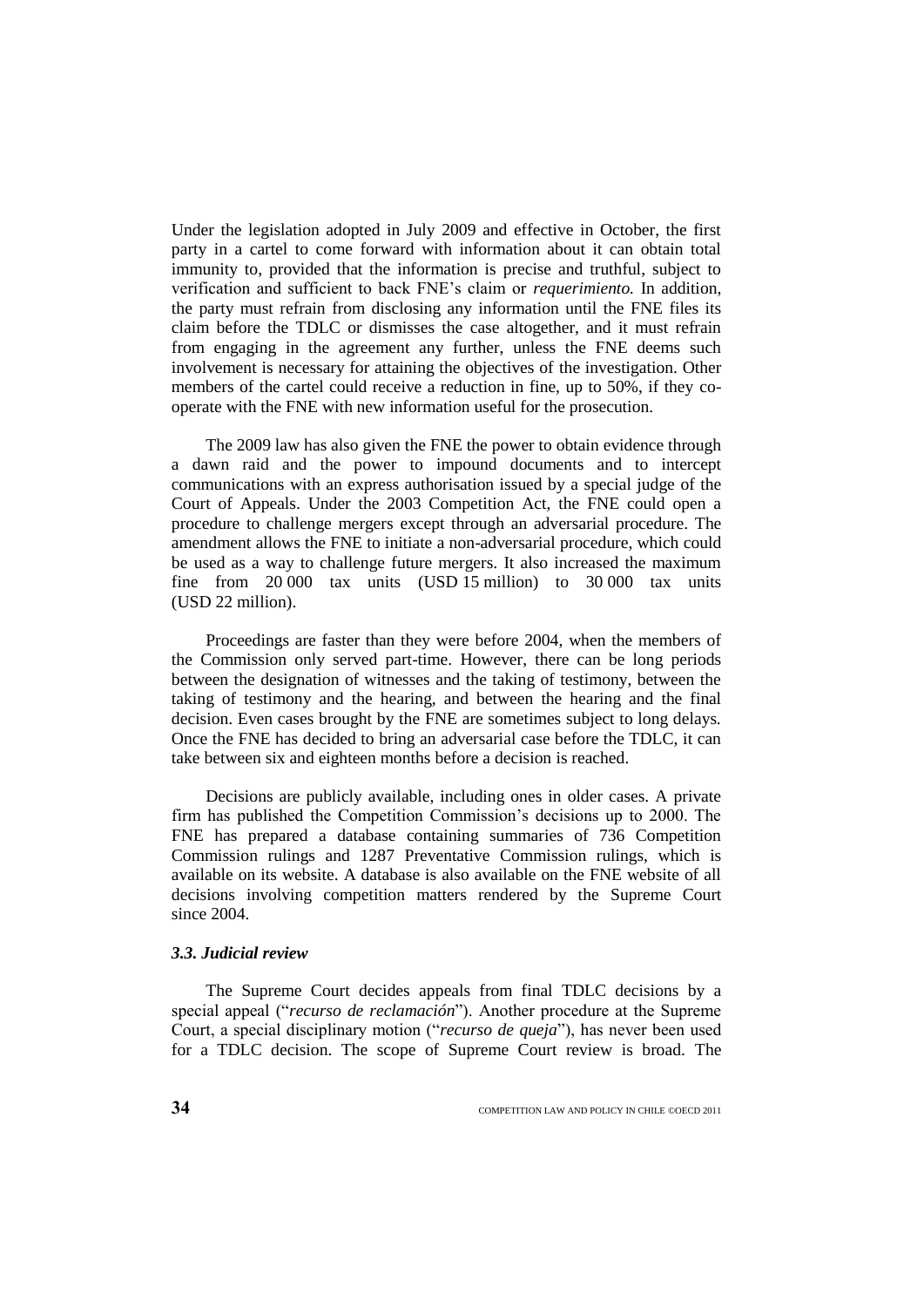Supreme Court decides questions of interpretation of law ("*casación"*) and also reviews the substantive merits. The Supreme Court's involvement in competition matters has increased since 2003, in part because the TDLC has issued more decisions. Subjects of the Supreme Court's decisions have included the standing of parties to request review, the scope of the TDLC"s powers, the merits of the TDLC"s fact analysis and the evidence submitted by the parties, the interpretation of substantive law and the sufficiency of sanctions and other remedies.

The Supreme Court is a non-specialised tribunal. Competition cases are heard by the Third Chamber on Constitutional Matters. Competition cases represent a very small share of this chamber"s work load, though; rather, the bulk of it is cases involving administrative law. The Supreme Court is aware of the importance of incorporating economic analysis; however, it lacks expertise and technical capacity, as well as the power to request the opinion of specialised economists. About 95% of the TDLC"s cases appealed before the Supreme Court have been upheld. This success rate may be due to the solid foundations of the TDLC"s decisions, or it may be due to limits on the Supreme Court"s capacity to make a full review of the substantive economic merits.

Divergence between the enforcement bodies and the Supreme Court has created some uncertainty and instability. The treatment of predatory pricing in *Producción Química y Electrónica Quimel S.A., vs. James Hardie Fibrocementos Ltda.* highlights the conflicting economic views between the Supreme Court and the TDLC. In cartel cases, Supreme Court decisions have erected a high standard of proof for cases based on circumstantial evidence.

#### *3.4. Other means of applying competition law*

Private parties can seek relief by filing a complaint at the TLDC. The TDLC must notify the FNE about the suit. The TDLC can issue an order to correct or cease conduct, but it cannot award damages.

Damages caused by a violation of the Competition Act can be recovered through a suit filed in a lower district court, but only after a decision by the TDLC finding the violation. Making the civil suit depend on the TDLC decision is an innovation introduced in 2003. Now, the only issues in the civil trial are the amount of damages and the link between the damage and the violation. The plaintiff does not need to prove the breach of the competition law, because that is established by the TDLC decision. So far, there have been no decisions involving the award of damages following a TDLC decision. Under the old law, there had been some private litigation about competition matters in the 1990s.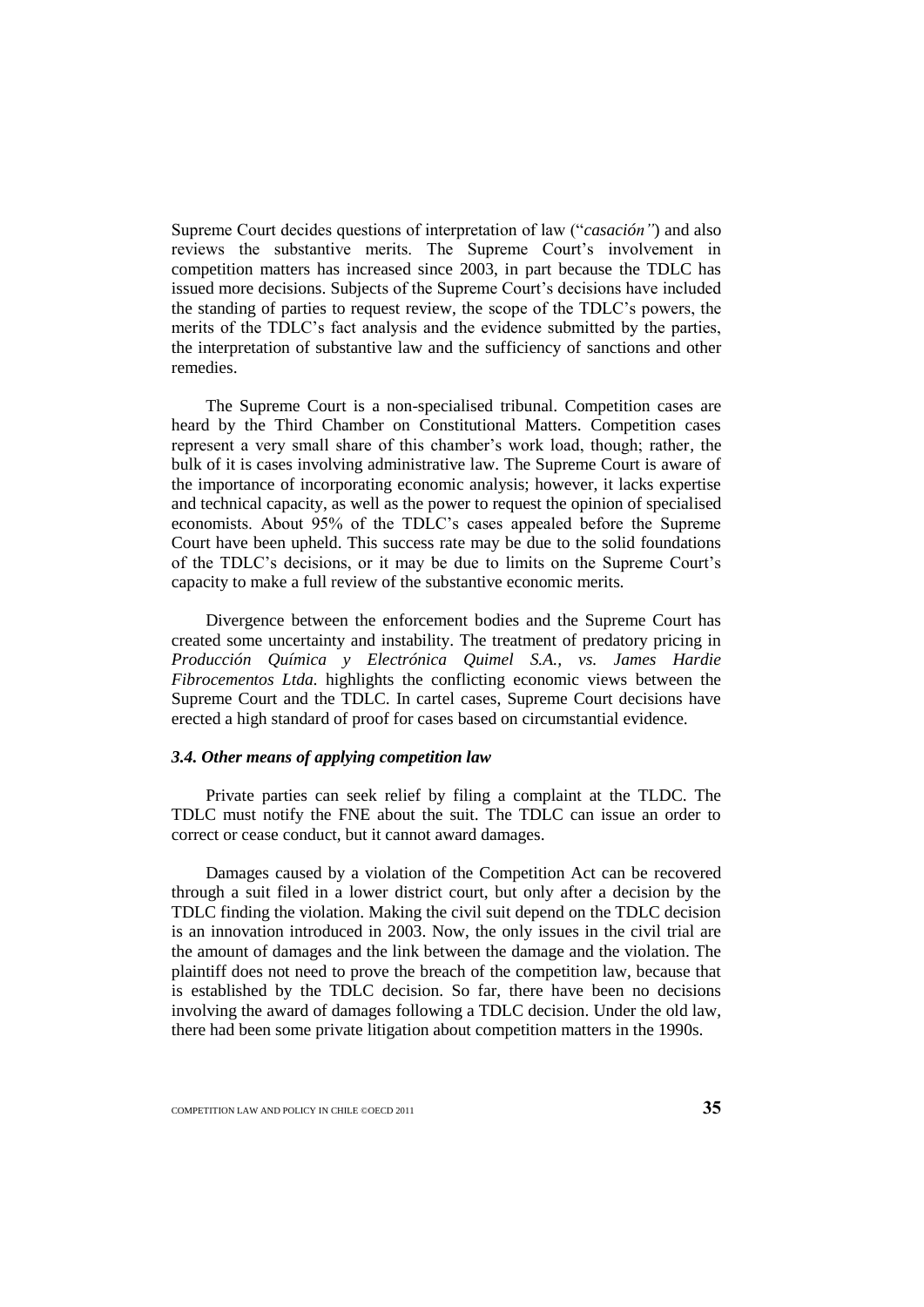The 2003 Competition Act eliminated criminal prosecution, while increasing the maximum administrative fine substantially, from 10 000 monthly tax units to 20 000 annual tax units, or a factor of 24.

#### *3.5. International issues and enforcement co-operation*

The Competition Act does not explicitly address the issue of extraterritoriality. Decisions under the previous competition law declined to extend liability to firms legally incorporated abroad whose actions had an impact in the Chilean economy.<sup>60</sup> There have been few cases in which extraterritorial application could have been an issue. This principle is currently being considered in a claim brought by the FNE about a merger transaction. $61$ The TDLC has not issued a ruling yet.

Free trade agreements with several countries include a chapter on competition policy that promotes co-operation between competition agencies. Co-operation is achieved through memoranda of understanding or co-operation agreements. The FNE has signed agreements with Canada, Costa Rica, Mexico, Brazil and El Salvador, and it is considering initiating negotiations for the adoption of new agreements with several other countries. These agreements all include provisions about technical assistance, and most of them also have provisions about co-operation and information exchanges for enforcement.

The FNE must comply with domestic rules limiting the extent of information exchanges. There are legal constraints imposed on government agencies against the full disclosure of information which may be regarded essential for the protection of private parties' privacy. These rules are set forth under the Constitution (Arts. 5 sub-sections 2, 8, 19 No. 4, 19 No. 12), the Competition Act and the Law 19.653 of 2001. Under the Constitution, all information is public unless it is expressly declared confidential under special law, because it affects the rights of individuals (Art. 8 of the Constitution). Art. 42 of the Competition Act guarantees the protection of confidential information obtained in an FNE investigation, requiring FNE professionals not to disclose information obtained in their official capacity. Art. 13 of the Law 19.653 of 2001 establishes the administrative procedure by which information which is in the hands of government agencies will be disclosed. A private party that considers that such disclosure may impair its rights can challenge the disclosure, under a special judicial procedure set forth under Art. 14. Thus, confidential information obtained from a private party could not be exchanged without giving the party this opportunity to contest.

The FNE and foreign competition agencies often have informal contact during investigations. Both the FNE and the TDLC have made information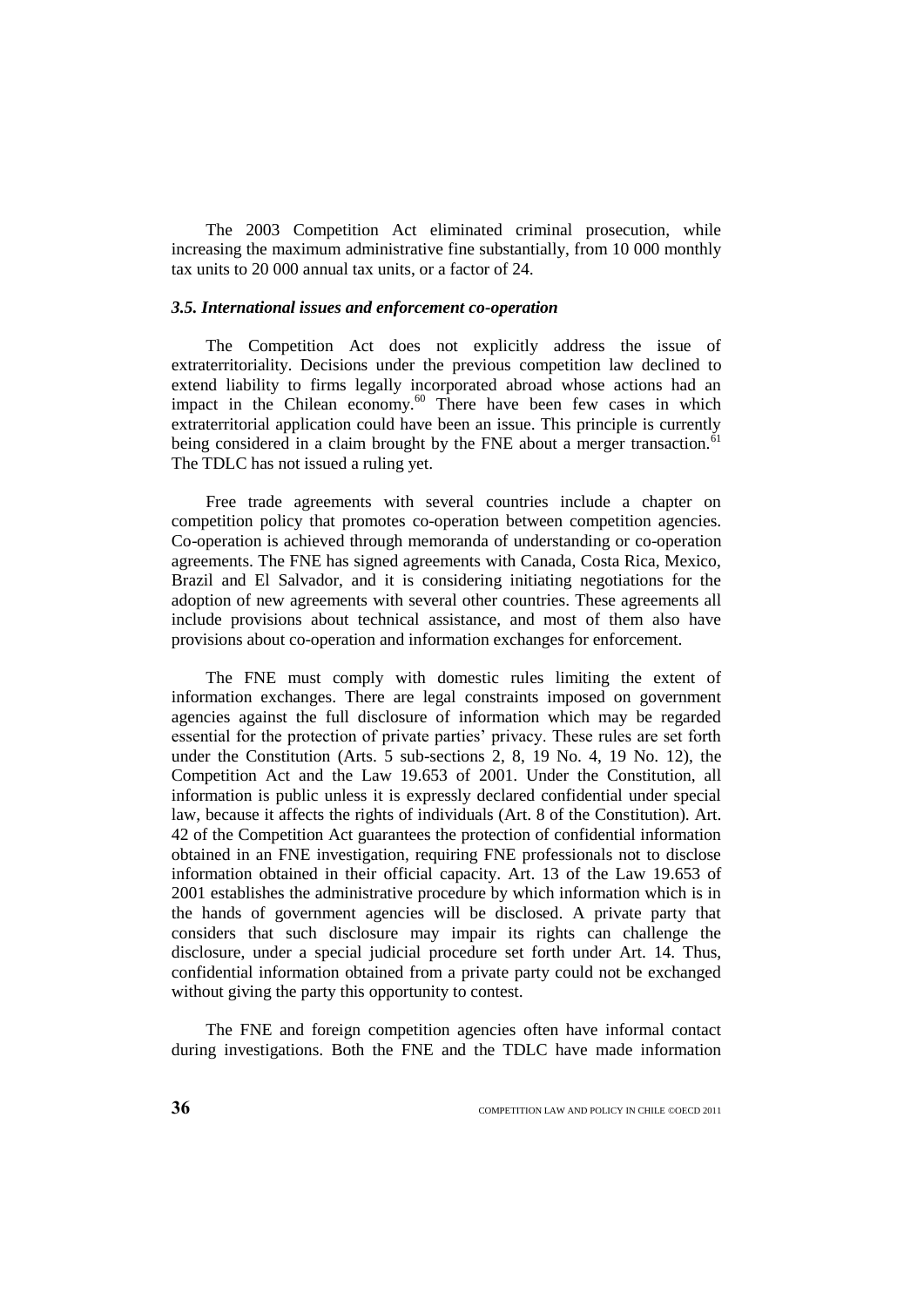requests in connection with specific cases at the TDLC, although the experiences have been few.<sup>62</sup>

Foreign entities receive the same treatment as national entities in competition enforcement. The principle of non-discrimination is supported by several aspects of the Chilean legal system, extending back to the Civil Code enacted in 1855. The 1980 Constitution provides for specific actions against discriminatory treatment by public authorities. This obligation exists in many international agreements signed by Chile particularly in the field of foreign investments.

Trade policy and effects are considered in competition decisions. Access to foreign supply is usually incorporated in competition analysis, in the definition of markets on the supply side. The FNE Guides on horizontal mergers consider the effects of operations overseas that have an impact on the Chilean economy. No significant difference is made between suppliers whose production facilities are located in Chile and those located abroad. Tariffs and other foreign trade regulations are taken into account in the analysis of market entry. Recent investigations conducted by the FNE in the steel sector and in the yeast and cement industries have taken these elements into consideration. Barriers to international trade are key elements of market measurement under the FNE"s Guide for horizontal merger analysis. Some cases decided by the TDLC have explicitly discussed questions of international trade barriers. For example, in a case involving the shoe industry, the TDLC stated that in view of the lack of significant trade barriers, it is unlikely that the defendants may attain a dominant position in the market, either at present or in the future.<sup>63</sup>

Barriers imposed by trade measures such as antidumping or countervailing duties are also taken into consideration as a source of anticompetitive restraints in the domestic economy. Potential conflicts between trade and competition policies are mediated through an institutional overlap. The National Economic Prosecutor presides over the commission that handles international trade disputes. This commission makes recommendations to the President of the Republic for the adoption or removal of trade remedies. The Prosecutor's key role in this commission could ensure consideration of how trade remedies could affect competition in the domestic economy. To be sure, the Prosecutor"s discretion is limited by the law governing this commission.

#### *3.6. Resources and priorities*

Since 2004, the staff level at the FNE has increased from about 50 over 80 people, while the budget has increase by about 30%. With more resources and capacity, it has taken more actions and gained in public visibility. In 1999,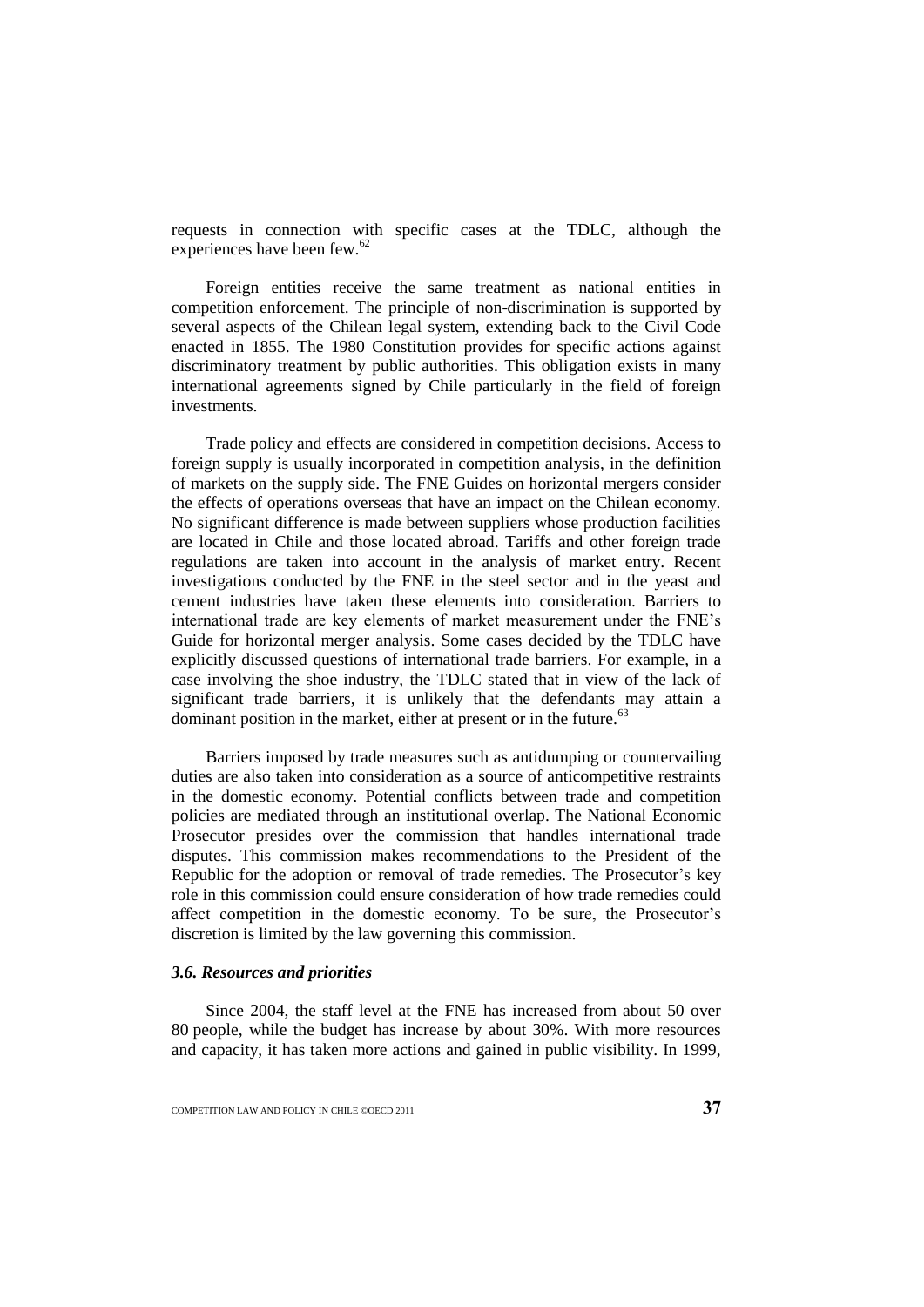salaries were raised in order to retain qualified personnel and compete more effectively with the higher salaries in the private sector. The FNE is also hiring more experts as economic or legal consultants.

The FNE has two main enforcement departments. The Legal Department is responsible for conducting investigations. The Economics Department has fifteen economists, who work with lawyers on investigations. In addition the Research Department, with a staff of nine, provides analytical support, does market studies and research and deals with regulatory issues, competition advocacy and international relations. Also, there is an Administrative Department in charge of human resources and a Public Relations or Institutional Department.

|                                      | Person-years | Budget (USD thousands) |
|--------------------------------------|--------------|------------------------|
| 2007                                 | 20           | 1 2 4 3                |
| 2006                                 | 20           | 1 173                  |
| 2005                                 | 19           | 943                    |
| 2004                                 | 18           | 408                    |
| $P_{\text{out}}$ $\sim$ $EME$ $2000$ |              |                        |

#### **Table 1. Resources, TDLC**

Source : FNE, 2008

|      | Person-years | Budget (USD thousands) |
|------|--------------|------------------------|
| 2009 | 84           | 5 1 8 9                |
| 2008 | 84           | 4 5 2 0                |
| 2007 | 63           | 3684                   |
| 2006 | 59           | 3 2 4 6                |
| 2005 | 54           | 2 7 9 0                |
| 2004 | 52           | 2824                   |
| 2003 | 56           | 2 100                  |

#### **Table 2. Resources, FNE**

Source : FNE, 2008

The TDLC has remained about the same size, but its budget has tripled, as it has improved its technical capacity. The TDLC invests significantly in human resource development for its staff of industrial organisation and competition law professionals. Applicants for a position at the TDLC must speak English fluently. Having this capacity increasing international exposure, compared to its predecessor, the Competition Commission.

FNE officials increasingly participate in training programmes, both national and international. A specialised library has been opened, in competition related matters. The FNE has developed a new website, informing the public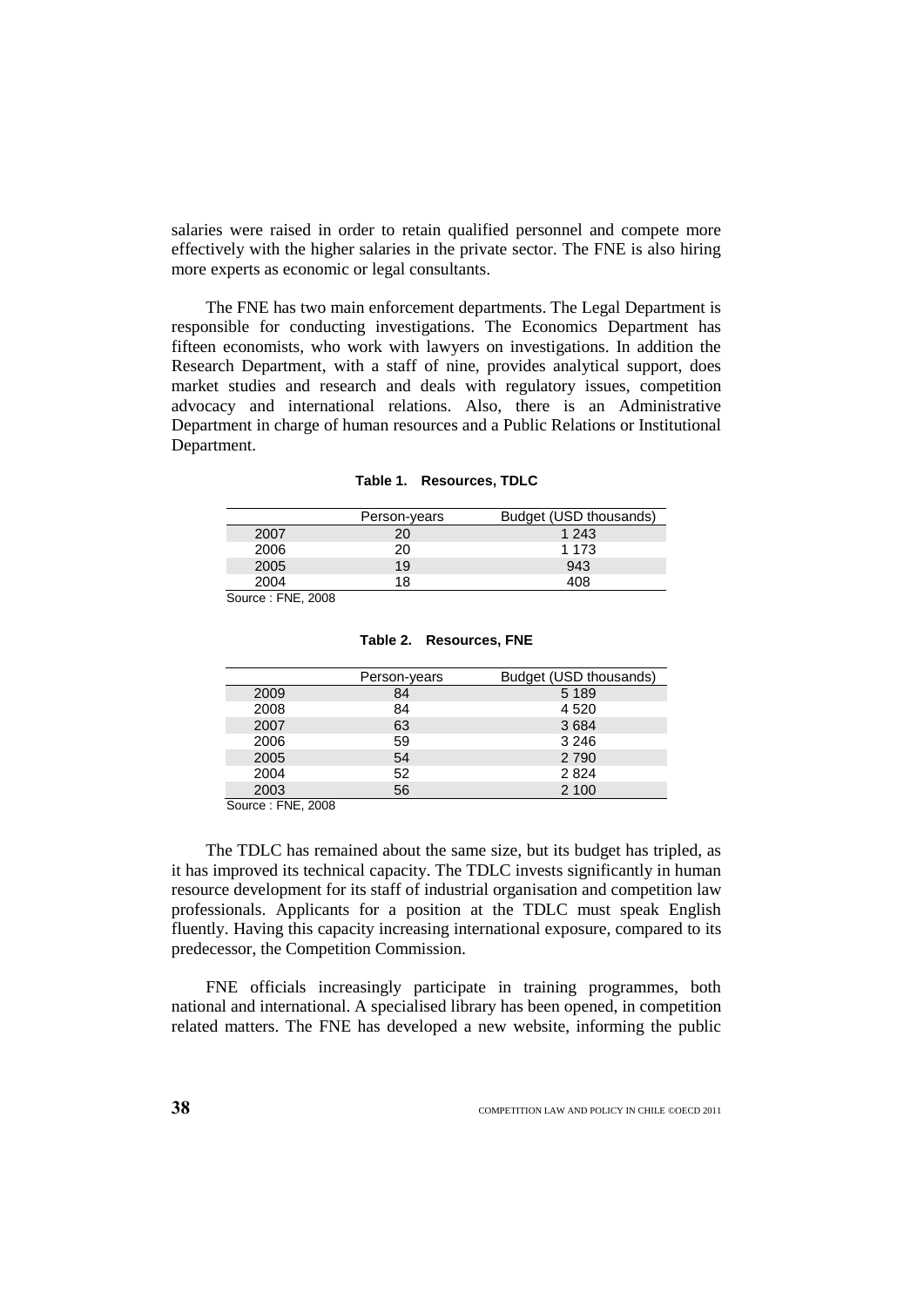about its activities. In general, there has been a substantial improvement on both the physical infrastructure and human resources development.

The FNE has adopted performance standards about timing and the preparation of its presentations to the TDLC. Its agenda for strengthening enforcement further includes studies for increasing the effectiveness of penalties imposed, studies about techniques for challenging cartel behaviour, examination of bid rigging problems, a project to improve the data processing system, studies about the convenience of adopting guidelines in specific matters and improvement of horizontal merger guidelines.

|                                                                                         | Horizontal        | Vertical       | Abuse of          | Mergers        | Unfair         |
|-----------------------------------------------------------------------------------------|-------------------|----------------|-------------------|----------------|----------------|
|                                                                                         | agreements        | agreements     | dominance         |                | competition    |
| 2007: Matters opened                                                                    | 10                | 3              | 66                |                |                |
| Sanctions or orders<br>sought                                                           | 3                 | $\overline{2}$ | 6                 |                |                |
| Orders or sanctions<br>imposed                                                          | 1                 |                | 3                 | $\overline{2}$ | $\overline{2}$ |
| Total sanctions imposed                                                                 |                   |                | <b>USD 630K</b>   |                |                |
| 2006: Matters opened                                                                    | 5                 | 4              | 43                | 12             | $\overline{4}$ |
| Sanctions or orders<br>sought                                                           | 1                 |                | 12                | 4              |                |
| Orders or sanctions<br>imposed                                                          | $\overline{2}$    | 1              | $\overline{4}$    |                | 1              |
| Total sanctions imposed                                                                 | <b>USD 2 689K</b> |                | <b>USD 1 474K</b> |                |                |
| 2005: Matters opened                                                                    | 3                 |                | 36                | 6              | 5              |
| Sanctions or orders<br>sought                                                           | $\overline{2}$    |                | 6                 | 1              | 1              |
| Orders or sanctions<br>imposed                                                          |                   |                | 5                 | 1              | 5              |
| Total sanctions imposed                                                                 |                   |                | <b>USD 685K</b>   |                | USD 42K        |
| 2004: Matters opened                                                                    | $\overline{7}$    | $\overline{2}$ | 36                | 3              | 6              |
| Sanctions or orders<br>sought                                                           | $\overline{2}$    | 6              | 6                 | 2              | 3              |
| Orders or sanctions<br>imposed                                                          |                   |                | 3                 | 1              | 1              |
| Total sanctions imposed                                                                 |                   |                | USD 76K           |                | USD 10K        |
| 2003: Matters opened<br>Sanctions or orders<br>sought<br>Orders or sanctions<br>imposed | 5                 | 1              | 25                |                | 8              |
| Total sanctions imposed                                                                 |                   |                | <b>USD 381K</b>   |                |                |
| Source: FNE, 2008                                                                       |                   |                |                   |                |                |

#### **Table 3. Trends in Competition Policy Actions**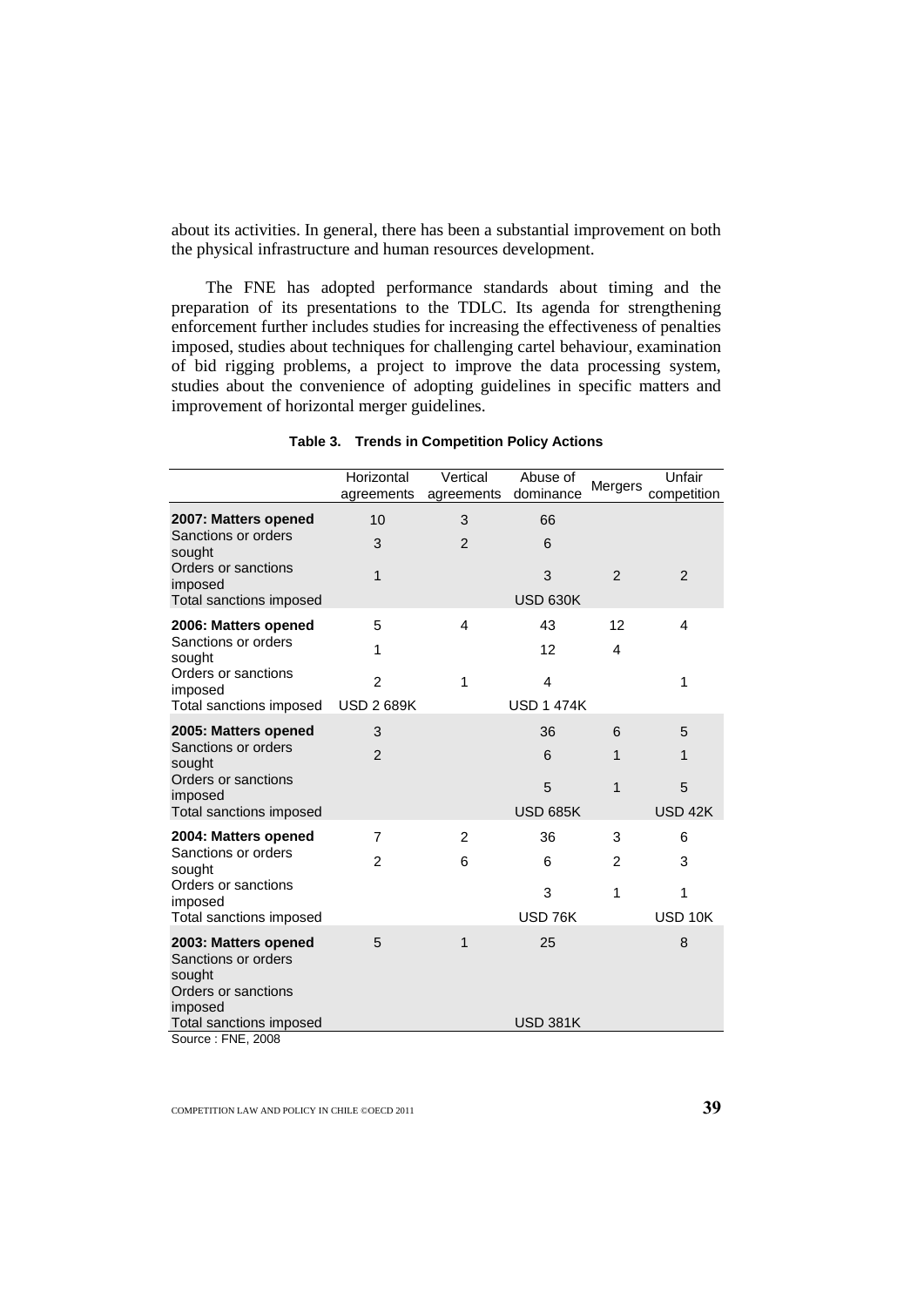Despite recent efforts to make cartel enforcement more important, the proportion of abuse of dominance cases remains high. Improvement of anticartel policy was a performance goal for 2008. This emphasis is reflected in several initiatives such as the set up of a cartel task force within the FNE, implementation of a programme aimed at challenging bid rigging in procurement processes and support for the legislative proposals strengthen investigative powers and sanctions and authorise a leniency programme.

The FNE is also considering the adoption of stricter policies on the admissibility of claims that parties submit, in an attempt to adopt a policy of early dismissal of cases that do not raise serious competition issues.

#### **4. Sectoral regimes and exclusions**

The scope of application of the Competition Act is broad. In general, it contains no exclusions or exemptions from its coverage, nor are general exemptions authorised under other regulation. Before the 2003 amendments, the executive branch could grant monopolies on national interest grounds, after the approval of the Competition Commission. The TDLC no longer has such a power to approve or disapprove a monopoly grant, while the Competition Act forbids the government from granting concessions or authorisations that could create a monopoly, unless the specific grant is authorised by law (Art. 4).

State-owned or managed enterprises receive the same treatment as private parties, and their conduct is subject to the Competition Act and enforcement. Entrepreneurial activities by non-profit government or state entities may also be examined by the TDLC. Many cases challenging restraints or abuses by government-connected entities have been taken to the TDLC. Most have been dismissed on the merits, as the TDLC found no violation, while upholding the principle that these operations were subject to the Competition Act. If the State violates restrictions on its entrepreneurial activities, private parties affected can obtain redress in the courts, through constitutional appeals. Some specialists have argued that the TDLC should also apply these constitutional principles. One recent decision might support this approach: a government agency engaged in controlling forest fires was enjoined from unfair competition with a private company that leased helicopters for that purpose, but the TDLC dismissed the claim that its activity was predatory.<sup>64</sup>

The Competition Act provides no special treatment to small and medium sized enterprises. In dealing with complaints about "buyer power," the TDLC has emphasised that the goal of competition law is efficiency.<sup>65</sup> As small business concerns have become less significant in competition law enforcement, other institutions have moved to support SMEs. The Ministry of Economic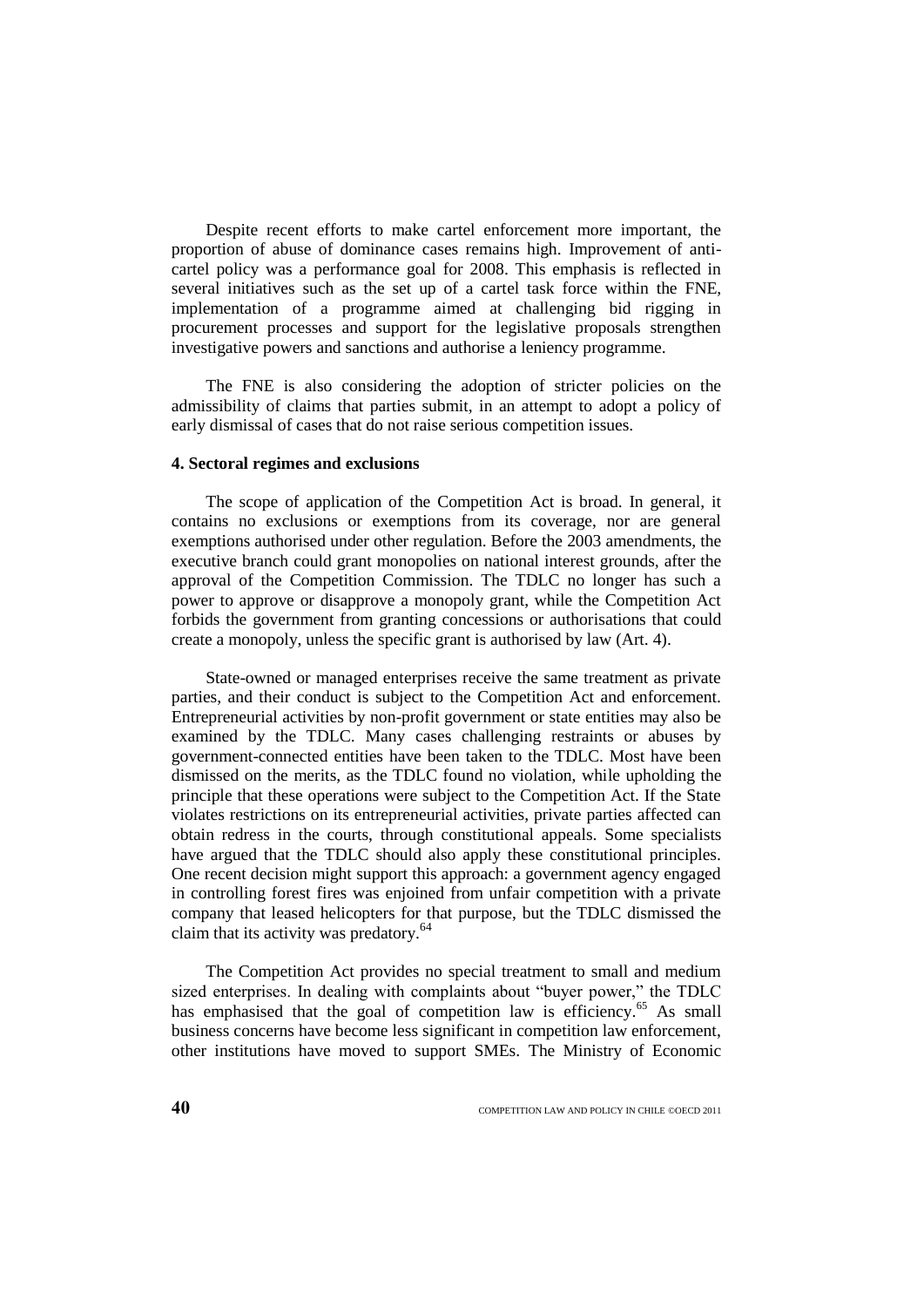Affairs is responsible for SME promotion and for co-ordinating programmes to support SMEs. The relation between SMEs and competition policy has been the subject of two Ministry studies. The first one reviews economic theory and law about on vertical restraints and discrimination in the down-stream relation between large enterprises and SMEs. The second one analyses the regulatory framework and instruments to protect SMEs from commercial abuses.

#### *4.1. Sectoral issues and special regimes*

#### *General observations*

Sector regulations use familiar tools to correct resource misallocation created by natural monopolies such as network facilities in public utilities. Price regulations apply in the electricity sector.<sup>66</sup> Entry restrictions apply to water supply and to radio spectrum concessions. Market structure regulation limits vertical integration among public service companies, and the recommendation of competition authorities led to separation of local and long distance telecom services into different companies.<sup>67</sup> Mandatory interconnection applies where control of essential facilities by a dominant carrier or network operator may affect whether downstream or upstream firms can compete effectively, as for electricity generation and distribution and fixed telephone services. Regulation allocates resources, such the radio electric spectrum or the use of water rights for generating electricity. Quotas allocate property rights to prevent the over exploitation of resources, such as the auctions for tradable fishing rights. With less justification, regulation also controls entry into the taxi market: a 2005 statute froze the number of taxis until 2010.

Competition authorities and sector regulators in Chile have a history of cooperation. There are no set arrangements or formalities governing institutional co-ordination, and co-operation is not mandatory, except for a few situations. The TDLC occasionally hears cases involving jurisdictional conflicts with sector regulators. Where sector regulations impose legal barriers on entry or exit, the FNE or the TDLC may examine the regulations to ensure they do not create unnecessary restraints upon competition. The FNE and the TDLC may ask the regulator to re-examine the regulations if they would threaten competition unnecessarily. If the regulator rejects the FNE"s petition, the FNE may bring a formal request before the TDLC, and the TDLC can issue recommendations to amend or eliminate the regulations. In *FNE vs. the City of Curico*, <sup>68</sup> the FNE requested elimination of measures restricting competition in a tender for collection services, transport and garbage disposal. The TDLC ordered the City of Curico to pay a symbolic penalty of five tax units. A conflict between the FNE and the air transport regulator motivated a suit which ended in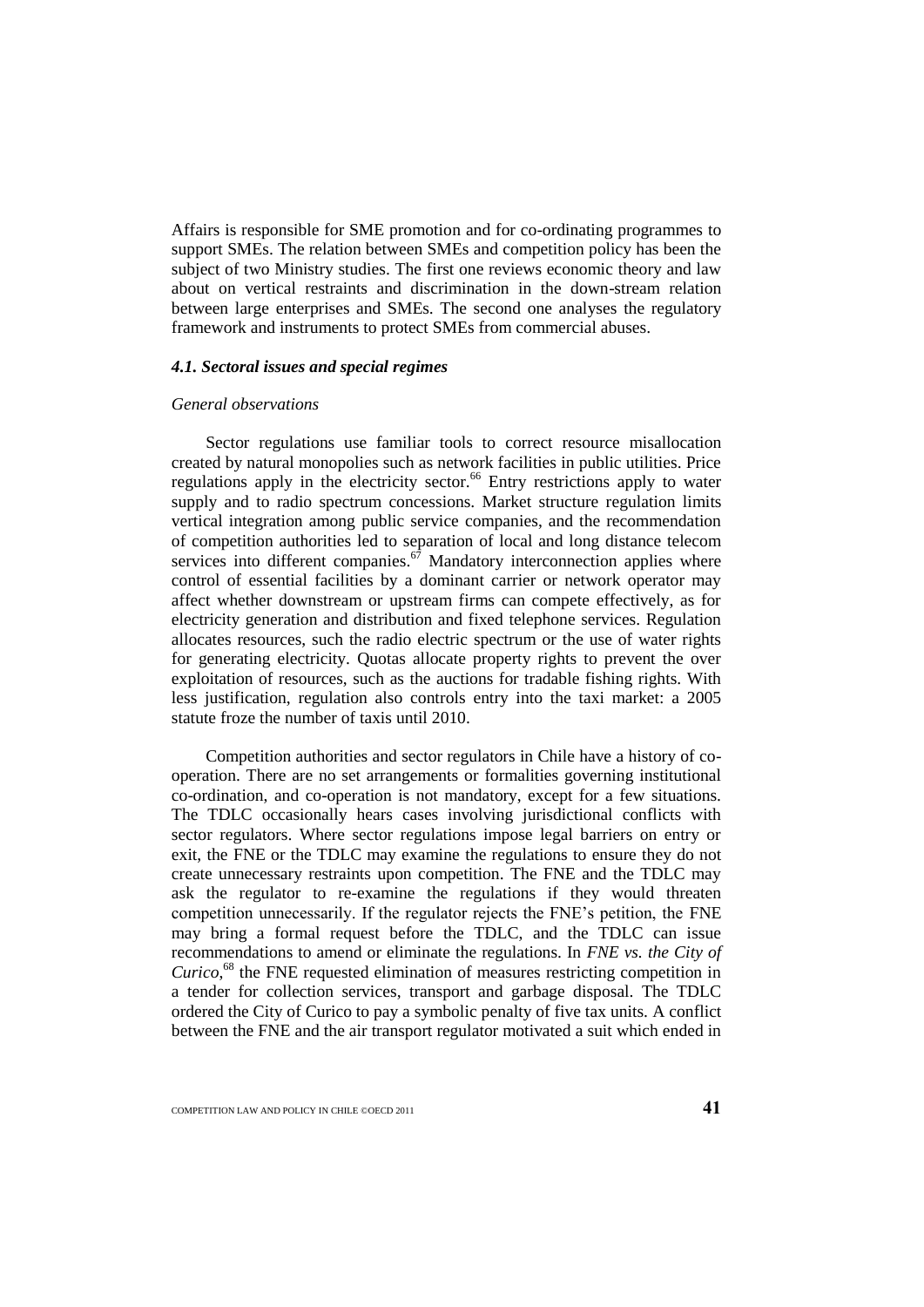the condemnation by the TDLC of practices concerning the public tender of airline routes between Santiago and Lima, Peru.<sup>69</sup>

The sectors that will be examined in this section are those where regulatory changes have taken place either in the regulatory framework affecting competition, or where important decisions issued by the TDLC have created new rules governing competition.

#### *Electric power*

The Electricity Law was enacted in  $1982$ <sup>70</sup> It envisages industry unbundling, competition in power generation, a mechanism to co-ordinate load dispatch and the regulation of distribution tariffs and transmission fees. The market is regulated by the National Energy Commission and the Superintendency of Electricity and Fuels, acting under a 1998 regulation that sought to increase transparency and competition.

Electricity regulation has been revised since 2004, largely to clear up some problems that might have discouraged investment in transmission or generation and to create new mechanisms for dispute resolution. The most important modifications were Law 19.940, known as *Ley Corta* (Short Law), and Law 20.018, known as *Ley Corta II* (Short Law II). The main purpose was to clarify how investors in transmission assets could obtain a return on their investment.

Generating companies sell energy to "unregulated clients" through an entity comprised of the main operators, the *Centro de Despacho Económico de Carga* ("CDEC"). This entity schedules delivery in favour of the most efficient production process. A spot market was set up to enable generators to freely contract with other generators for physical deliveries ordered by the CDEC. Long term contracts between generators and distributors are allowed because they promote investments and decrease potential entry barriers.

Price regulation at the consumer level is done in accordance with the socalled hypothetical efficient company model. Consumer tariffs are reset every four years for all the distribution companies. Tariffs are calculated on the basis of the replacement value of "model companies," which are constructed on the basis that services are provided efficiently in the market by companies that earn a 10 percent rate of return. Consultants hired by the regulator and the companies prepare cost studies. Their results are averaged, with two-thirds weight given to the study for the regulator and one-third weight to the study for the companies. A "profitability check" is done to ensure that the new tariffs would yield an actual rate of return of from 6–14% for the companies taken together. If not, the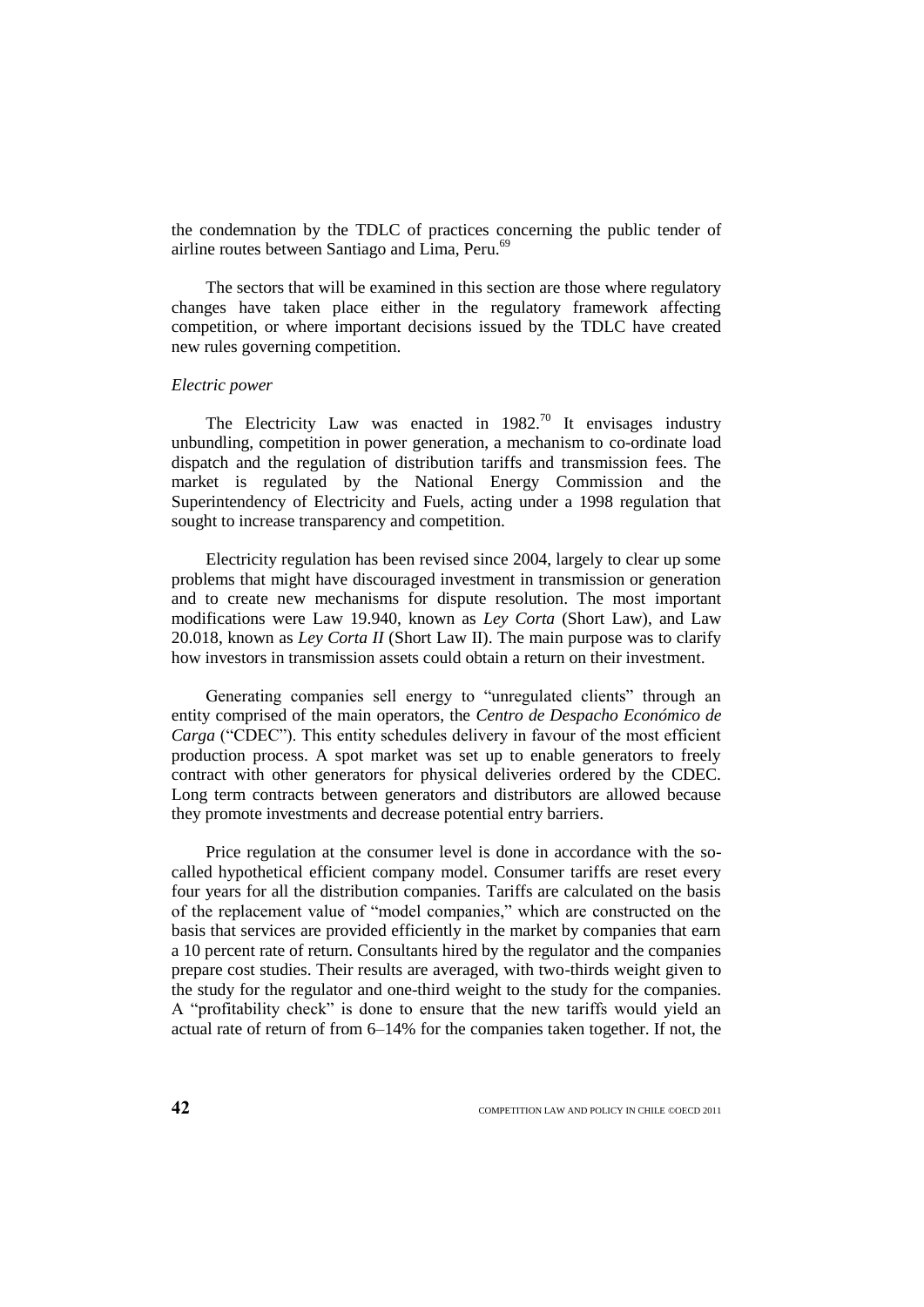final tariffs are proportionally adjusted so that the actual rates of return fall within this range.

Transmission fees, prior to the 2004 amendments, had to be agreed between the owner of the transmission facilities and the company interested in interconnecting to them. The law established the technical and economic criteria and the procedures that had to be used by the two parties to determine the transmission fees, which had to be renegotiated each five years. This model sets a binding wholesale price, which is recalculated every six months, based upon mid-term marginal cost estimates, whereas the electricity transmission charge encourages the efficient location of the generation plants. If an agreement was not reached, any of the parties could request that a panel of experts be created to resolve the dispute. The performance of these panels has varied because the regulations were unclear.

The principal issue of interest remains the vertical integration of the industry. ENERSIS controls CHILECTRA, the electricity distributor in the Santiago metropolitan area, and it also owns 60% of the stock of ENDESA, which operates on the national level in generation, and previously also in transmission, through the ownership of TRANSELEC. After several unsuccessful attempts to break up this combination, the FNE obtained in 1999 improved general instructions and an order from the Competition Commission that ENDESA and CHILECTRA could not merge or have interlocking directorates and must be audited by different firms.<sup>71</sup>

The latest statement about competition standards in this industry came from the TDLC. In 2007, the TDLC approved the petition of two electricity generating companies to jointly build and operate five hydroelectric power plants in the south of Chile. The authorisation set parameters for consultants and the new joint venture to determine the transfer price. It ordered that the transmission facilities pricing (or prices paid by third parties) should be based on objective and non-discriminatory criteria. And it ordered that all contracts for the transmission line design should consider a minimal period to receive petitions about line transmission capacity from independent parties.<sup>72</sup>

#### *Telecommunications*

The Telecommunications Law was enacted in 1982. Tariff regulations were introduced in 1987. Tariffs are set freely in the market except when access charges are involved or when the TDLC states that specific tariffs have to be regulated. The TDLC has ruled that consumer tariffs only should be regulated in the case of dominant fixed-line telephone companies, that is, Telefonica CTC in most of the country and Telsur and Telcoy in some southern areas. The agency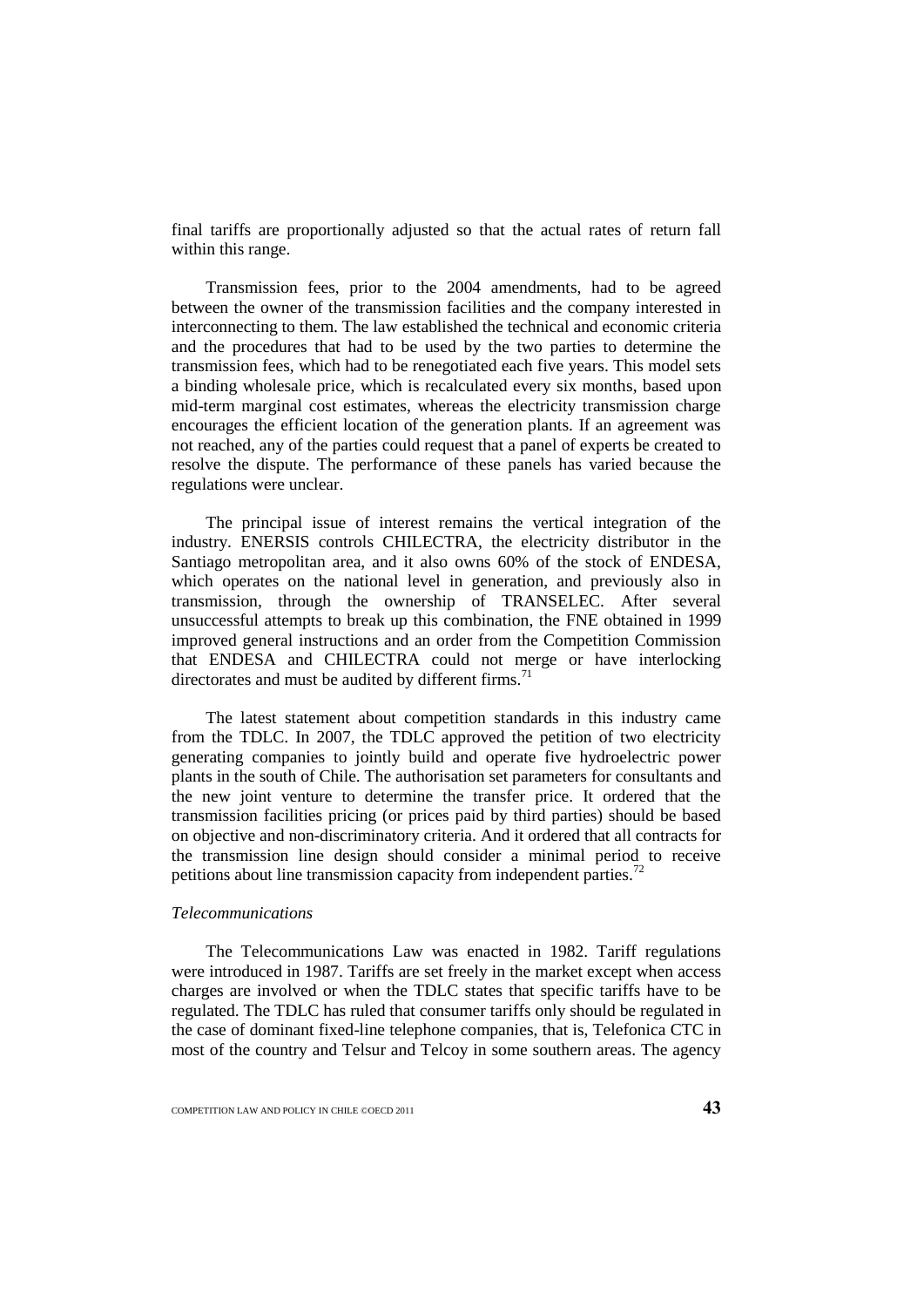in charge of reviewing tariffs and access charges is the Undersecretariat of Telecommunications (SUBTEL).

Reviews of regulated tariffs and access charges are done every five years on the basis of the "model company approach," that is, estimating the costs that an efficient company would require to provide the services. The specific criteria and assumptions used in the tariff study are defined in the terms of reference set by the regulator based on a proposal filed by the regulated company. If the company disagrees with the terms of reference set by the regulator, it can request the opinion of a panel of experts on the subject. The final decision is made by the Undersecretary of Telecommunications.

In the initial years following the privatisation of the industry, the key competition issue was whether competition would be impaired if local telephone companies were permitted to offer long distance service. This problem had emerged intermittently since the privatisation of the industry took place, in 1988, mainly due to the attempts of Telefonica, owner of Compañia de Téléfonos ("CTC"), (the local telephony services provider), to gain control of *Empresa Nacional de Telecommunicación* ("ENTEL), (the domestic and international long distance service provider). By 1993, the Supreme Court had concluded that local and long distance should not be separated, because doing so would be difficult and developing technology seemed likely to eliminate the rationale for such separation. It ruled, however, that entry into a new market must be by a separate corporate subsidiary.<sup>73</sup> A later amendment to the law added the Commission"s principles, beginning with the obligation of the local service provider to establish a "multicarrier system" so that the user could choose his or her long distance provider. In 1998, the Competition Commission concluded that national and international long distance service no longer needed price controls. Later (2001 and 2008), the competition institutions also determined how the telecom regulator allocates spectrum in the mobile telephony market. In this capacity, the Competition Commission further ordered that the regulator use an auction to decide which firms should obtain rights to the spectrum.

The most important issue under discussion is the possible deregulation of fixed line telephone services. Competition problems arising since 2004 have primarily dealt with interconnection. A TDLC decision in 2004 concerned the approval of a merger between two cable operators. The proposal was subject to the condition of the merger offering open, non-discriminatory access to broadband internet services, at competitive prices.<sup>74</sup> The TDLC also fined a telephone company for abuse of dominance. In this case, the telephone company, in the interest of protecting its business, denied wholesale clients the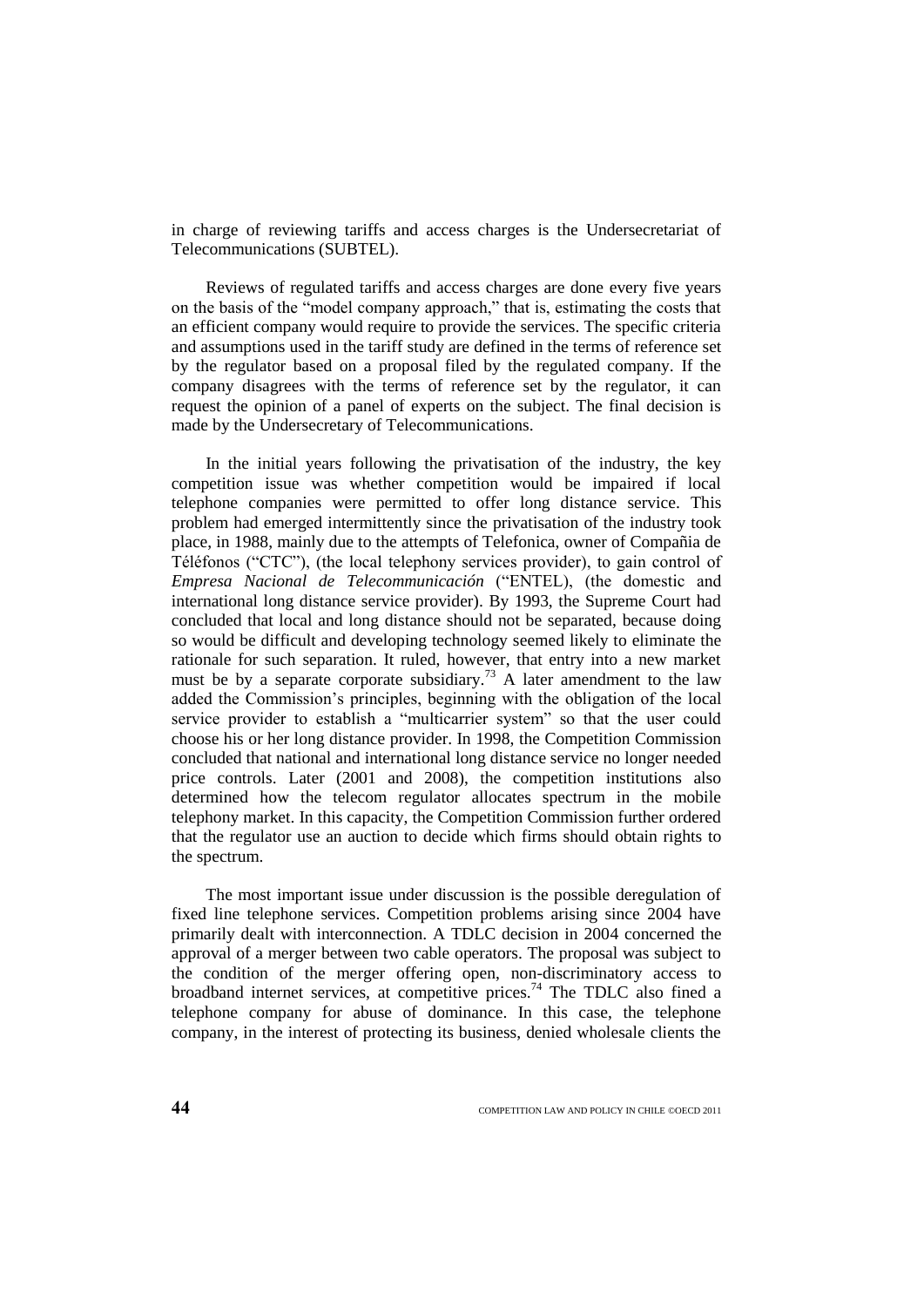use of its broadband platform to provide IP voice service. The TDLC ordered the company to modify the restrictive clauses.<sup>75</sup>

#### *Water and waste disposal*

Reform of the water supply and sanitation sector involved the enactment of four regulatory laws in the late 1980s about the concession regime, the role of the Superintendency of Sanitation Services, the tariff regime and the subsidies for low-income consumers. Regulation of water and sewerage has not changed since 2004. Local service is the responsibility of a single monopoly, which may be public, private or mixed. Department of Public Works grants concessions to firms on the basis of competitive bidding.

In 1997, the Competition Commission approved the acquisition of a water company by ENERSIS, the dominant electricity supplier. The Commission recommended that the conglomeration of public utility companies should be subject to closer government surveillance. Then, in 1998, it promoted the enactment of the Sanitary Services Act, which increased transparency, and sought to pave the way for the future introduction of competition where possible by restricting integration among public service companies operating in the same area.

The law also encourages competition by requiring water distribution and sewerage collection firms to permit other water production and sewerage disposal firms to use their network and contract directly with "large consumers." The TDLC is responsible for deciding whether utility concessionaires are natural monopolies and hence subject to maximum tariffs and other rules. The Superintendency applies the efficient company model to fix rates. The Sanitary Services Superintendency fixes the maximum rates and may authorise utilities with fewer than 25 000 water connections to provide services jointly if this results in efficiencies that lead to lower rates.

The FNE has been very active in bringing cases involving the conditions of tender bids for waste disposal services. In 2006 it brought a claim before the TDLC against the biggest four water supply providers of Chile for abusing their dominant position in the imposition of abusive charges to non-urban developers users. The TDLC has adopted, at the FNE"s request, a set of general instructions about tendering in this sector.<sup>76</sup> These instructions are intended to set the basic criteria for submitting tender bids in this market, in order to ensure proper publicity, transparency and market access and the existence of general, uniform and non-discriminatory objective conditions to promote participation of as many bidders as possible and the entry of new players at different stages of treatment process for household solid waste. The instructions also state that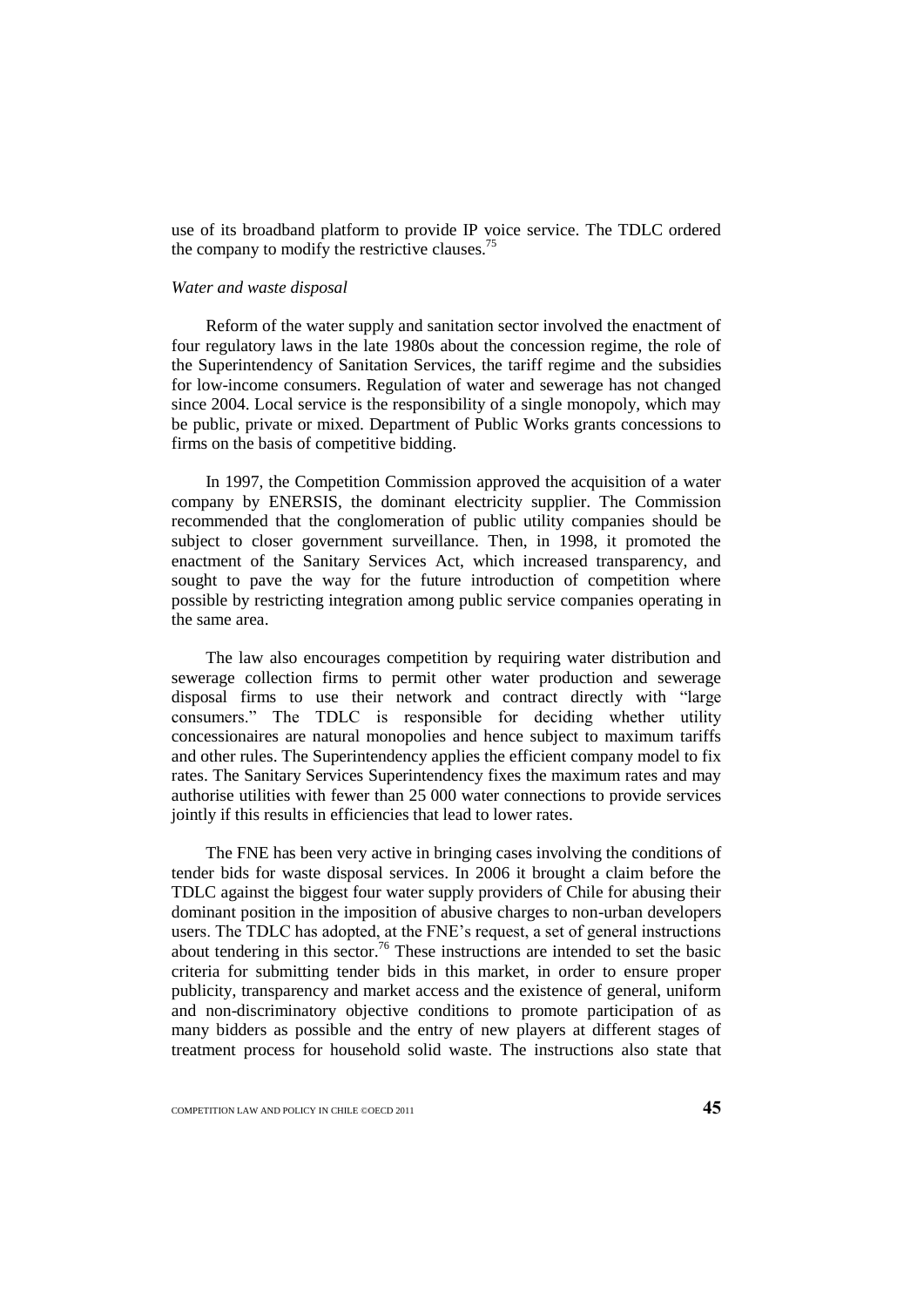companies providing services in the intermediate or late stages of household solid waste management must give equal treatment to all users and customers that require such services, whether or not they are their competitors, refraining from any arbitrary discrimination.

#### **5. Competition issues in regulatory and legislative processes**

Competition advocacy is conceived in broad terms. Advocacy activities can include testifying, making submissions or issuing papers to the legislature, ministries, courts, sectoral regulators or municipalities, or making speeches to professional and trade associations, academic institutions and conferences and writing articles for publication. Even holding press conferences and publicly explaining the importance and implications of competition and market principles could be considered advocacy.

The Competition Act provides specific advocacy powers. The FNE may pursue non-contentious advocacy before a sector regulator or public authority. If the regulator rejects the FNE position, the FNE can file proceedings before the TDLC. The TDLC can also act on its own initiative to issue recommendations to eliminate regulatory constraints on competition.

In some sectors, the TDLC also has the power to determine when competitive conditions require regulatory intervention to set prices. The competition institutions" review of the competitiveness of the electricity and telecom markets determines whether rates are free or fixed. A proceeding to revise price regulations in the telecom industry has not been completed, after a decision from the regulator indicating its intended objective of liberalising this market.<sup>77</sup>

The FNE assesses the potential impact on competition of legislative proposals. It may do so in response to requests from Congress or individual congressmen, or on its own initiative.

Non-contentious advocacy by the FNE is prominent in telecommunications, electric power and public tendering of government concessions. In telecommunications, the FNE has prepared several reports at the request of the sector regulator, on digital TV regulations, the creation of a technical dispute settlement body, amendments to licensing rules and a general study on the barriers to the development of telecommunications. In these reports, the FNE has encouraged the telecommunications regulator to lift barriers that reduce consumer welfare. A notable example is the FNE"s proposal, approved by the TDLC, to unblock mobile phones and eliminate a legal provision that prevented users from switching to alternative service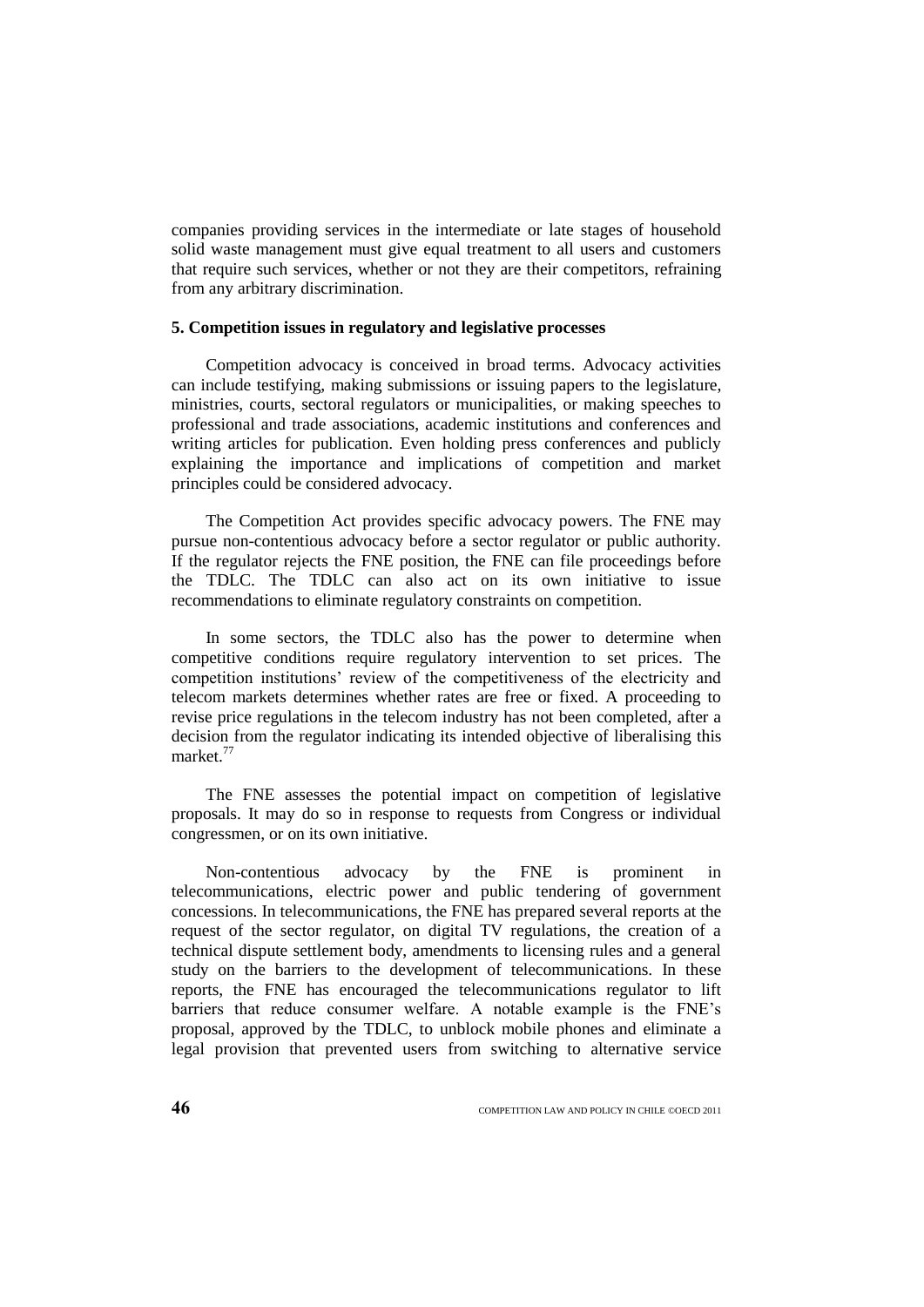providers (SIM blocking). The telecommunications regulator accepted the FNE's opinion, and the legal barrier was eliminated.<sup>78</sup>

In public concessions, the FNE recommended amendment of the new tariff system that had been introduced by the Ministry of Public Works to apply to Santiago"s airport. The new tariff changed the terms of the concession contract by tying the lease of the jet ways and aircraft to the electricity supplying service. The FNE concluded that the new tariff system unreasonably increased the costs and created a barrier against the users of the airport (*i.e.* airlines), in favour of the concessionary firm, SCL. The regulator accepted the opinion of FNE, and eliminated the provisions of the addendum that tied the two services. Similarly, in an older case involving the use of airport infrastructure, the Preventive Commissions proposed establishing limits on the degree of vertical integration between airport concessionaires and airlines. The FNE sought to prevent the limitation of the airport concessions in favour of airline companies. Following these recommendations, the regulator issued a notice excluding airline companies from future tendering processes, during the pre-qualification stage of the bid.<sup>79</sup> A novel initiative about tendering involved university entry examinations. The FNE recommended that the *Ministerio de Educación* and *Consejo de Rectores* introduce minimum quality standards and select exam provider firms on the basis of their lowest prices, in order to introduce competition at the tender for selecting the exam provider

Sometimes regulators reject FNE proposals. The FNE then has the option of bringing a case against the regulator before the TDLC. An example of this process is the decision of the *Junta de Aeronautica Civil*, the regulator of international air transport, not to adopt an open skies policy. The FNE initiated an adversarial procedure against it before the TDLC to force the opening of the market.<sup>80</sup>

The TDLC may request any public body to exercise its regulatory powers to protect competition or to amend or repeal of any anticompetitive statutory or regulatory provision. The TDLC can make recommendations to President of the Republic, proposing the elimination of legislation or rules that impair competition. It may also propose adopting new regulations or laws needed to encourage competition or to regulate the exercise of certain activities which take place under non-competitive conditions (Art. 18.4, Competition Act).

In the telecommunications industry, the TDLC ordered the regulator to reduce final consumer switching costs, which prevented telephone companies from offering their service in their competitors' phone units. It recommended that the regulator order mobile phone companies to make open offers of wholesale facilities for resale, in order to develop a mobile phone retail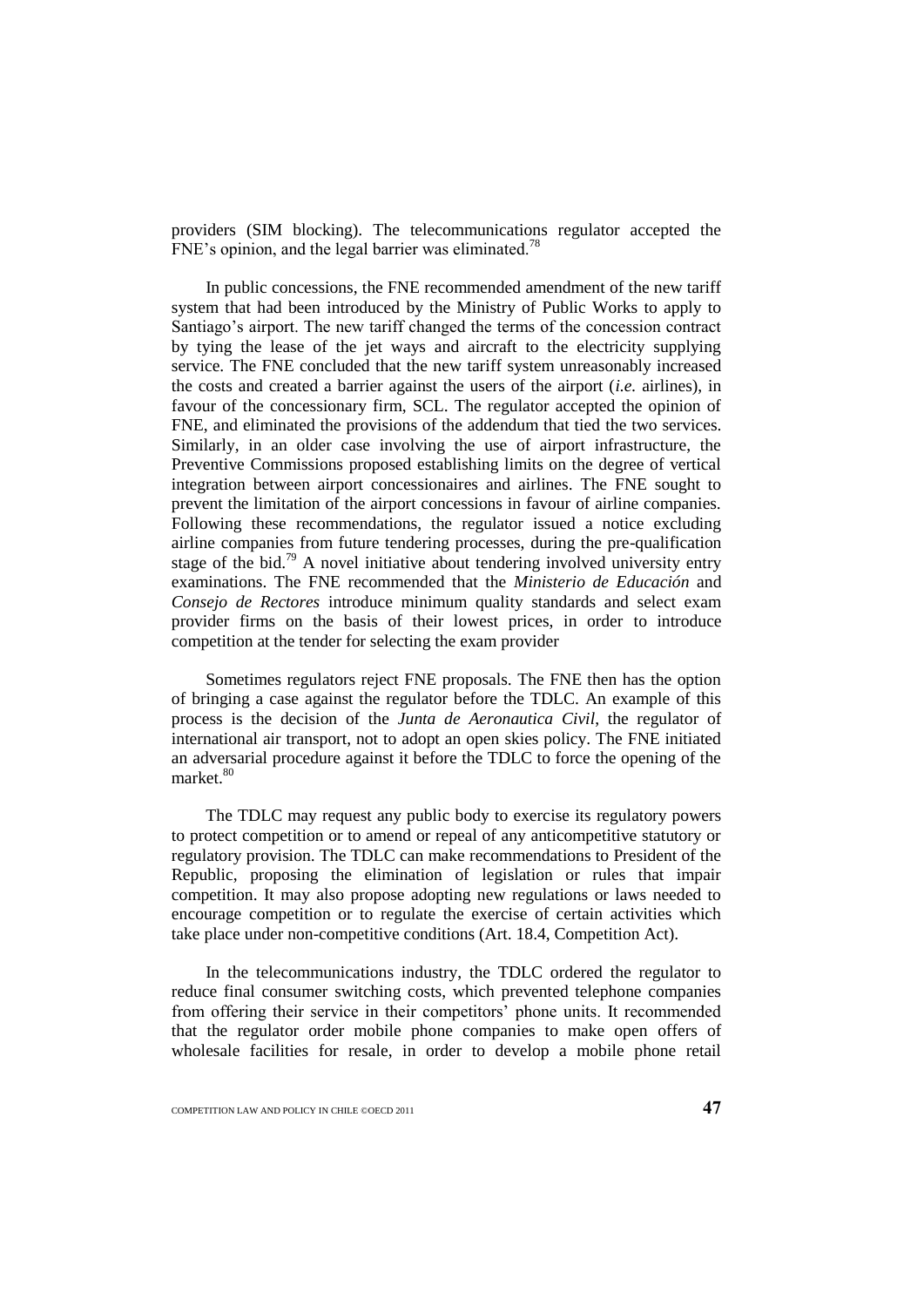market. $81$  It issued several suggestions about the optimal voice-over-internet service regulation, aimed at ensuring free competition.<sup>82</sup> In a decision, initiated at the request of the regulator for an opinion about the allocation of rights under a "beauty contest proceeding", the TDLC ordered mobile number portability.

TDLC recommendations have covered a wide range of other sectors. The Customs Agency (*Servicio Nacional de Aduanas*) followed a TDLC recommendation aimed at promoting competition between storage warehouses operating inside and outside the airports concessions. In the fuel distribution industry, the TDLC recommended that a group of wholesale fuel distributors to grant potential competitors non-discriminatory treatment in access to a joint wholesale fuel distributor, and it recommended legislation to grant open access in the use of joint fuel transportation facilities. $83$  The TDLC has also given made recommendations for competitive tendering of contracts at airport and seaport facilities,<sup>84</sup> and for rules about the limits to vertical integration applicable to seaports<sup>85</sup> and airports<sup>86</sup>. The TDLC proposed new regulations for interconnection to the electricity network as well as to encourage electric generation companies to participate at electricity supply tendering processes. These rules are intended to set requirements for bidding for supply contracts aimed at reducing barriers to entry.<sup>8</sup>

The TDLC has issued general instructions in the market for the collection, transportation and disposal of urban solid waste. General Instruction No. 1 orders the regulator to separate, for tendering purposes, competitive services (garbage collection or transportation) from non-competitive ones (land facilities offering for final garbage sewage and disposal). This measure is intended to prevent market foreclosure through leverage.<sup>88</sup>

The FNE has developed joint initiatives with the OECD to promote awareness of competition issues. In 2008, the FNE launched the "OECD/FNE programme against bid rigging in public procurement". The FNE has made several public appearances and presentations to increase awareness about the negative consequences of bid rigging, and to design mechanisms for preventing and detecting this conduct. A new banner at the FNE website publicises this initiative. Discussions about bid rigging were also highlighted at the FNE"s annual Competition Day.

#### **6. Conclusions and assessment**

This report has examined Chile"s competition law and policy in light of the accession roadmap<sup>89</sup>, to assist the Competition Committee in its assessment of Chile"s willingness and ability to assume the obligations of membership in the OECD concerning competition policy. The concluding section summarises the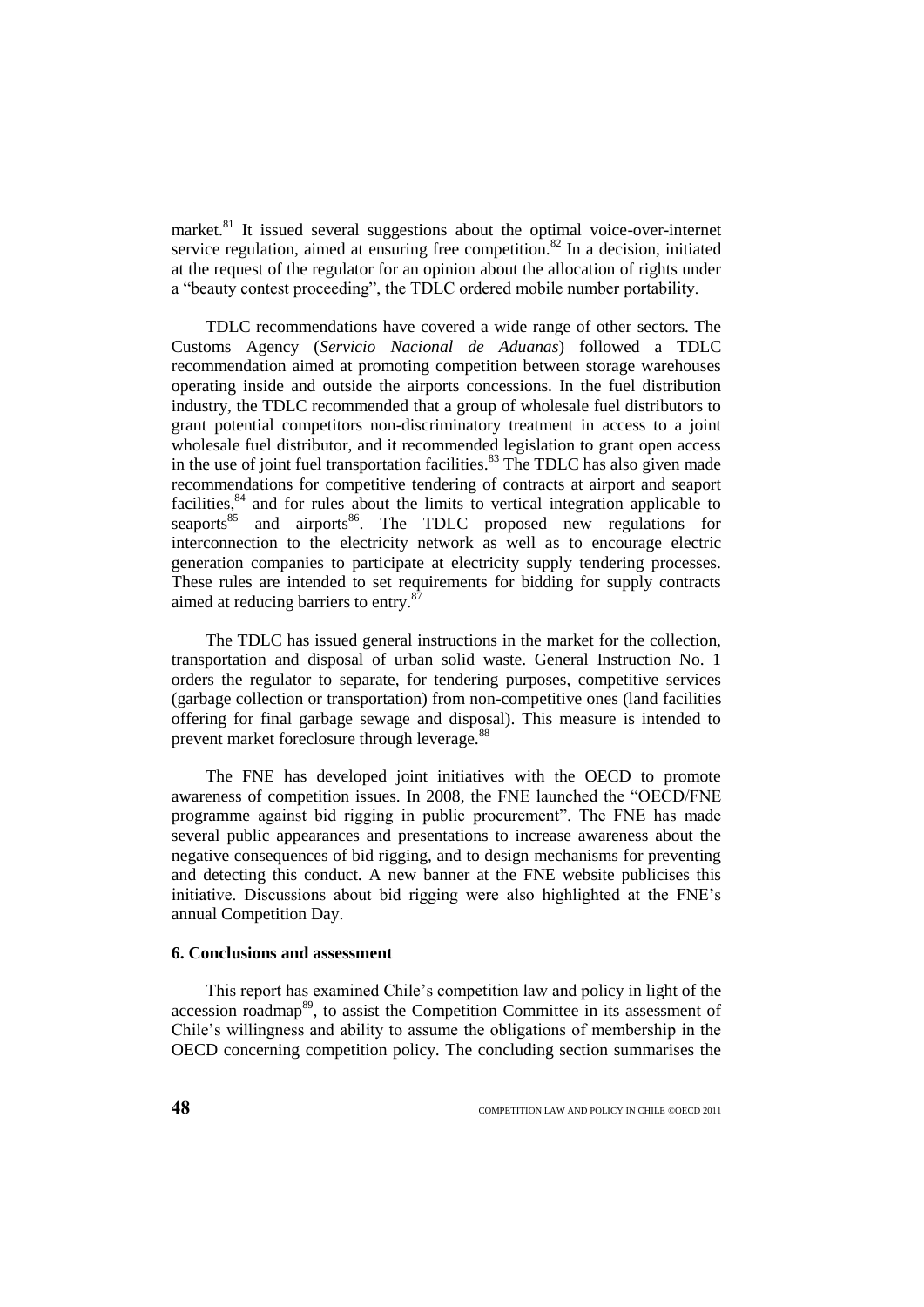findings under the three dimensions that the Committee has prescribed for its assessment: (1) the current situation of competition policy and enforcement, (2) the magnitude and direction of change in competition policy over the last 5-10 years, and (3) the extent of conformity with the particular recommendations in the competition policy instruments that are referenced in the roadmap.

#### *6.1. Current competition policy and enforcement*

The substantive rules of Chile"s competition law are unusually general but nonetheless sufficient to support effective policy and enforcement. Content is being supplied by case experience. The simplicity of Chile"s Competition Act invites application of economic analysis to elaborate how it applies. A single, general Article of the Competition Act sets out all of its substantive principle. Three subsections with examples of anti-competitive, prohibited conduct correspond to familiar categories of competition law: restrictive agreements and concerted actions, unilateral abusive dominance and predatory exclusion. Merger control is not mentioned, but statutory support for merger control decisions is inferred from the prohibition against any conduct that "tends to produce" anticompetitive effects. Greater clarity and detail about merger rules and processes would be desirable.

Enforcement is paying much more attention now to cartels. High-profile action has gotten the attention of the business public. In 2008, the largest fine ever applied was confirmed by the Supreme Court, in the Flat-Panel TV price war case, and the TDLC issued its most far-reaching decision rejecting a merger, in the *Falabella* case. At the end of the year, the FNE filed charges about price co-ordination by retail pharmacies. Nonetheless, abusive dominance remains the most important area of antitrust enforcement. Decisions of the TDLC have elaborated what the law covers as abusive dominance, applying an economic approach which asks whether abusive conduct is "objectively" exclusionary or exploitative. The TDLC will not construe as abusive conduct which is economically efficient.

The allocation of enforcement tasks between two separate, independent investigative and decision making authorities is working, so far. The TDLC has been efficient and productive, issuing about 20 decisions per year, most of them in adversarial proceedings. Economic analysis underlies decisions in a growing body of case law that could explain in more detail the scope of doctrines that are implied in the text of the statute. Flexibility comes at a cost, though, of unpredictability. The *Falabella* case shows how economic creativity creates legal instability. In finding a relevant market of "integrated retail", which included department stores, malls and related consumer credit, the TDLC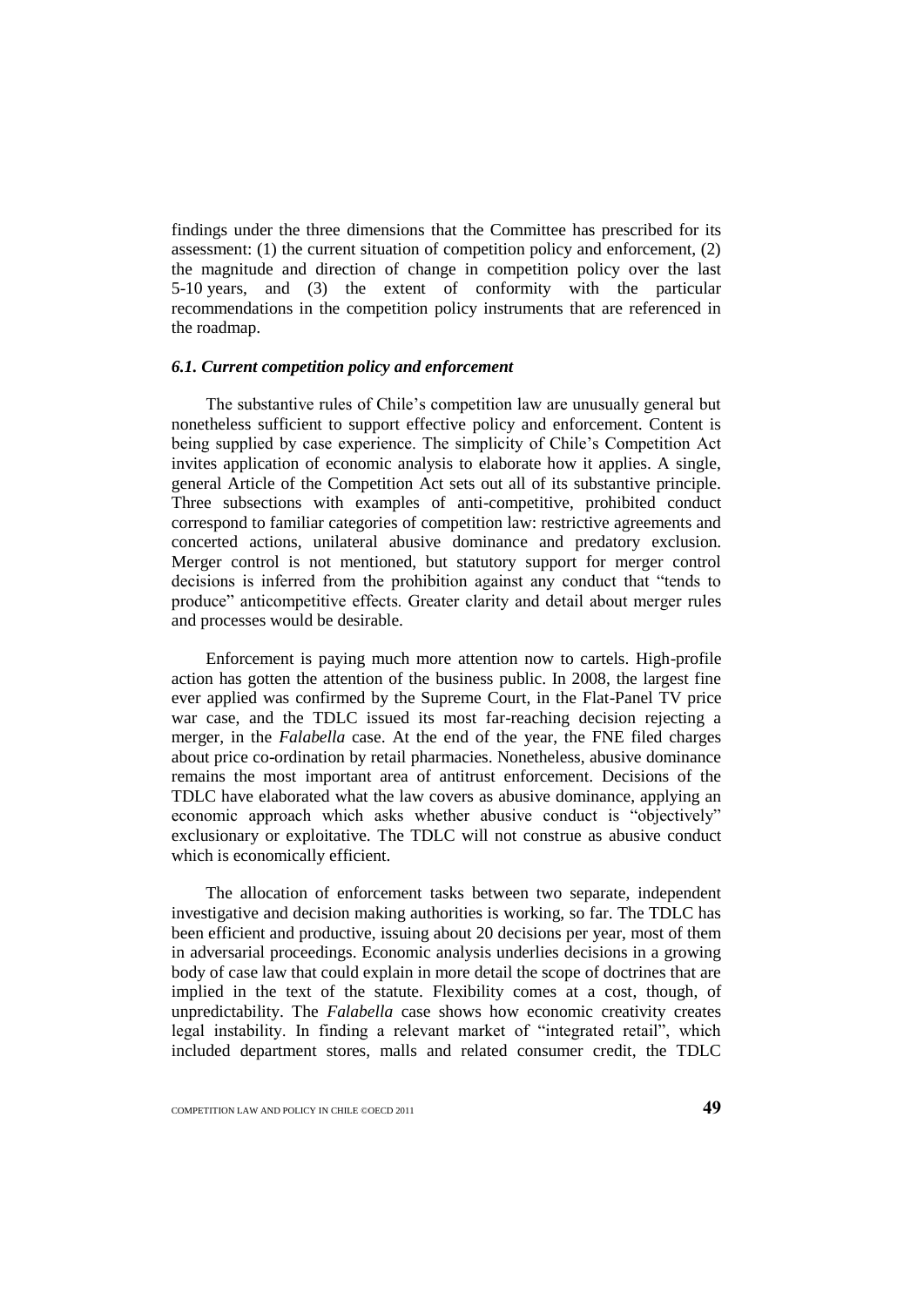decision acknowledges the significance of economies of scope in retailing. But it also departs from the traditional, more limited approach of previous decisions and from the methodology of the FNE"s Guides.

Uncertainty about what the TDLC will do is magnified by the inconsistency of the Supreme Court's directions. The Supreme Court lacks capacity to deal with complex economic issues itself, and its disagreements with the TDLC reveal a lingering judicial preference for decisions in terms of legal categories and rules. Uncertainty remains about the methods for defining markets, the legal standard applicable to mergers and the evidentiary standard applied to hard core cartels. The standards applied to predatory exclusion are unclear. Notably, a Supreme Court decision implies that pricing could be found to be predatory in the absence of market power, treating it as a nearly *per se*  offence.

Enforcement guidelines can clarify the scope and direction of policy. Guidelines can respond to criticism that standards are not transparent or comprehensible. FNE has issued guidelines about mergers, but the TDLC, as an independent judicial body, is not bound to follow such instruments. To be most useful to help businesses in Chile comply with the law, guides about interpretation and analysis should follow the decision practices of the TDLC, as well as rely on models and learning from the international competition community.

#### *6.2. Trends: magnitude and direction of change over 5-10 years*

Enforcement has increased dramatically since legislative changes in 2003 strengthened sanctions and made enforcement an adversarial procedure. The 2004 LACF Review<sup>90</sup> noted there was little enforcement, except in infrastructure, and weak sanctions. It also advocated expanding the law"s section that describes prohibited conduct. Following that recommendation, the 2003 Competition Act introduced three categories as examples of anticompetitive, prohibited conduct. Since 2003, the number of formal cases and the level of sanctions have both increased substantially. Recommendations, once the usual outcome of an enforcement proceeding are now used only for policy advice and advocacy.

The structural changes in institutions followed the recommendations made by the 2004 LACF Review. The most important was the creation of the Tribunal to replace the Competition Commission and the substitution of a twotiered adversarial system for the three-tiered advisory system. The TDLC performs both the decision making and advocacy roles that had previously been performed by different entities. Compared to the old Commission, the TLDC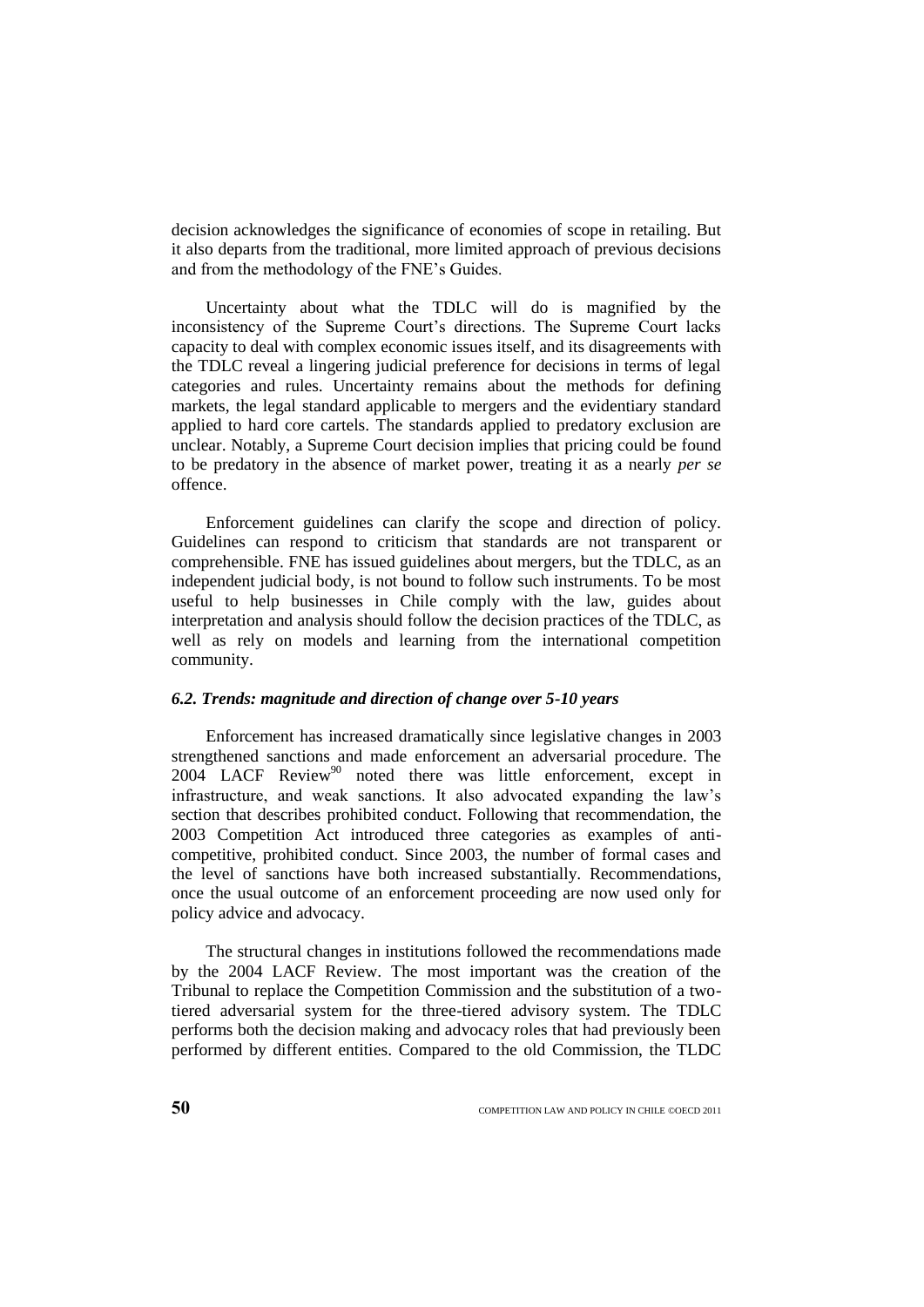has more independence, more qualified members and a larger budget, and its members work on a more regular basis, from three days per week to full time. As a judicial body, it has higher status and power. The structural changes made the system more transparent and more effective. The FNE and TDLC increasingly rely on international experiences and authorities to support their decisions. The TDLC has rejected the legalistic approach that the 2004 LACF Report associated with a preference for *per se* rules. Literal interpretation has yielded to reliance on economic analysis. In the area of vertical restraints, for example, where the legalistic approach had emphasised "objective" discrimination, decisions now rely more on considerations of market power and economic efficiency.

Relationships and responsibilities are still evolving among the three principal institutions, the FNE, the TDLC and the Supreme Court. In the *Falabella* case, the TDLC did not follow FNE"s Merger Guidelines. The two judicial bodies have been more reluctant than the FNE to find collusion in the absence of direct evidence of the agreement. Major differences may diminish with more experience. The Supreme Court needs to become more knowledgeable about the economic principles on which competition rules are based. That can result from more experience reviewing more decision of the TDLC. Or, the Court's capacity could be improved by training or by additional resources, to retain economic consultants where necessary.

#### *6.3. Implementation of the six Roadmap principles*

Chile has accepted all Council Recommendations on competition policy, as well as the 2005 Guiding Principles for Regulatory Quality and Performance and the 2005 Information Exchange Best Practices. In general, competition law and regulatory policy in Chile conform to the principles set out in the Recommendations and the two 2005 instruments, although in several respects, noted below, further improvements of enforcement and regulation are recommended.

#### *1. Cartels*

Chile has committed to ensuring that competition laws, sanctions and enforcement procedures and institutions effectively halt, deter and remedy hard core cartels. The recommendation of the 1998 Council Concerning Effective Action against Hard Core Cartels focuses on interdicting cartels, addressing effective control, deterrence and remedy, enforcement processes and powers, sanctions against firms and individuals, exemptions and exclusions, and enforcement co-operation and comity. (The issue of co-operation is discussed separately below; a reservation about capacity to share confidential information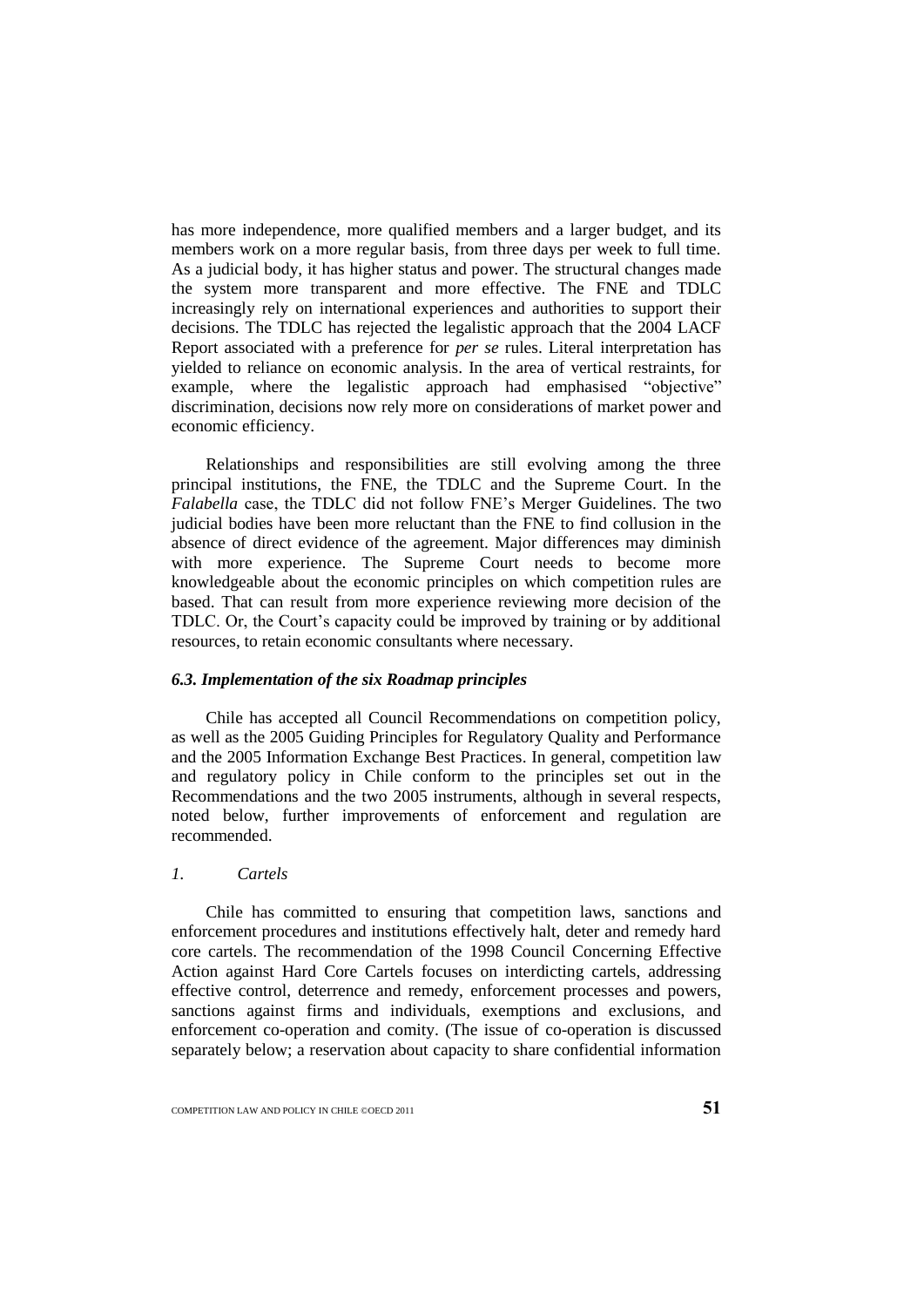applies to cartel enforcement as well as other areas). Chile has accepted the Hard Core Cartel Recommendation in its Initial Memorandum, subject to a timeframe for full implementation. This is the area in which additional efforts to increase the effectiveness of enforcement appear most advisable. The observation about timeframe would be met by the adoption and implementation of the legislation now pending about investigative powers, sanctions and leniency.

The competition institutions are committed to effective prosecution of hard core cartels. The penalties sought have increased. But there have been virtually no findings of violation, because courts have been reluctant to accept circumstantial evidence as a sufficient demonstration of agreement. In a sign of movement, though, the Supreme Court affirmed the finding of an agreement in the Flat-Panel TV War case, where the evidence showed a pattern of communication but not the content of the messages. This case was also the first to impose a substantial fine, although the conduct at issue was a collusive boycott, not a price-fixing agreement.

The 2009 law addresses the practical limitations. These changes provide for the introduction of a standard leniency programme, give the FNE dawn raid powers and increase the maximum sanctions. Authorising a leniency programme will be a major step toward more effective enforcement. Stronger investigation power and sanctions will also help, though court support for the large fine in the Flat Panel case shows that less education may be needed about the importance of deterrent sanctions than in some other jurisdictions. The new investigative powers that FNE can apply, to collect evidence that will prove agreement, are exercised already by other enforcement bodies in Chile.

#### *2. Mergers*

Chile has committed to ensuring that review of mergers is effective, efficient and timely, following the standards of the 2005 Council Recommendation concerning Merger Review. This Recommendation provides best-practice guidance about merger control. It deals with effectiveness, efficiency (in terms of jurisdiction, notification, and information gathering), timeliness, transparency, procedural fairness, consultation, third-party access, non-discrimination, protection of confidentiality, resources and powers and enforcement co-operation. (The issue of co-operation is addressed separately below). Chile's merger review procedures follow the Recommendation.

Despite the omission of mergers from the text of the Competition Act, no cases challenging the legality of merger enforcement have been reported.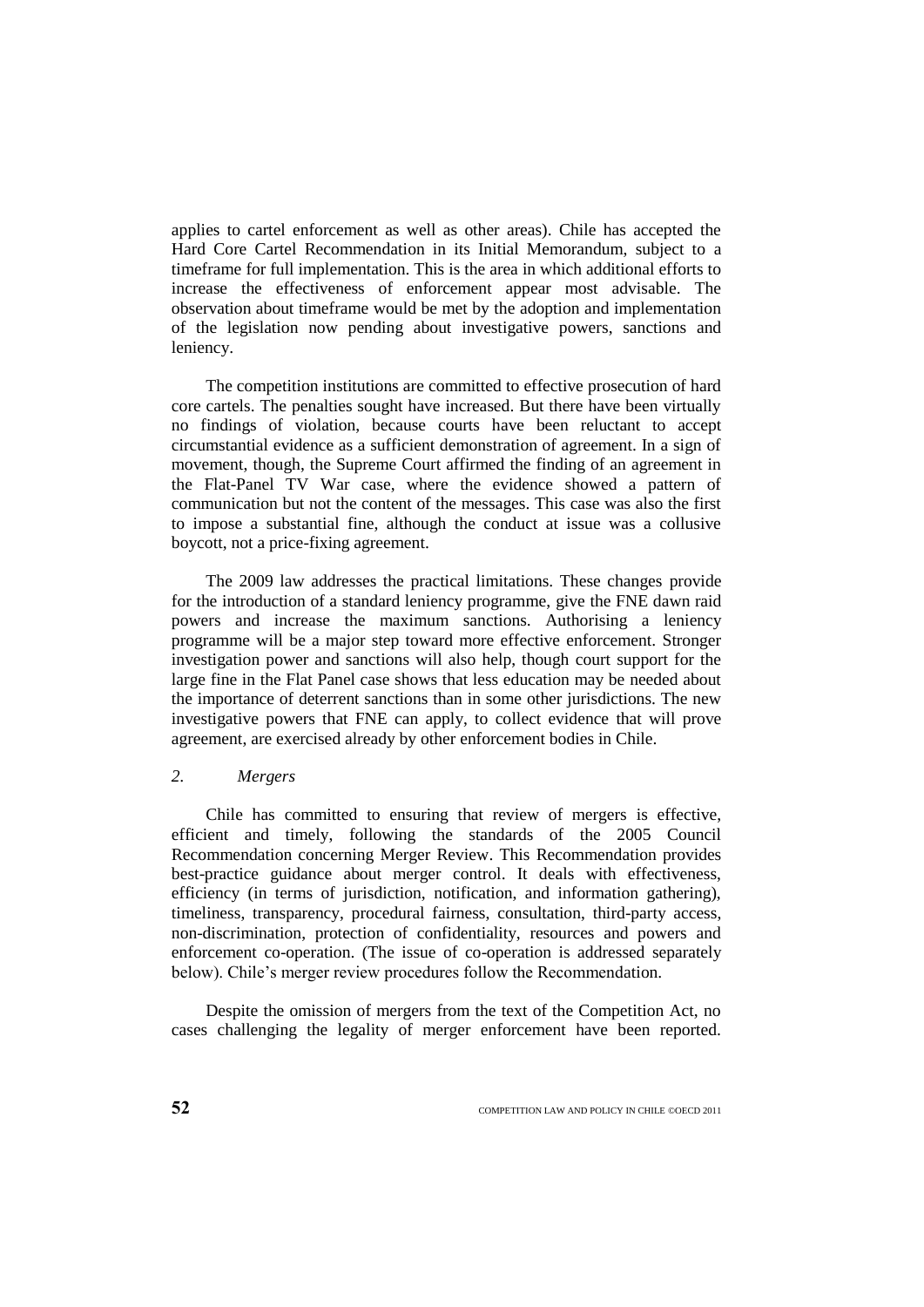Nonetheless, it could be desirable to clarify the jurisdiction of the TDLC, the stages of merger analysis and the substantive standards applied.

The absence of a formal pre-merger notification requirement has not impaired the effectiveness of merger review. The non-adversarial proceeding at the TDLC is a framework for voluntary merger review. Once a firm asks for review, the transaction cannot be closed until the TDLC renders a favourable decision. Chile is not considering a formal pre-merger notification requirement. Businesses are now spared transaction costs of notifications and the TDLC and FNE can better set their priorities, not burdened by the obligation to deal with notifications. The voluntary review process enables the TDLC to obtain enough information to assess the competitive effects of a merger, and it gives the TDLC effective power to take remedial action if necessary. The information requirements do not impose unnecessary costs and burdens on parties. Because the process is voluntary, it is unlikely that it would apply to a merger that did not have an appropriate nexus with Chile. The TDLC is moving to regularise the non-adversarial merger review, as it is developing an instruction for parties about the information they should submit to the TDLC.

Because the non-adversarial review is voluntary, there is less concern about unnecessary burden on parties and about clearing non-problematic transactions quickly. To be sure, parties may be disappointed. That is, they may ask for review out of caution, believing that their transaction is nonproblematic, and then be surprised when the TDLC finds a problem. That is what happened in the *Falabella* case. That experience does not necessarily mean that non-problematic transactions face undue costs and risks; rather, it could also show that even a voluntary programme can review and take action in advance about problematic transactions.

Concerns about third-party rights in merger review are met in two ways. First, third parties and the FNE can initiate adversarial merger review proceedings by claiming that a transaction would violate Art. 3. Second, the body handling both the adversarial and non-adversarial proceedings, the TDLC, is a court, whose rules for these cases permit third-party participation. To deter lobbying abuses, though, the TDLC has a policy of total disclosure: it publishes on its website all requests from private parties for meetings with its members.

The FNE"s *Internal Guide for the Analysis of Horizontal Concentration Operations* (2006) sets forth substantive standards of analysis similar to those applied by Member competition authorities. These standards include a review of the relevant market, market concentration, entry barriers, competition dynamics, efficiency considerations and failing firm considerations. The Guide does not bind the TDLC, which makes it difficult to predict how the TDLC would follow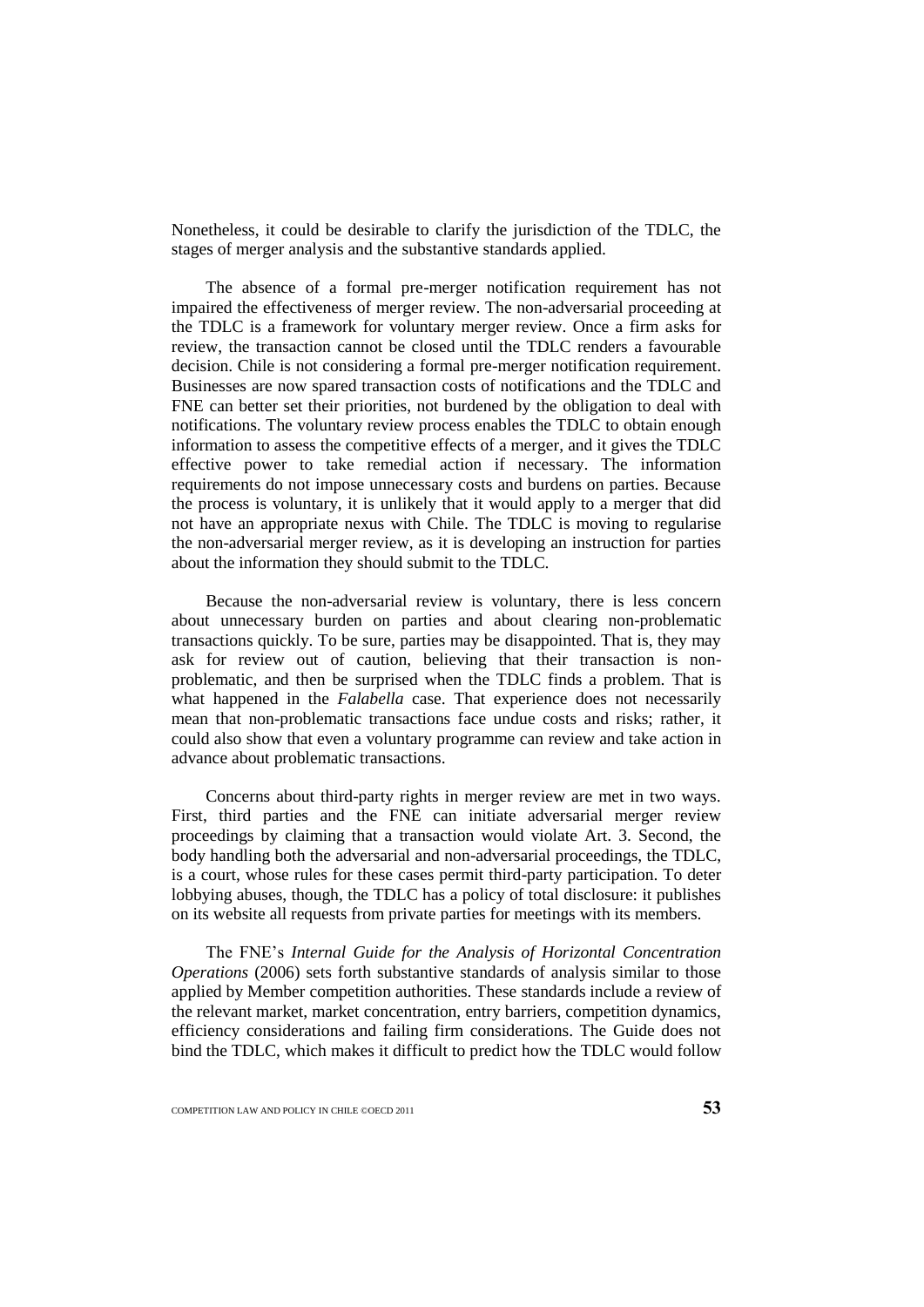and apply these standards. Similarly, there is no formal rule setting a deadline for completing a review, once it is undertaken. The FNE Guide does not bind the TDLC about its procedures, any more than it does about its substantive analysis. The TDLC tries to issue decisions within a reasonable time frame, but it does not set itself deadlines.

The practice of the FNE in dealing with trans-national mergers is scant. Whether remedies sought in Chile would be consistent with those sought in other reviewing jurisdictions remains to be tested.

#### *3. Structural separation*

Chile has committed to consider carefully the costs and benefits of structural and behavioural measures in facing situations that combine noncompetitive and competitive activities in regulated industries, particularly when undertaking privatisation, liberalisation and regulatory reform, following the 2001 Council Recommendation Concerning Structural Separation in Regulated Industries. This Recommendation addresses cost-benefit assessment of behavioural and structural measures, including consideration of transition costs and public benefits of vertical integration. Such balancing should involve sector regulators and competition authorities. Chile accepts this Recommendation. Chile has applied the principles of the Recommendation, notably in reforming telecommunications; however, structural reform is taking more time in the electricity sector.

#### *4. Market regulation*

Chile has committed to supporting effective competition policy and ensuring that regulatory restrictions on competition are proportionate to the public interests they serve, in accordance with the OECD"s Guiding Principles for Regulatory Quality and Performance (2005). These principles and objectives include the elimination of sectoral gaps in the coverage of competition law, coordination of regulatory oversight and competition law enforcement, proportionality in design of economic regulation, periodic review of cost-benefit balance, efficiency in reform to introduce competition, consumer choice, state ownership, universal service, consideration of competition in regulatory impact analysis, competition agency authority to advocate reform and linkages to other objectives.

Regulators in the telecom and electricity sectors are not authorised to set tariffs unless the TDLC has found that the market is not competitive; in one instance, the Commission"s ruling that local telephony services were not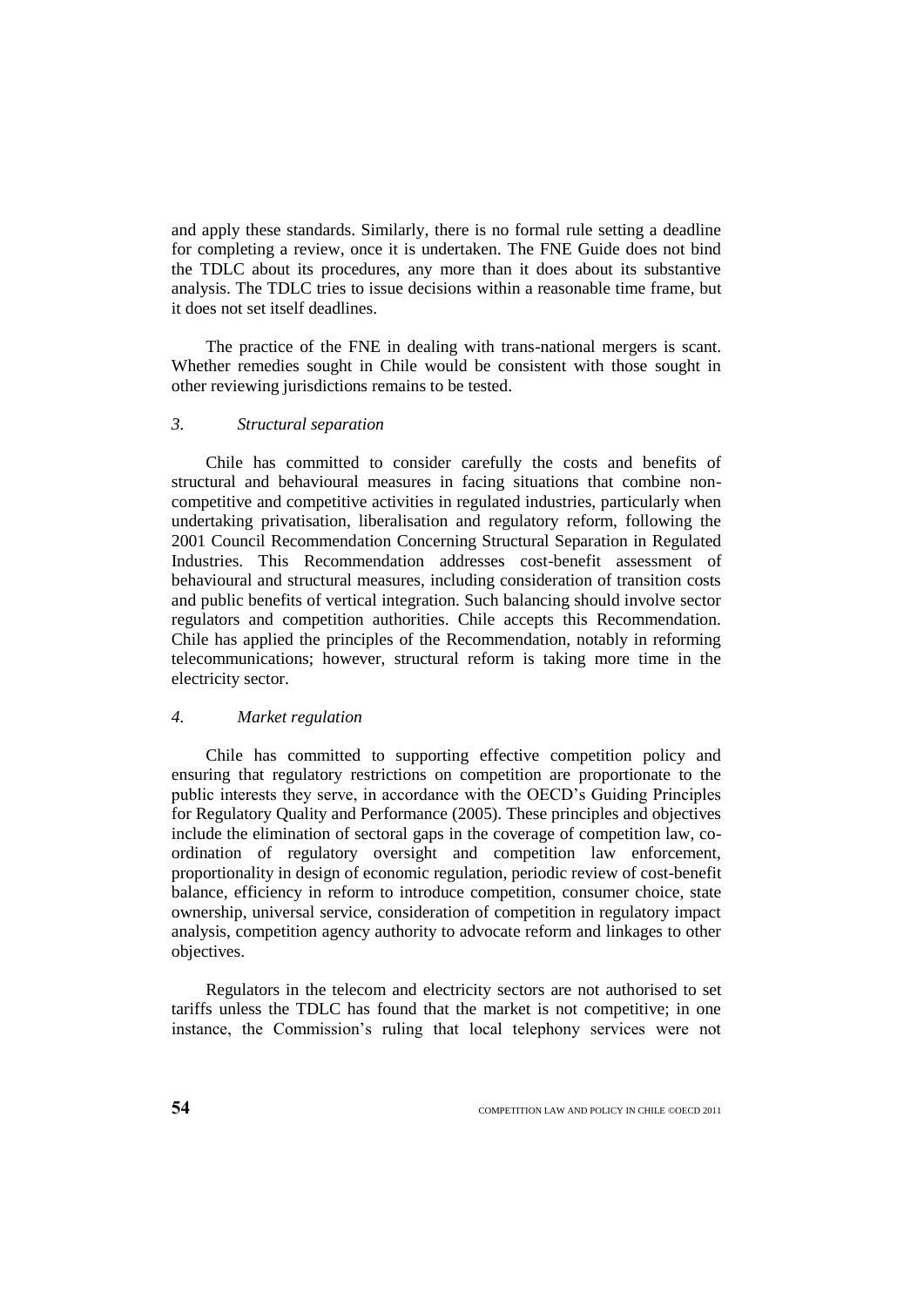competitive laid out six provisions aimed at creating a genuinely competitive market.

Competition policy institutions can take action to remove entry barriers that are due to regulation. The FNE may ask the regulator to re-examine the regulation of concern. If the regulator rejects the FNE"s petition, the FNE may bring a formal request before the TDLC, and the TDLC can issue recommendations to amend or eliminate the regulations. The TDLC can also act on its own initiative to issue recommendations to eliminate regulatory constraints on competition. In the water and waste disposal, they have been particularly active, filling gaps to create a regulatory situation conducing to competition. In infrastructure sectors, competition authorities were particularly active in the earlier stages of reform. Chile"s Competition Commission once prohibited the national telecom regulator from allocating additional spectrum to the two firms it had chosen and ordered it to hold an auction instead. The process continues. In 2006 the TDLC issued general instructions about the regulation of tendering processes in waste disposal services. TDLC enforcement decisions in 2004 and again in 2006 have opened markets and lowered barriers in telecoms.

#### *5. International co-operation*

Chile has committed to co-operating in investigations and proceedings applying competition laws, through notification and co-ordination pursuant to the 1995 Council Recommendation concerning Co-operation between Member Countries on Anticompetitive Practices affecting International Trade and through implementing the Competition Committee"s 2005 Statement of Best Practices for the Formal Exchange of Information between Competition Authorities in Hard Core Cartel Investigations. The Council Recommendations on hard core cartels (1998) and mergers (2005) also address international cooperation. The topics of these instruments include notification, co-ordination, exchange of information, consultation-conciliation-comity, confidentiality and privilege protection, effects on leniency applicants and informants and notification to information providers. Chile accepts these recommendations, subject to a timeframe for full implementation and to a reservation with respect to the best practices concerning cartel investigations. Chile conforms with the principles set forth in these instruments.

International co-operation on antitrust matters is limited by the protection of constitutional rights to privacy. The FNE must comply with domestic rules limiting the extent of information exchanges. The FNE can request information from private parties only once an investigation has been launched in Chile or in the context of an existing international investigation. Before information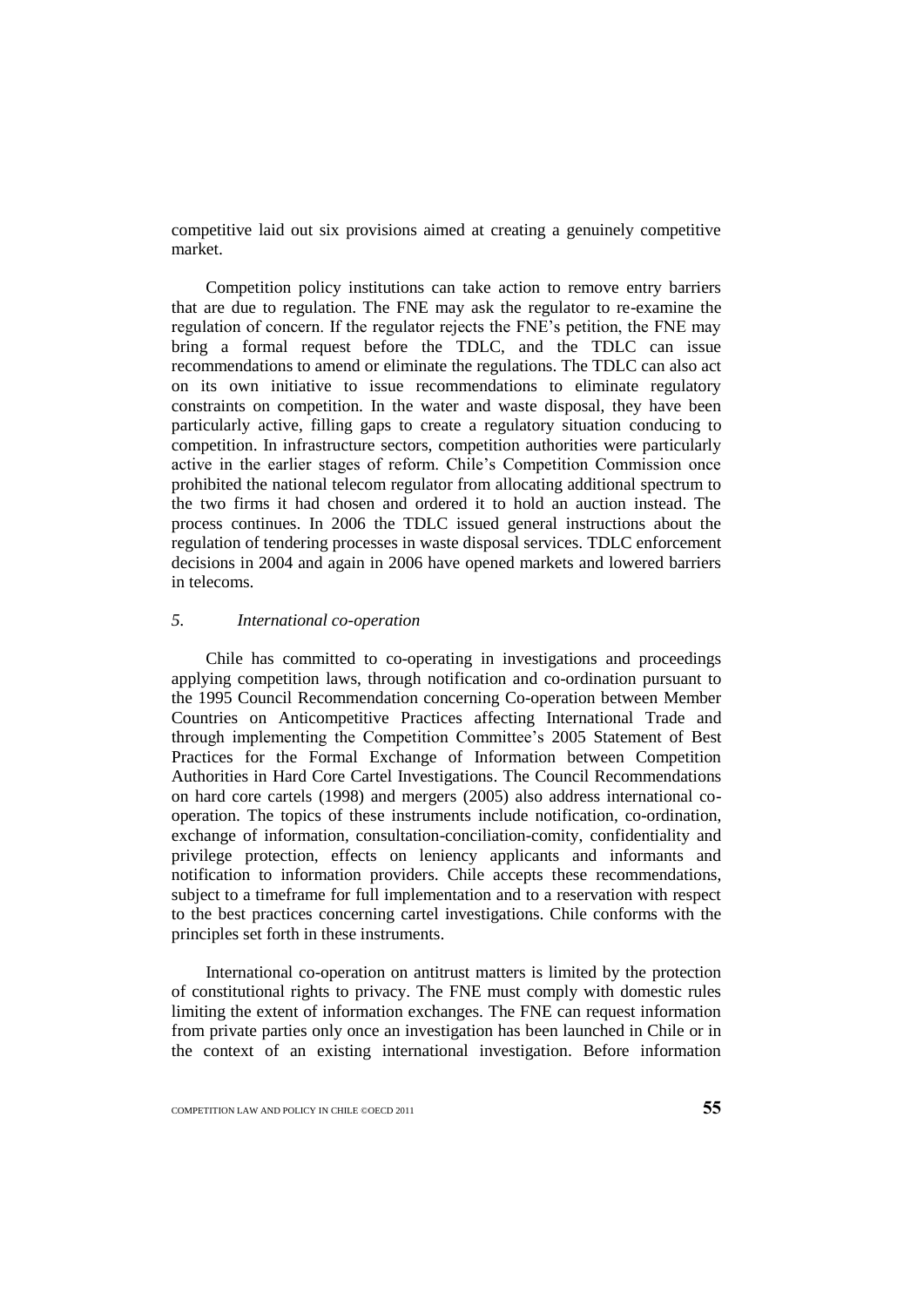contained in documents or other information obtained from private parties can be shared with an agency outside Chile, there is a legal obligation to inform the parties if this could affect their interests and rights. Under general law drawn from Constitutional principles, those parties have the right to oppose the transfer of their information. Compliance with the instruments dealing with enforcement co-operation is subject to this qualification.

The FNE and foreign competition agencies often have informal contact during investigations. Both the FNE and the TDLC have made information requests in connection with specific cases at the TDLC. Co-operation is achieved through memoranda of understanding or co-operation agreements. The FNE has signed agreements with Canada, Costa Rica, Mexico, Brazil and El Salvador, and it is considering initiating negotiations for the adoption of new agreements with several other countries. These agreements all include provisions about technical assistance, and most of them also have provisions about co-operation and information exchanges for enforcement.

#### *6. Intellectual property rights*

Chile has committed to effective enforcement of intellectual property rights. To the extent this is affected by competition law and enforcement,  $\frac{91}{1}$ Chilean law appears to be consistent with this principle. The Competition Act contains no specific provision concerning intellectual property rights, and there is no general block exemption or regulation concerning the licensing of intellectual property rights. Thus, the law"s general provisions concerning restrictive agreements apply to intellectual property license agreements. Provisions concerning abuse of dominance may be applicable to conduct such as refusal to license. The law on Unfair Competition adopted in 2007 may affect how rights to intellectual property such as trademarks are protected in civil court litigation. Bodies with a more direct interest in these policies and controversies include the National Industrial Property Institute (INAPI) Industrial Property Tribunal.

Chile, which accepts the recommendation, has noted that the FNE and TDLC take into account the particular characteristics of innovation and intellectual property rights in appropriate cases involving these rights. Analysis of vertical restrictions arising from contracts to license patents or transfer technology has been modernised, along with the rest of Chile"s competition analysis, to consider economic efficiency. Chile has observed that conflicts between competition and intellectual property rights have been rare, in part because there are few patents registered in Chile.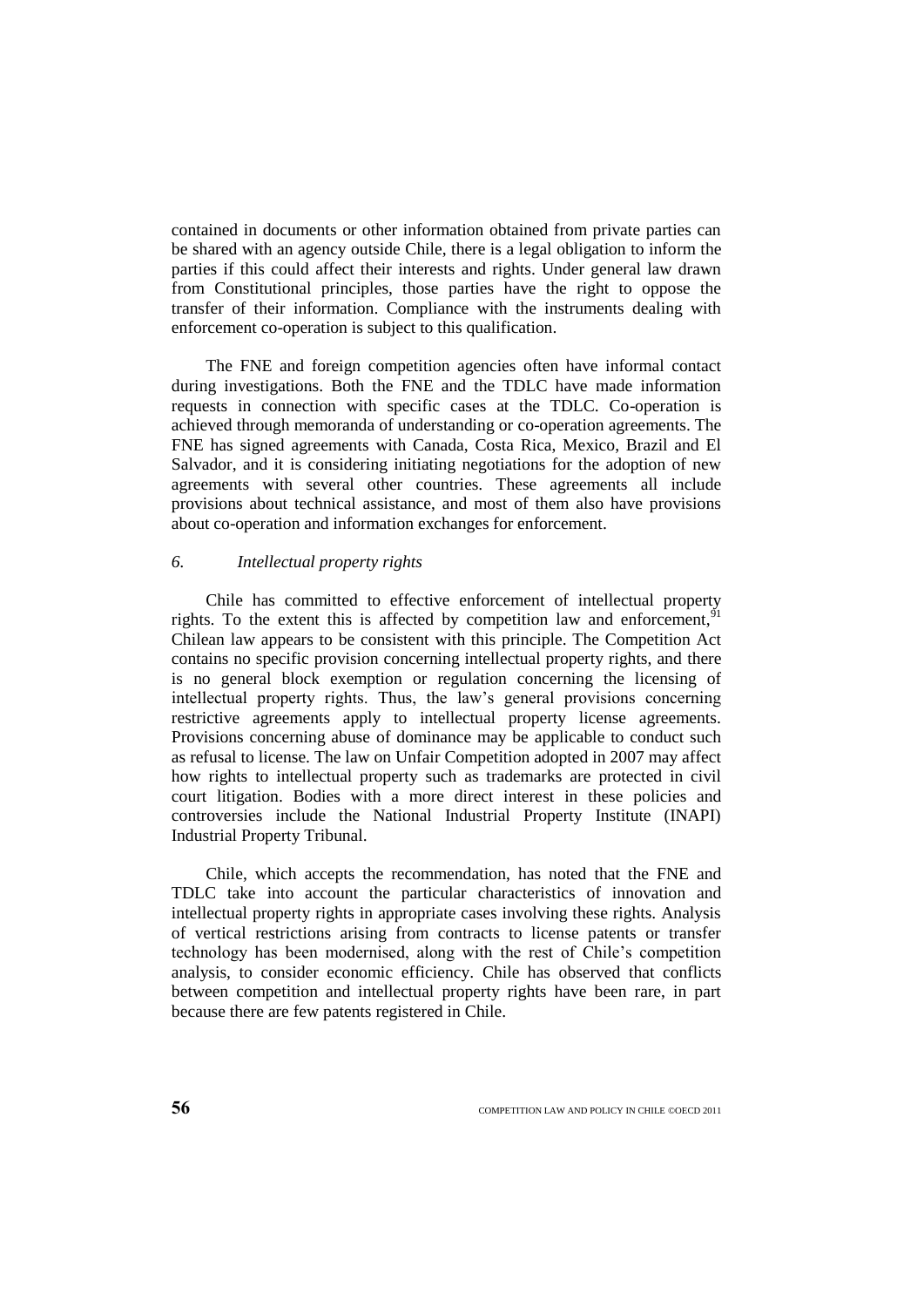#### **Notes**

- 1. Available at *<http://www.oecd.org/dataoecd/61/58/41463062.pdf>*
- 2. A list of bilateral and regional free trade agreements in force can be found at: *http://www.direcon.cl/*. Most of them contain competition policy chapters and other provisions related to competition policy.
- 3. Ruling No. 24/2005 –TDLC, 28 July 2005.
- 4. Ruling No. 1/2004 –TDLC, 25 July 2004.
- 5. Ruling No. 16/2005 –TDLC, 20 May 2005.
- 6. Ruling No. 1/2004 –TDLC, 25 October 2004.
- 7. *E.g*. TDLC, 06 June 2007, Ruling No. 53/2007, where it condemned a gasoline wholesaler to pay a fine of CLP 97 million (Chilean pesos) - USD 150 000 approx. - for violation of decisions No. 435 and 438 concerning vertical restraints in gasoline distribution (overturned by the Supreme Court, 25 September 2007, file 3506-2007); or TDLC, 03 August 2006, Decision No. 15/2006, about an arbitration provision in a franchising contract.
- 8. *E.g*. TDLC, 08 May 2008, Ruling No. 65/2008, where it stated that "the use of buying power [understood as asymmetric bargaining power] could only affect competition negatively when it permanently influences the aggregate supply of products, whether by the reduction of quantities, retail price increases or the reduction of research and development investments". (Gr. 104).
- 9. Ruling No. 24/2008 –TDLC, 31 January 2008.
- 10. The Competition Act acknowledges that legal evidence will be considered as circumstantial evidence under the rule of reasonableness (*sana critica*), which is widely acknowledged in the legal principles applied by other countries in the region. Under this principle, "judges must indicate the reasons why they develop certain convictions over the facts of the case, based on logic and experience, once they have examined the evidence before them"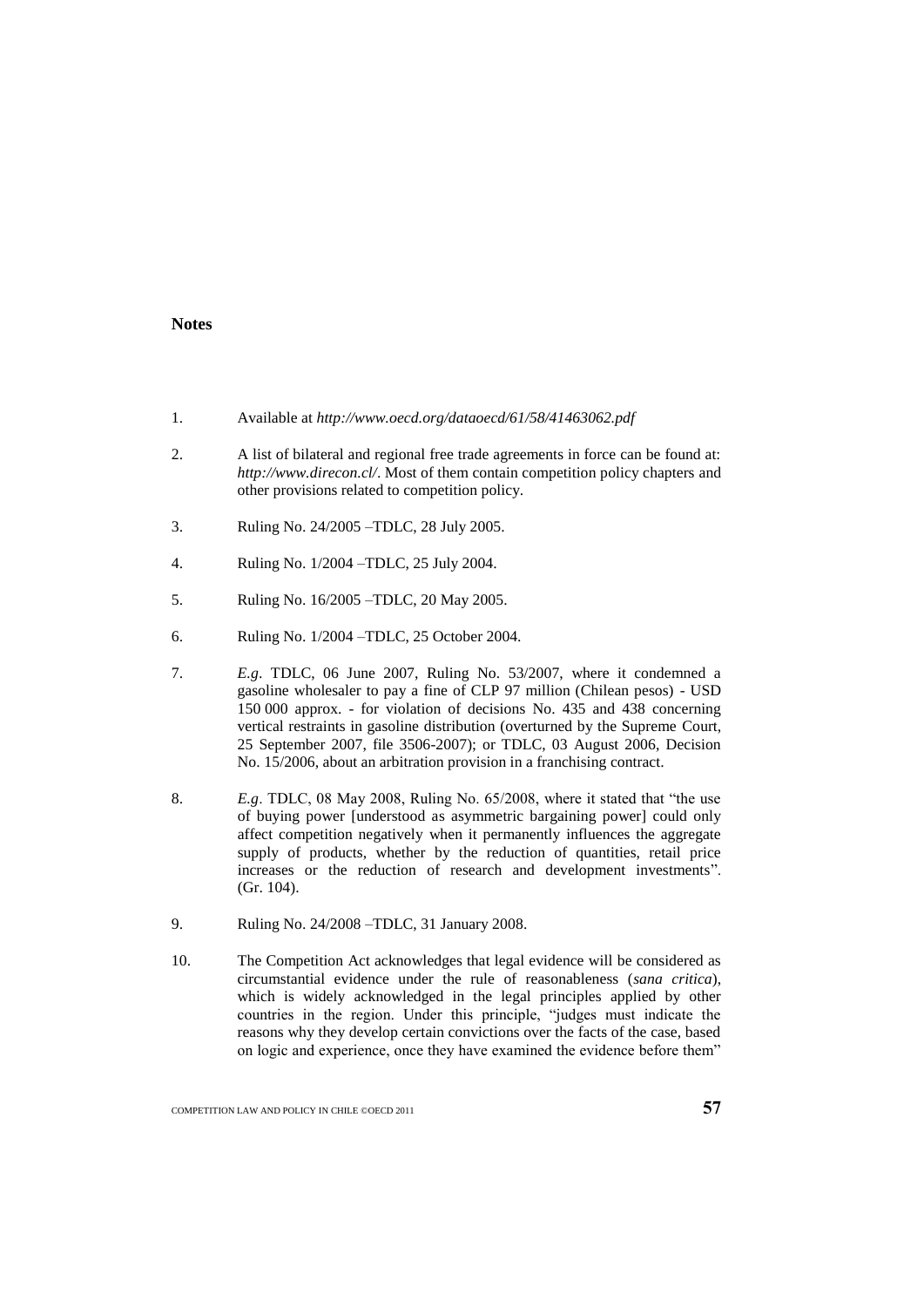(S.Ct, 04 July 2007, File 6236-2006, Gr. 34, partially affirming and partially overturning Ruling TDLC No. 45/2006 of 26 October 2006.).

- 11. Ruling N° 74-TDLC, 2 September 2008.
- 12. Ruling No. 79 –TDLC, 10 December 2008, FNE"s appeal pending before the S. Ct.
- 13. Ruling No. 38/2006 –TDLC, 07 June 2006, overturned by the Supreme Court, 12.28.2006.
- 14. Ruling No. 43/2006 –TDLC, 07 September 2006, overturned by Supreme Court, 01.22.2007.
- 15. The dissenting vote of TDLC, in the case of *ISAPRES,* mentions that given the practical difficulty of having direct evidence -because there are no powers to seize documents or raid offices in search of proof - evidence of conduct constitutes collusion, despite its inherent ambiguity.
- 16. Ruling No. 74/2007 –TDLC, 02 September 2008 affirmed by the Supreme Court, 12.29.2008 but reducing the amount of the fines to 1,5 tax units each.
- 17. Ruling No. 22/2007 –TDLC, 19 October 2007.
- 18. Ruling No. 734/2004 –*Comisión Resolutiva*, 24 August 2004.
- 19. Ruling No. 69/2008 –TDLC, 26 June 2008.
- 20. Ruling No. 15/2006 –TDLC, 03 August 2006, Ruling No. 16/2006 –TDLC, 17 August 2006, and Ruling No. 16/2005 –TDLC, 20 May 2005.
- 21. *E.g.* Ruling No. 26/2005-TDLC, 05 August 2005, and Ruling No. 45/2006- TDLC, 26 October 2006, sanctioned for exclusionary abuses, a subsidiary of British American Tobacco, and the main company in fixed telephony market, respectively. The latter was also found to have dominance in the telecommunication networks and broadband market.
- 22. *E.g.* Ruling No. 15/2006 –TDLC, 03 August 2006, where an injunction was issued against the main pharmaceutical wholesaler concerning the arbitration clause (a fairness standard in the nomination of the arbitrator); and Ruling No. 16/2005 –TDLC, 20 May 2005, where an injunction was issued against two motion picture distributors, requiring them to tell exhibitors what motion pictures would be subject of premieres and the dates of them, and to ground their distribution and allocation of film copies system on general, objective and uniform criteria.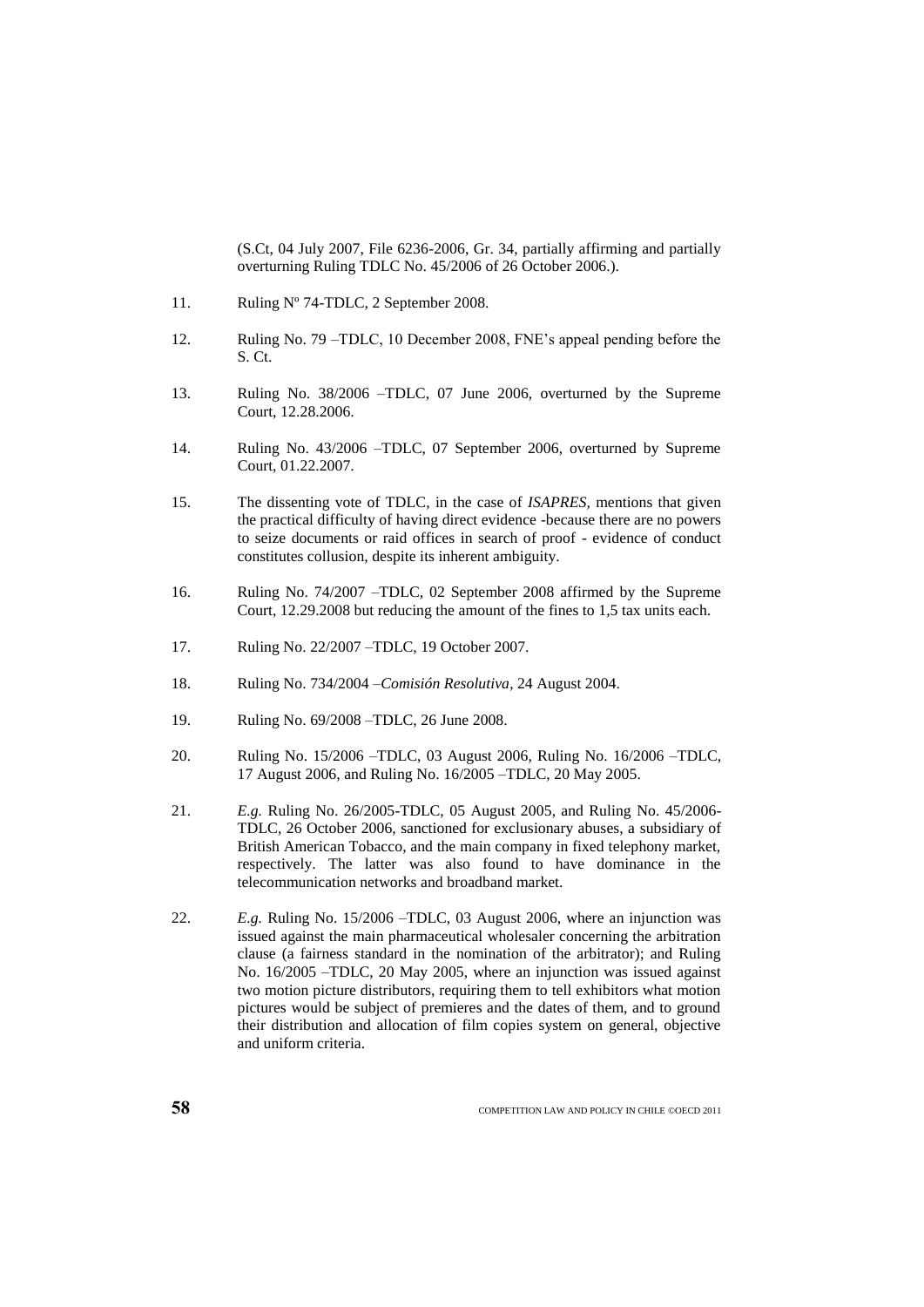- 23. S.Ct, 26 May 2005, File 4927-2004, partially overturning Ruling No. 9/2006 –TDLC, 05 October 2004.
- 24. Ruling TDLC No. 45/2006 of 26 October 2006.
- 25. The Supreme Court, however, on appeal, decided that the TDLC had overlooked the economic evidence supporting the defendant"s position; therefore, it overruled its decision, precisely on the grounds that it lacked supportive economic reasoning.
- 26. Ruling No. 79/2008 –TDLC, 04 December 2008.
- 27. Ruling No. 55/2007 –TDLC, 21 June 2006.
- 28. Approx. USD 273,984. Ruling No. 73/2008 TDLC, 08.20.2008, affirmed by the S. Ct., 11.26.2008, but reducing the fine to 300 tax units.
- 29. Ruling No. 16/2005 –TDLC, 20 May 2005.
- 30. Approx. USD 312,000. Ruling No. 37/2006 –TDLC, 10 May 2005.
- 31. Approx. USD 75,000. Ruling No. 29/2005 TDLC 12 September 2005.
- 32. Ruling No. 26/2005 –TDLC, 05 August 2005.
- 33. Supreme Court 08.13.2008, file 2339-2008, affirming in most part Ruling N°63/2008 –TDLC, 10 April 2008.
- 34. Approx. USD 90 000.
- 35. Ruling No. 28/2005 –TDLC 07 September 2005.
- 36. Approximately USD 720 000. Ruling No. 39/2006 –TDLC, 13 June 2006 and Supreme Court, file 3449-2006 of 29 November 2006.
- 37. Ruling No. 1/2004 –TDLC, 25 October 2004.
- 38. Ruling No. 22/2007 –TDLC, of 19 October 2007.
- 39. General Instruction No. 1/2006 –TDLC, of 08 June 2006.
- 40. Ruling No. 45/2006 –TDLC, of 26 October 2006.
- 41. S.Ct, 04 July 2007, File 6236-2006, Gr. 34, partially affirming and partially overturning Ruling No. 45/2006 – TDLC, 26 October 2006.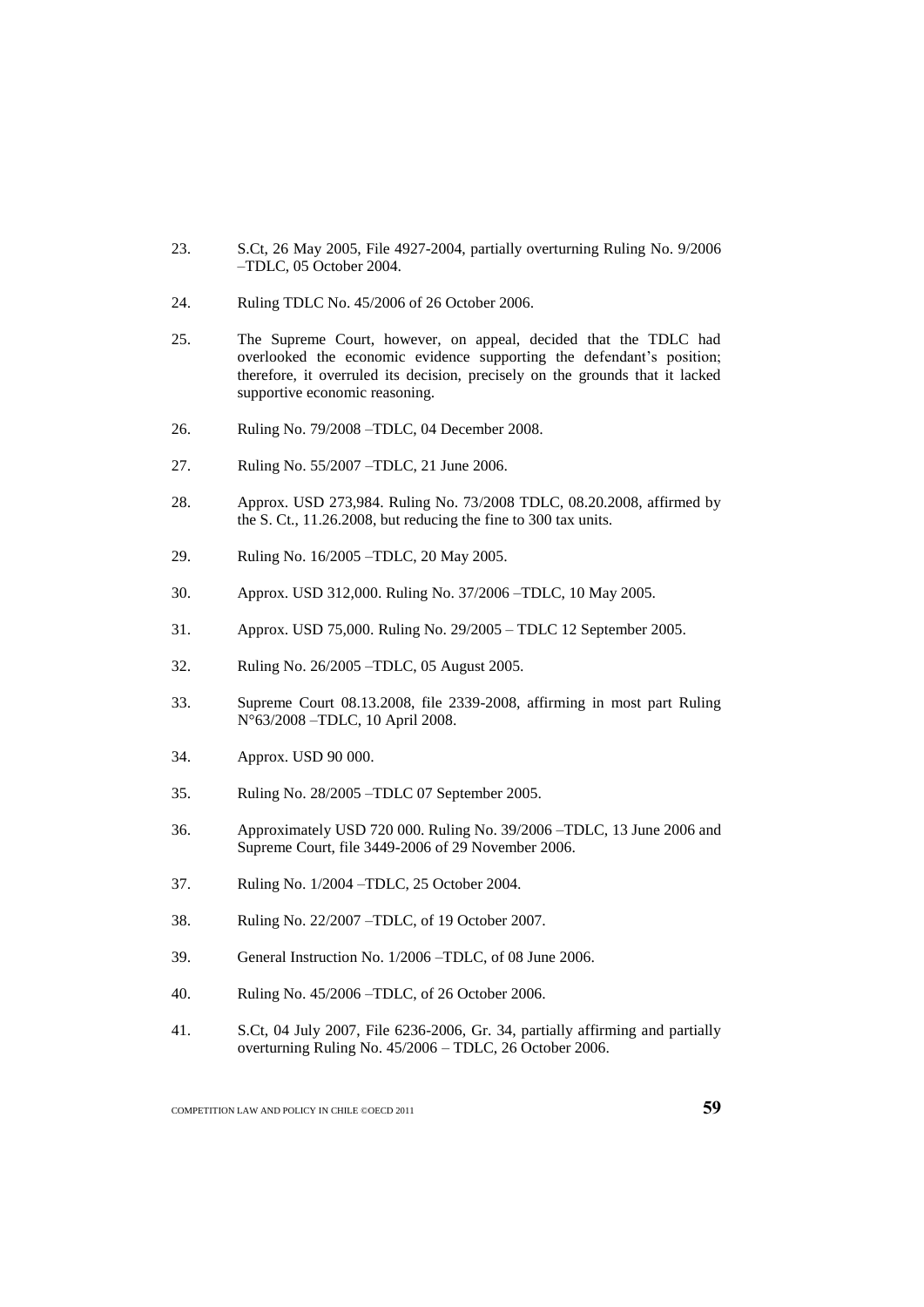- 42. The HHI is calculated as the sum of the squares of market shares of each market participant. The FNE presumes that post merger HHI lower than 1.000 points will not be entail potential anticompetitive effects. Markets with HHI between 1.000 and 1.800 points are moderately concentrated. Finally, post-merger HHI higher than 1.800 points will be regarded as potentially harmful and will require further review.
- 43. Article 38, Freedom of Opinion and Speech Act (Law No. 19,733).
- 44. Ruling No. 1,045 of the former Competition Commission.
- 45. Sent 9/2004 TDLC and Sent 65/2008 TDLC.
- 46. S.Ct, 26 May 2005, File 4927-2004, partially overturning Ruling No. 9/2006 –TDLC, 05 October 2004.
- 47. Decision No. 1/2004 –TDLC, 25 October 2004.
- 48. Decision No. 20/2007 –TDLC, 27 July 2007.
- 49. Decision No. 23/2008 –TDLC, 04 January 2005.
- 50. Ruling No. 24/2008 –TDLC, 31 January 2008.
- 51. Law No. 20.169 of 16 February 2007.
- 52. Article 3 (c) of the Competition Act.
- 53. Ruling No. 10/2004 –TDLC, 24 November 2004, and Ruling No. 12/2004 TDLC, 20 December 2004. In both cases, the TDLC noted that a violation against art.3 of the Competition Act required both, an unfair competition practice and a purpose of attaining, maintaining or increasing a dominant position. In addition, the TDLC rated that, although the provisions of different subsections of art. 3 were mere examples, following the wording and the discussions of the legislative process of the unfair competition provision, it was clear that the legislator's purpose had been to exclude unfair competition from the scope of the Competition Act, if the unfair acts did not affect the market as a whole.
- 54. Ruling No. 8/2004 –TDLC, 22 September 2004, imposing fine on a laboratory for comparative and denigrating advertising, in a concentrated market; also ruling No. 24/2005 –TDLC, 28 July 2005, imposing a fine for imitating a supplier's product and risking confusion on an integrated retail chain laboratory in a concentrated market; furthermore, ruling No. 30/2005 – TDLC, 21 September 2005, against a fishing corporation for creating entry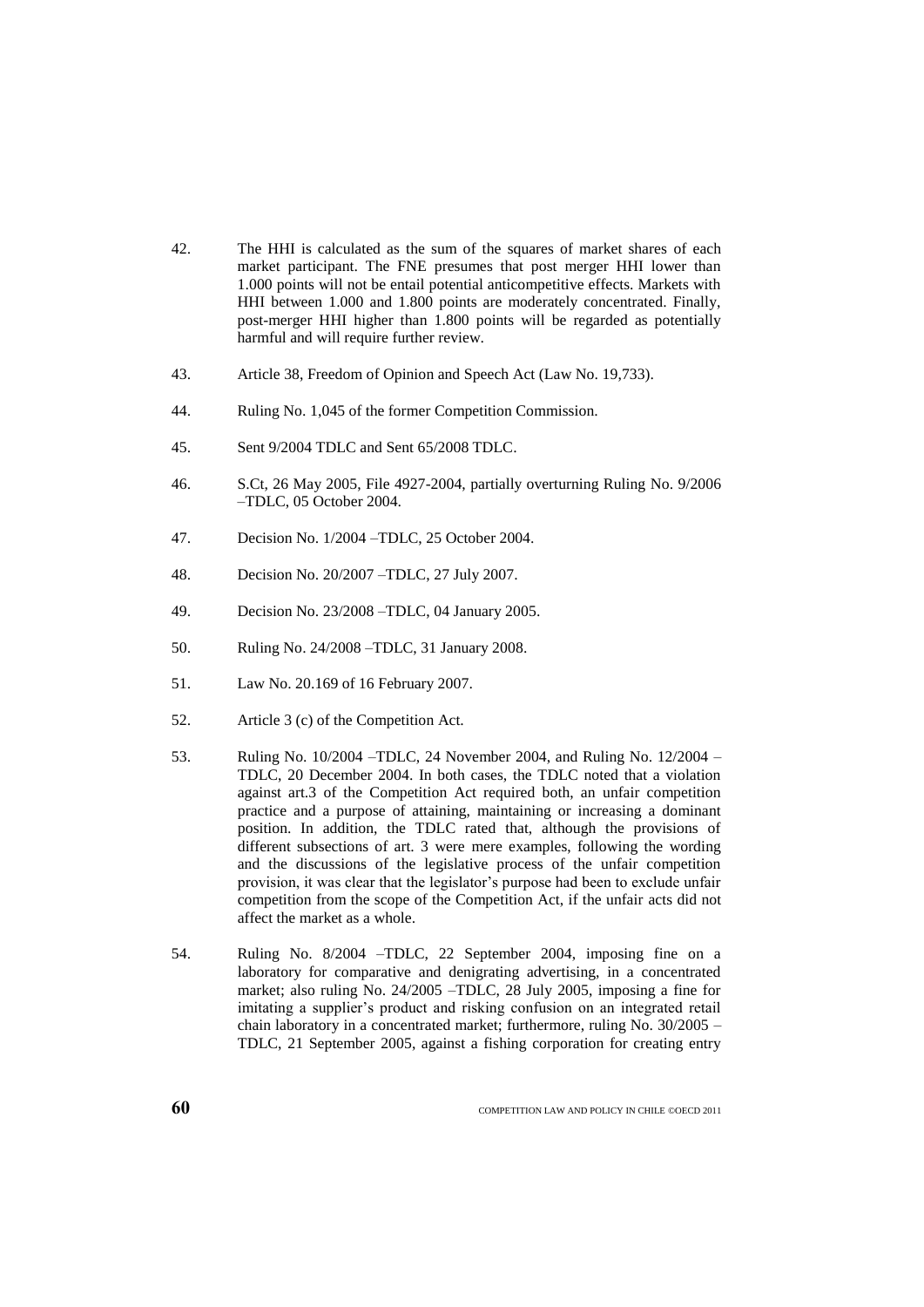barriers through trademark procedures involving the registration of the generic name of a product and preventing its use by other industry actors, thus abusing its IPRs; finally, ruling No. 35/2005, against a kinesiologists" professional association for several boycott, denigrating and exclusionary practices against an educational institution of kinesiology.

- 55. S.Ct, 27 September 2005, confirming Ruling No. 17/2005 –TDLC, 20 May 2005.
- 56. Ruling No. 24/2008 –TLDC, 31 January 2008.
- 57. Ruling No. 15/2005 –TLDC, 20 April 2005.
- 58. Ruling No. 41/2006 –TLDC, 27 July 2006.
- 59. Ruling No. 56/2007 –TLDC, 27 June 2007.
- 60. Ruling No. 1243/203 –*Comisión Resolutiva*, 28 March 2003.
- 61. C 156-08, 19 March 2008. The FNE filed a claim against John C. Malone, VTR controller Broadband SA, for indirectly acquiring control of Chile Ltda DirecTV, a satellite television operator. Resolution No. 01/2004 –TDLC, 25 October 2004 expressly prohibited the owners of VTR Broadband SA to participate, directly or indirectly, in satellite TV operations in Chile. The defendant does not have a legal domicile or residence in Chile; therefore, the FNE is seeking to apply Chilean Law on an extraterritorial basis.
- 62. In the investigation related to the oxygen case condemned by TDLC (Ruling No. 43/2006 –TDLC 07 September 2006, overturned by the S.Ct), the FNE requested information concerning a similar case from the *Comisión Nacional de Defensa de la Competencia* of Argentina.
- 63. Ruling No. 23/2005 –TDLC, 19 July 2005.
- 64. Ruling No. 67/2008 –TDLC, 17 June 2008, involving several prescriptions for a non profit, government-owned entity in forest fire fighting services by aircrafts
- 65. *E.g.* Ruling No. 65/2008 TDLC, 05 May 2008 stated that the use of buying power [understood as asymmetric bargaining power] can only affect competition when it permanently influences market's total supply of products, whether by the reduction of quantities, retail price increases or the reduction of research and development investment. (Gr. 104)
- 66. D.F.L. No. 4/20,208 of 2007, and Decree No. 327 of 1988.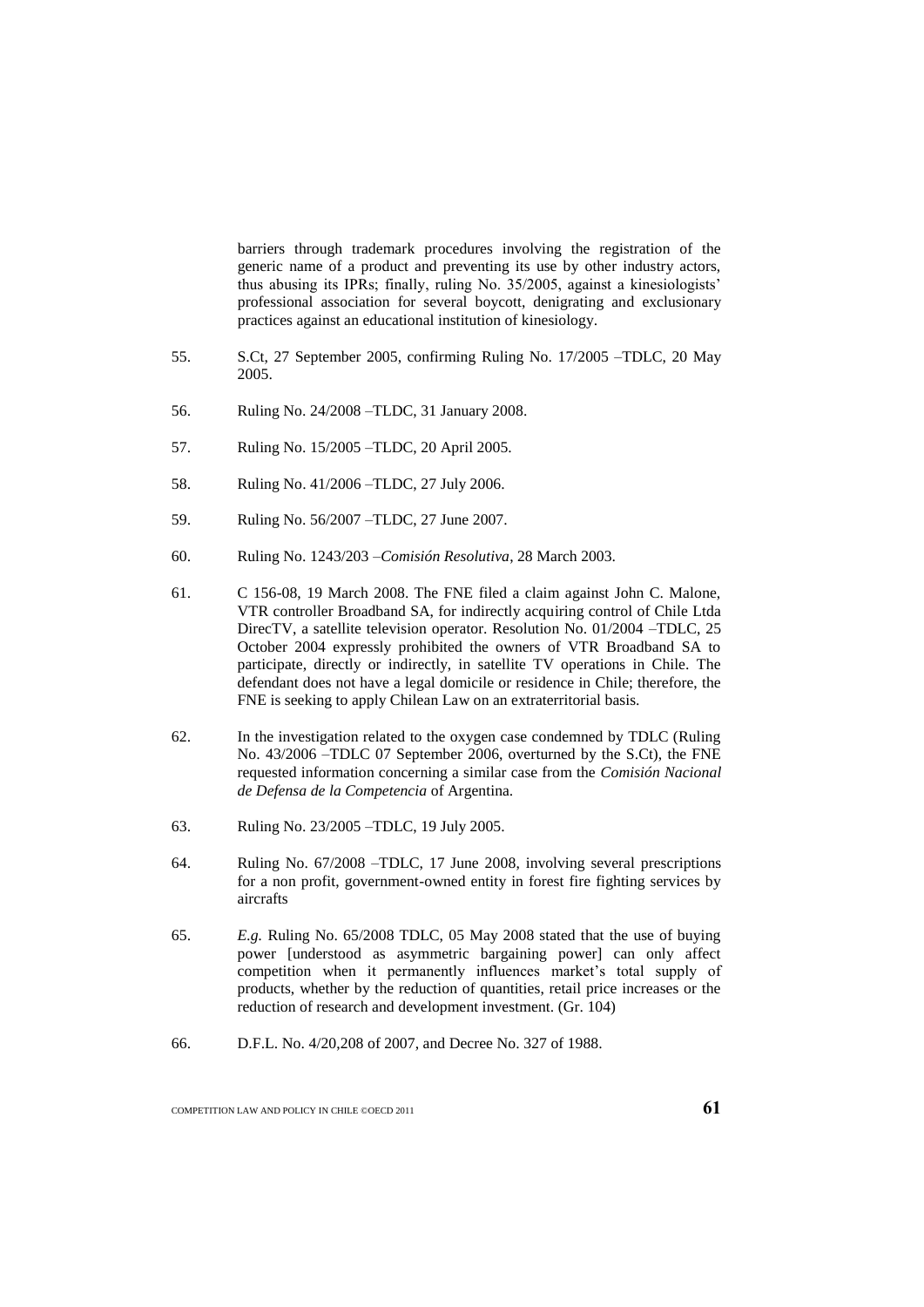- 67. Ruling No. 389/1993 –*Comisión Resolutiva*, of 16 April 1993.
- 68. Ruling No. 77/2008 –TLDC, 04 November 2008.
- 69. Ruling No. 81/2009 –TDLC 16 January 2009.
- 70. DFL No. 1 de 1982 Ley General de Servicios Eléctricos del Ministerio de Minería, today contained in D.F.L. No. 4/20.018, 2007.
- 71. Ruling No. 488/1997 *Comisión Resolutiva* and Ruling No 667/2002 *Comisión Resolutiva*. Ruling No. 488 was not appealed, and Ruling No. 667 was upheld by the Supreme Court.
- 72. Ruling No. 22/2007 –TDLC, of 19 October 2007.
- 73. The Competition Commission set up the long distance market through its Resolution No. 389/1989. The rationale held in this decision eventually supported the issuance of Supreme Decree No. 189 of Subtel (1994), regarding the long distance multicarrier system. Today, the multicarrier system is regulated under the Telecommunications Act (arts. 24 bis and 26).
- 74. Ruling No. 1/2004 –TDLC, 25 October 2004.
- 75. Ruling No. 45/2006 –TDLC, of 26 October 2006.
- 76. General Instruction No. 1/2006 –TDLC, 08 June 2006.
- 77. File NC 246-08 –TDLC.
- 78. Res. Ex. No 1498/2004 –SUBTEL; later amended by Res. Ex. No 486/2005 of 28 April 2005.
- 79. Related to this issue are: Ruling No. 10/2005 –TDLC, 11 August 2005 and former decisions No.1014 of the Central Preventative Commission.
- 80. The decision of this case has been recently issued (Sent. No. 81/2009 TDLC).
- 81. Ruling No. 2/2005 –TDLC, 01 April 2005.
- 82. Ruling No. 45/2006 –TDLC, 26 October 2006.
- 83. Ruling No. 18/2005 –TDLC, 10 June 2005.
- 84. Ruling No. 61/2007 –TDLC, 27 December 2007.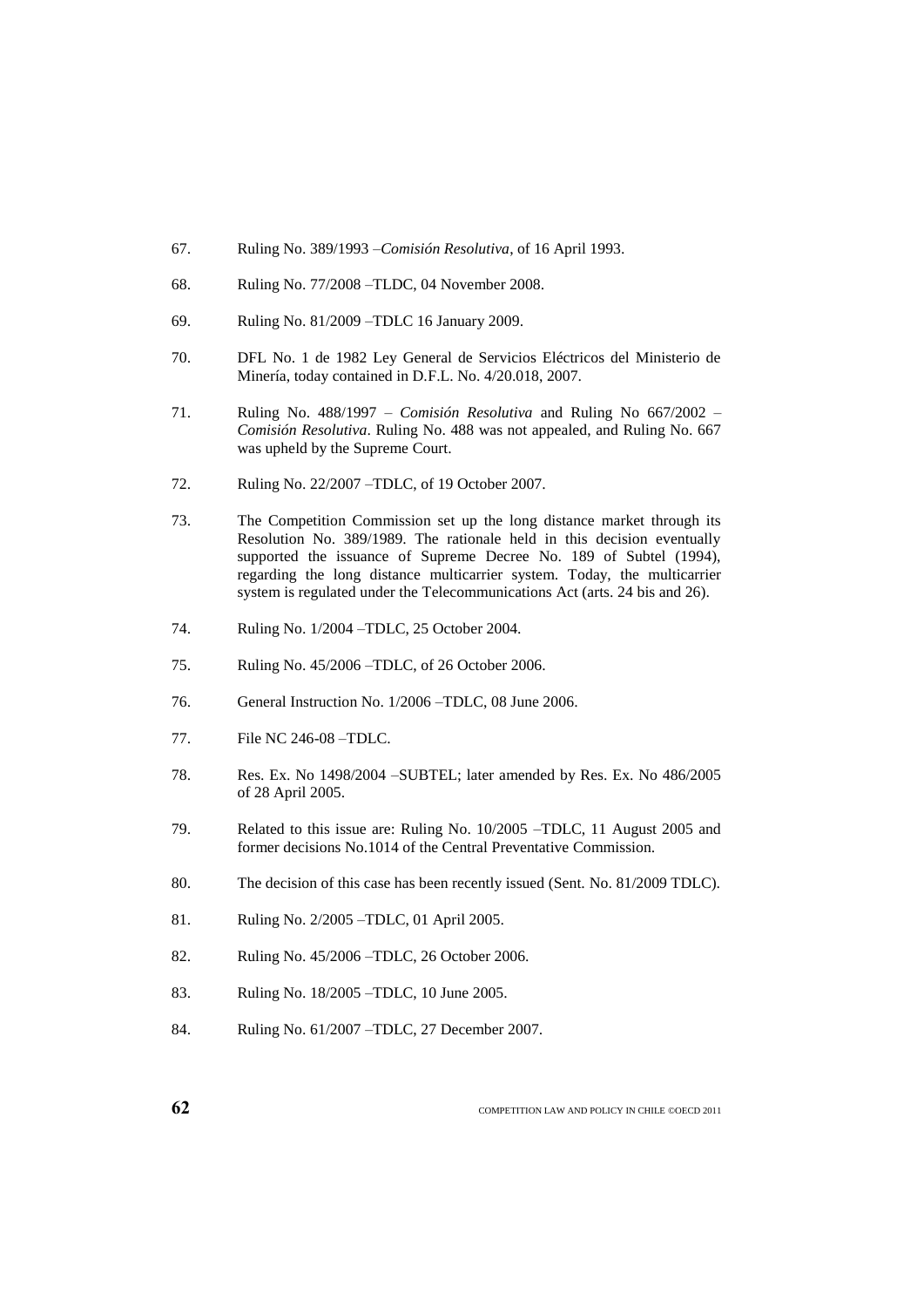- 85. Ruling No. 11/2006 –TDLC, 24 January 2006.
- 86. Ruling No. 10/2005 –TDLC, 11 August 2005.
- 87. Ruling No. 22/2007 –TDLC, 19 October 2007.
- 88. General Instruction No. 1/2006 –TDLC, 08 June 2006.
- 89. See footnote 1.
- 90. Available at *<http://www.oecd.org/dataoecd/43/60/34823239.pdf>*.
- 91. See OECD, The Economic Impact of Counterfeiting and Piracy (2008), about aspects outside the ambit of competition law and policy.